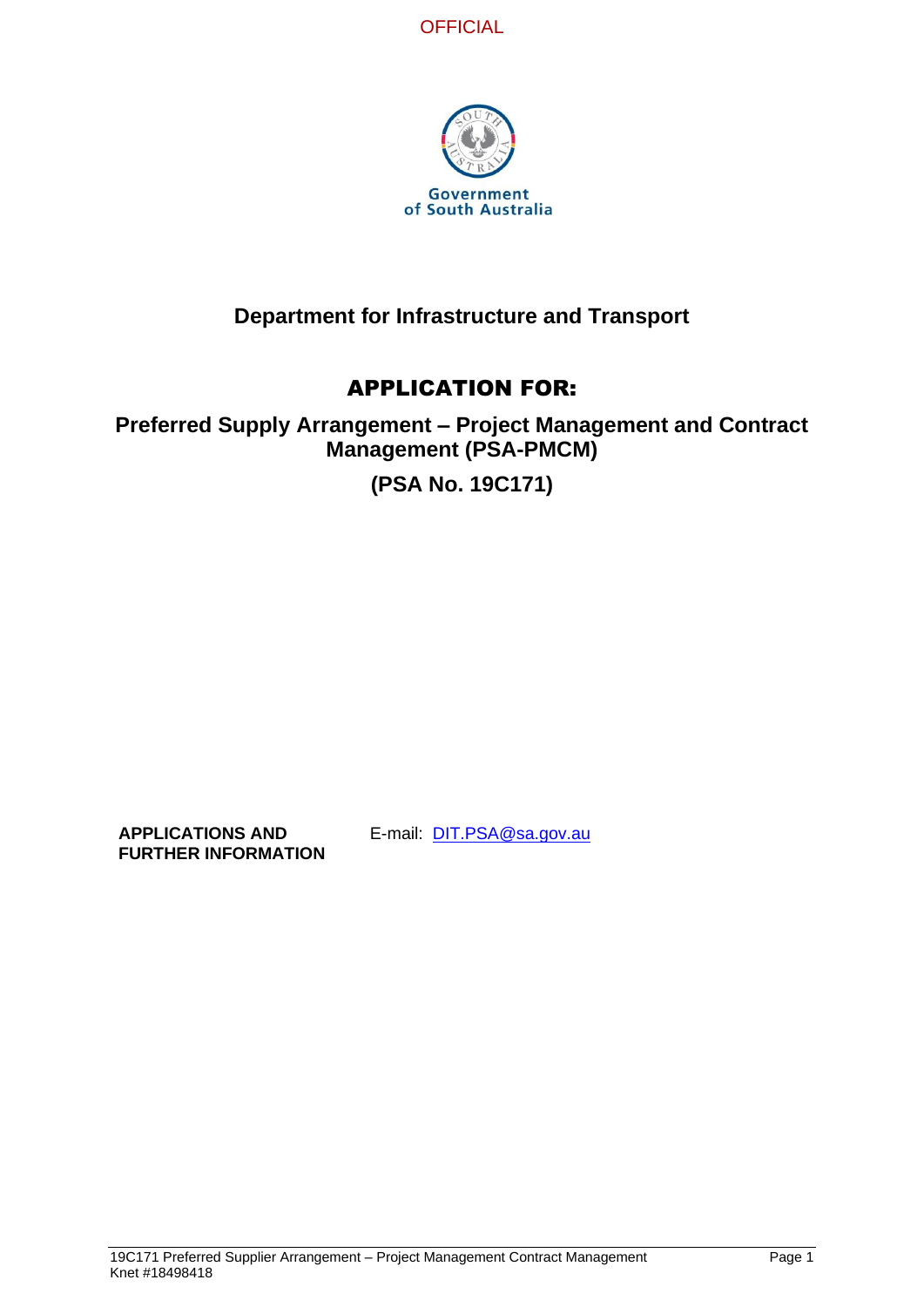# **INSTRUCTIONS**

#### *General*

*Companies (Applicants) wishing to apply for 19C171 Preferred Supplier Arrangement – Project Management and Contract Management with the Department for Infrastructure and Transport (the Department) must fill out this Application Form and attach the information requested.*

- *Complete the Application Form and save as a .docx or .pdf file (without these instructions).*
- *Save the attachments as .pdf files. Where the files are small, they should be combined so that an absolute maximum of 10 files in total are submitted. Strictly follow the numbering system in this form when preparing the attachments.*

*Further guidance on applying for membership can be found in the Application Guidelines: 19C171 Preferred Supply Arrangement, Project Management and Contract Management.*

*The submission of an Application is deemed agreement by the Applicant to the terms and conditions of the Guidelines.*

#### *Submitting the Application*

*Applications must:*

- *a) include all documentation outlined in this Application Form, together with any other supporting technical or financial information;*
- *b) include file names which clearly indicate the applicable section numbers of this application that are addressed in the file; and be submitted electronically at [www.tenders.sa.gov.au](http://www.tenders.sa.gov.au/)*
- *c) with the following subject line:*

*NEW APPLICATION – 19C171 Preferred Supplier Arrangement – Project Management and Contract Management.*

*Do not submit a hard copy.*

*Do not submit information not specifically requested in this Application.*

*Enquiries may be directed to [DIT.PSA@sa.gov.au.](mailto:DIT.PSA@sa.gov.au)*

#### *Publication of Details*

*Once accepted in the PSAPMCM, the contact details provided in this Application Form will be published on the following internet site: [https://dit.sa.gov.au/contractor\\_documents/prequalification.](https://dit.sa.gov.au/contractor_documents/prequalification)*

*It is the Applicant's responsibility to ensure that the contact details provided are up to date.*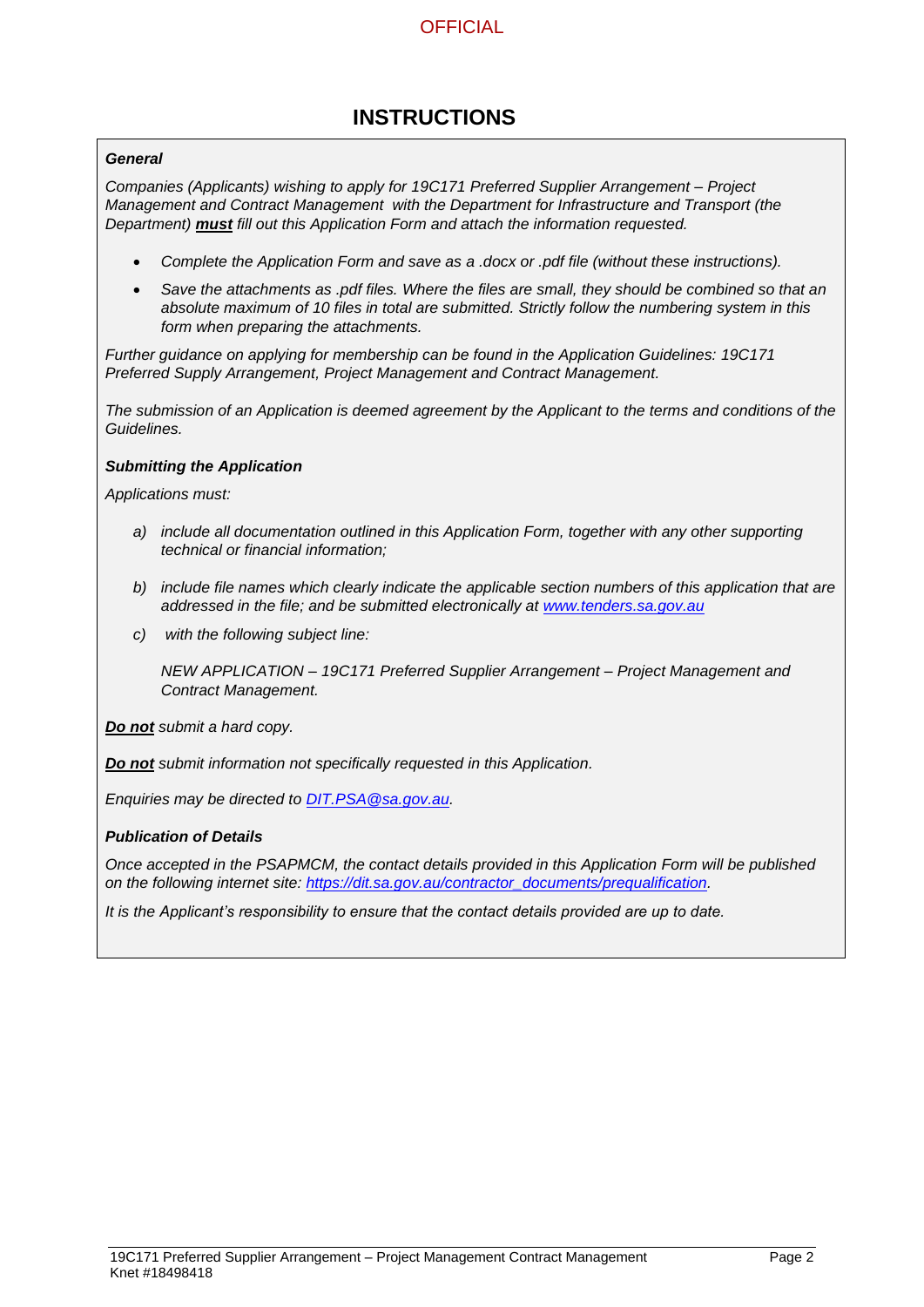# **SCHEDULE CHECKLIST FOR APPLICATION**

For each item please tick the box to indicate that the Schedule has been completed and included with your Application.

| 1 | Supplier Information                                      |  |
|---|-----------------------------------------------------------|--|
| 2 | Compliance                                                |  |
| 3 | Insurances                                                |  |
| 4 | <b>Application Requirements</b>                           |  |
| 5 | Statement of Intent for Industry Participation Plan (IPP) |  |
| 6 | Registration with Tenders SA                              |  |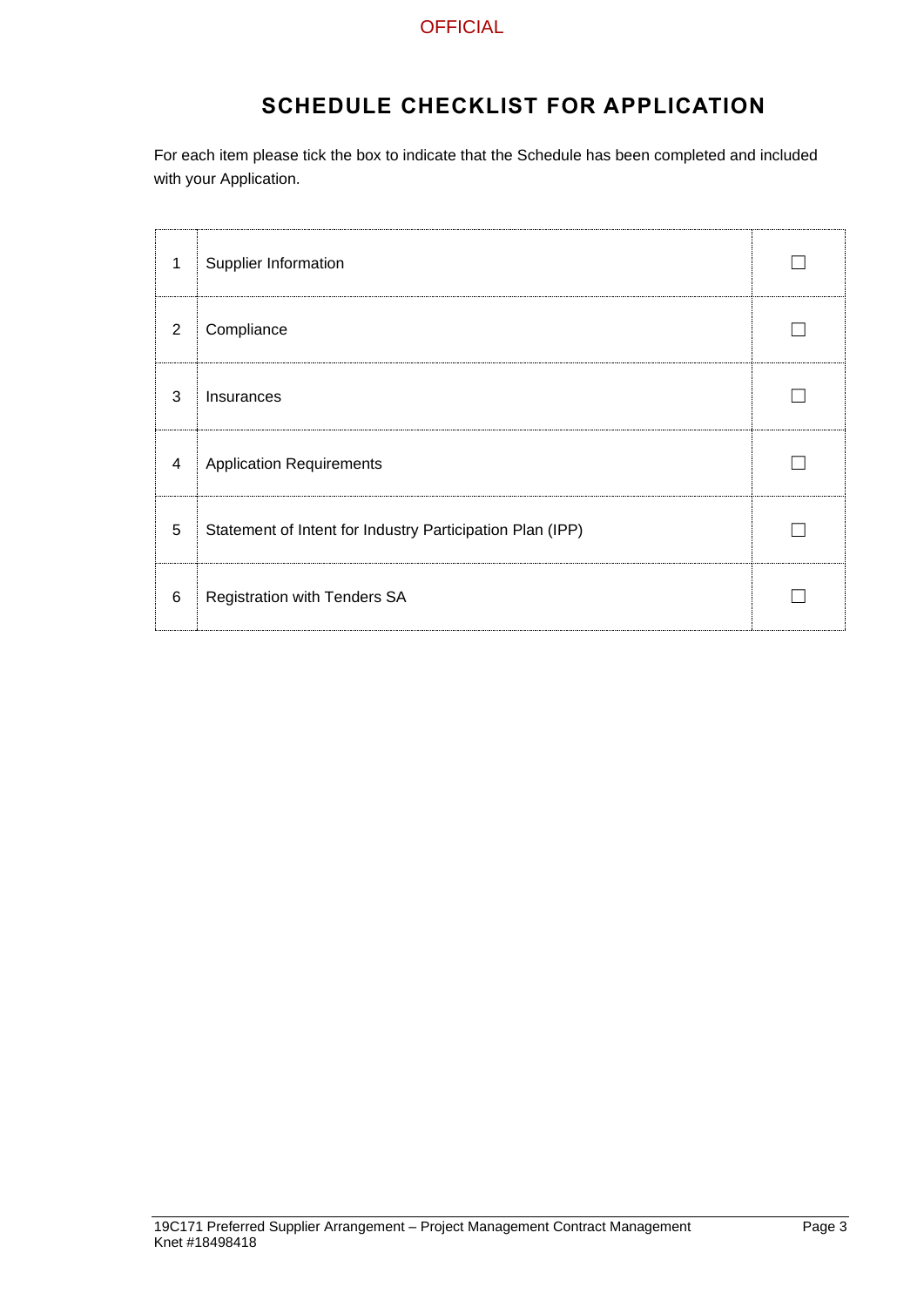# **APPLICATION FORM**

# **Schedule 1. Supplier Information**

| <b>Trading Name</b>                                                                       | <insert name=""></insert>                      |
|-------------------------------------------------------------------------------------------|------------------------------------------------|
| <b>Registered Name</b>                                                                    | <insert name=""></insert>                      |
| <b>ACN</b>                                                                                | <insert number=""></insert>                    |
| <b>ABN</b>                                                                                | <insert number=""></insert>                    |
| Address of registered office                                                              | <insert address=""></insert>                   |
| Place of business in South Australia<br>(if relevant)                                     | <insert address=""></insert>                   |
| Type of entity (e.g. company, trust,<br>partnership, sole trader, other)                  | <insert entity=""></insert>                    |
| Key Personnel (e.g. directors, chief<br>executive officer, principal of<br>business etc.) | <insert and="" names="" positions=""></insert> |
| Telephone                                                                                 | <insert number="" phone=""></insert>           |
| Website                                                                                   | <insert url=""></insert>                       |

# **Contact Details**

| <b>Contact Person</b>                                                                                 | <insert name=""></insert>                                                       |
|-------------------------------------------------------------------------------------------------------|---------------------------------------------------------------------------------|
| Position                                                                                              | <insert position=""></insert>                                                   |
| Address                                                                                               | <insert address=""></insert>                                                    |
| Postal address                                                                                        | <insert above="" address,="" different="" if="" the="" to=""></insert>          |
| E-mail (provide 2 e-mail addresses.<br>These must also be registered with<br>Tenders SA - Schedule 7) | <insert address="" email=""><br/><insert address="" email=""></insert></insert> |
| Telephone                                                                                             | <insert number="" phone=""></insert>                                            |

# **Conflict Of Interest**

You must provide details of any actual or perceived interests, relationships or clients which may cause a conflict of interest or potential conflict of interest, and actions to prevent or manage the conflicts of interest.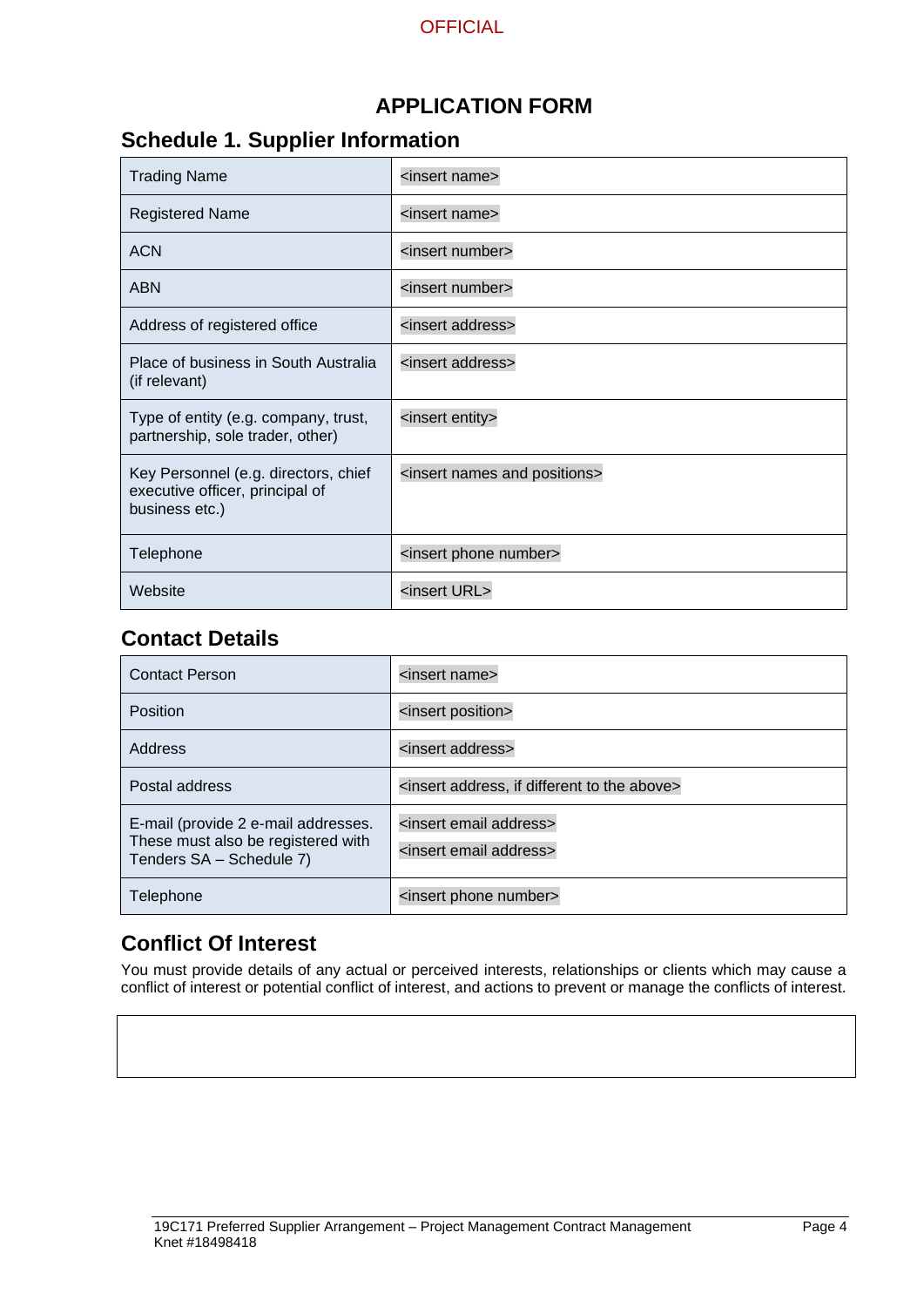# **Schedule 2: Compliance**

| <b>Terms and Conditions</b>                                                                                                                                                                                              |                              |
|--------------------------------------------------------------------------------------------------------------------------------------------------------------------------------------------------------------------------|------------------------------|
| Confirm that you agree to comply with the proposed<br>Preferred Supply Arrangement - Project Management<br>and Contract Management Terms and Conditions<br>outlined in Attachment 1<br>without any further<br>amendment. | Yes/No                       |
|                                                                                                                                                                                                                          |                              |
|                                                                                                                                                                                                                          |                              |
| <b>SIGNED</b> for and on behalf of <b>THE CONSULTANT</b><br>by a duly authorised officer in the presence of:                                                                                                             | $\rightarrow$<br>$\lambda$   |
| Witness signature                                                                                                                                                                                                        | Authorised officer signature |
| Witness name                                                                                                                                                                                                             | Authorised officer name      |
| Date                                                                                                                                                                                                                     | Authorised officer position  |
|                                                                                                                                                                                                                          | Date                         |

### **FOR OFFICE USE ONLY**

|                  | Application(s) opened on //2020   |                                      |
|------------------|-----------------------------------|--------------------------------------|
|                  | (Signature of Authorised Officer) | (Printed Name of Authorised Officer) |
| And <sup>.</sup> | (Signature of Authorised Officer) | (Printed Name of Authorised Officer) |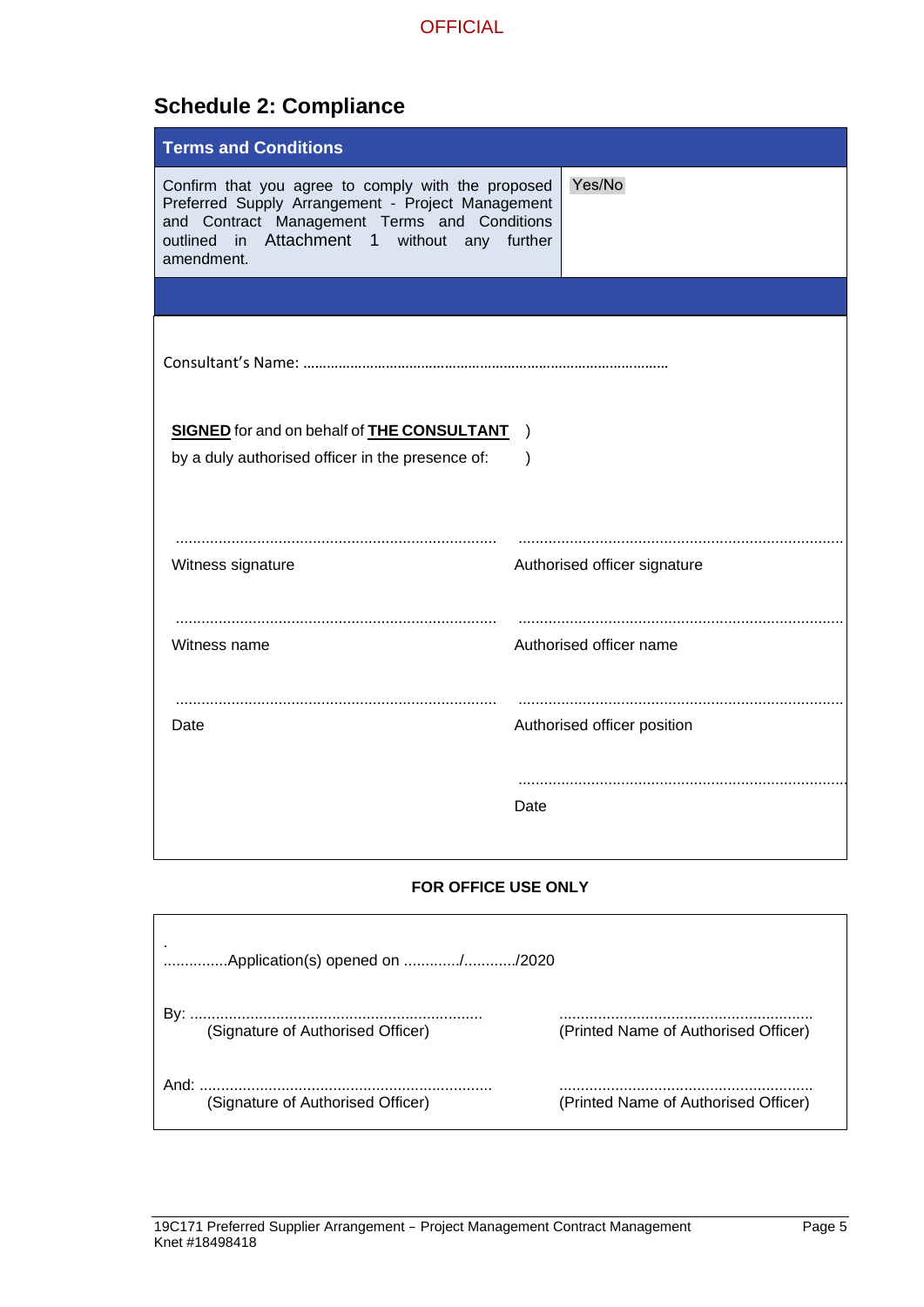# **Schedule 3: Insurances**

Provide details of each insurance policy relevant to the PSAPMCM.

| <b>Public Liability Insurance</b>                                                                                      |        |
|------------------------------------------------------------------------------------------------------------------------|--------|
| Certificate of Currency of Public Liability Insurance to<br>\$10 million attached to this response document            | Yes/No |
| Value of Insurance                                                                                                     |        |
| Date of Insurance expiry                                                                                               |        |
| <b>Professional Indemnity Insurance</b>                                                                                |        |
| Certificate of Currency of Professional<br>Indemnity<br>Insurance to \$5 million attached to this response<br>document | Yes/No |
| Value of Insurance                                                                                                     |        |
| Date of Insurance expiry                                                                                               |        |
| <b>Other Insurance</b>                                                                                                 |        |
| ReturnToWorkSA Certificate of Workers Compensation                                                                     | Yes/No |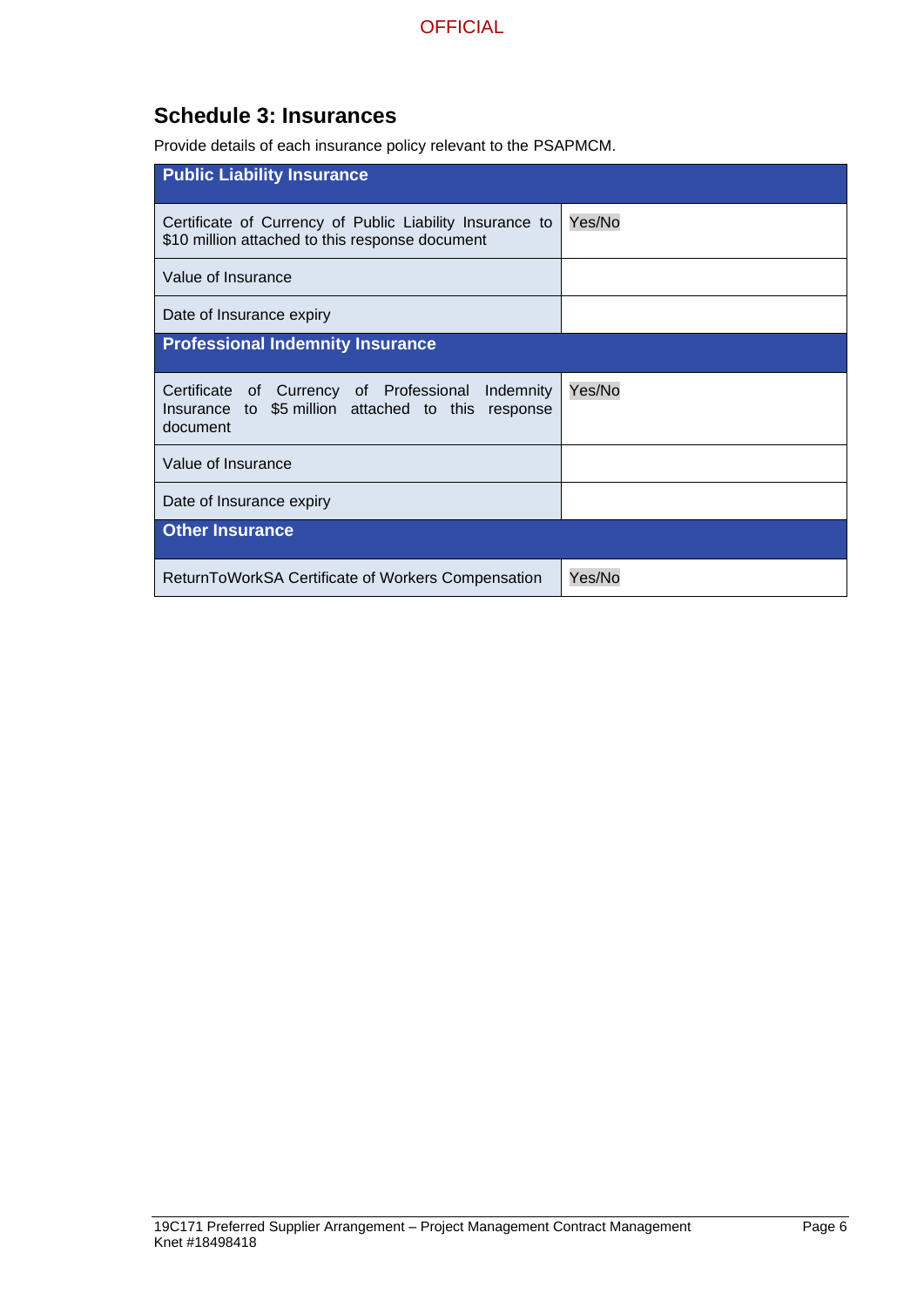# **Schedule 4: Application Requirements**

4.1 The Applicant is required to nominate candidates matching the following categories, candidate descriptions, proposed rates and indicative usage. Please provide CVs for all nominated personnel.

|                 | PROJECT MANAGEMENT AND CONTRACT MANAGEMENT                                                                                                                                                                                                                                                                                                                                                                                                                                                                  |                                     |                                   |                                                                                                  |  |
|-----------------|-------------------------------------------------------------------------------------------------------------------------------------------------------------------------------------------------------------------------------------------------------------------------------------------------------------------------------------------------------------------------------------------------------------------------------------------------------------------------------------------------------------|-------------------------------------|-----------------------------------|--------------------------------------------------------------------------------------------------|--|
| <b>Category</b> | <b>Candidate Descriptions</b>                                                                                                                                                                                                                                                                                                                                                                                                                                                                               | <b>Proposed</b><br><b>Rates</b>     | <b>Indicative</b><br><b>Usage</b> | <b>Nominated</b><br><b>Candidate and</b><br>associated CVs*                                      |  |
| $\mathsf{A}$    | The Candidate will possess strong commercial and technical<br>capability to effectively undertake highly complex Project<br>Management and Contract Management roles, for the<br>Department. The Registrant will perform SAES equivalent<br>standard upon commencement.<br>This role is reserved for:<br>Project Director; or<br>$\bullet$<br>Specialised Commercial Manager; or<br>$\bullet$<br>Specialised Procurement Director.<br>$\bullet$                                                             | By<br>negotiation                   | Limited                           | <b>List nominated</b><br>candidates here.<br>Please provide<br>relevant CVs as<br>an attachment. |  |
| $\sf B$         | The Candidate will have demonstrated capability to undertake<br>Project Management and Contract Management roles for the<br>Department immediately. Successful Registrants will need to<br>deliver services at Manager equivalent level.<br>This role is reserved for:<br>Senior Project Manager; or<br>$\bullet$<br>Senior Contract Manager; or<br>$\bullet$<br>Senior Procurement Manager.<br>$\bullet$                                                                                                   | Up to \$180<br>plus GST<br>per hour | Routine                           | <b>List nominated</b><br>candidates here.<br>Please provide<br>relevant CVs as<br>an attachment. |  |
| $\mathsf C$     | The Candidate will have demonstrated capability to undertake<br>client-side Project Management and Contract Management<br>roles. Successful applicants will need to deliver client-side<br>services at a senior level. This will require experience working<br>client-side and preferably with the Department.<br>This role is reserved for:<br>Project Manager;<br>$\bullet$<br>Contract Manager; and<br>$\bullet$<br>Procurement Manager.<br>$\bullet$                                                    | Up to \$150<br>plus GST<br>per hour | Routine                           | <b>List nominated</b><br>candidates here.<br>Please provide<br>relevant CVs as<br>an attachment. |  |
| D               | The Candidate will have the ability to undertake client-side<br>Project Management and Contract Management or Site<br>Manager roles. Successful Registrants will need to have<br>experience working client-side or extensive experience<br>working on the Department projects as a Project Engineer /<br>Contract Manager or Site Engineer.<br>This role is reserved for:<br>Project Officer; or<br>$\bullet$<br>Site Engineer/Contract Administrator; or<br>$\bullet$<br>Procurement Adviser.<br>$\bullet$ | Up to \$120<br>plus GST<br>per hour | Routine                           | <b>List nominated</b><br>candidates here.<br>Please provide<br>relevant CVs as<br>an attachment. |  |
| E               | The Candidate will have highly technical skills and capability<br>and extensive experience in a specialised field of engineering,<br>project management or contract management. This may<br>include experience in delivering complex, road or bridge<br>projects. The Registrant is not required to have past<br>Department experience.                                                                                                                                                                     | By<br>negotiation                   | Limited                           | <b>List nominated</b><br>candidates here.<br>Please provide<br>relevant CVs as<br>an attachment. |  |

\*Refer to 4.2 below for guidance on nominating for the appropriate Category.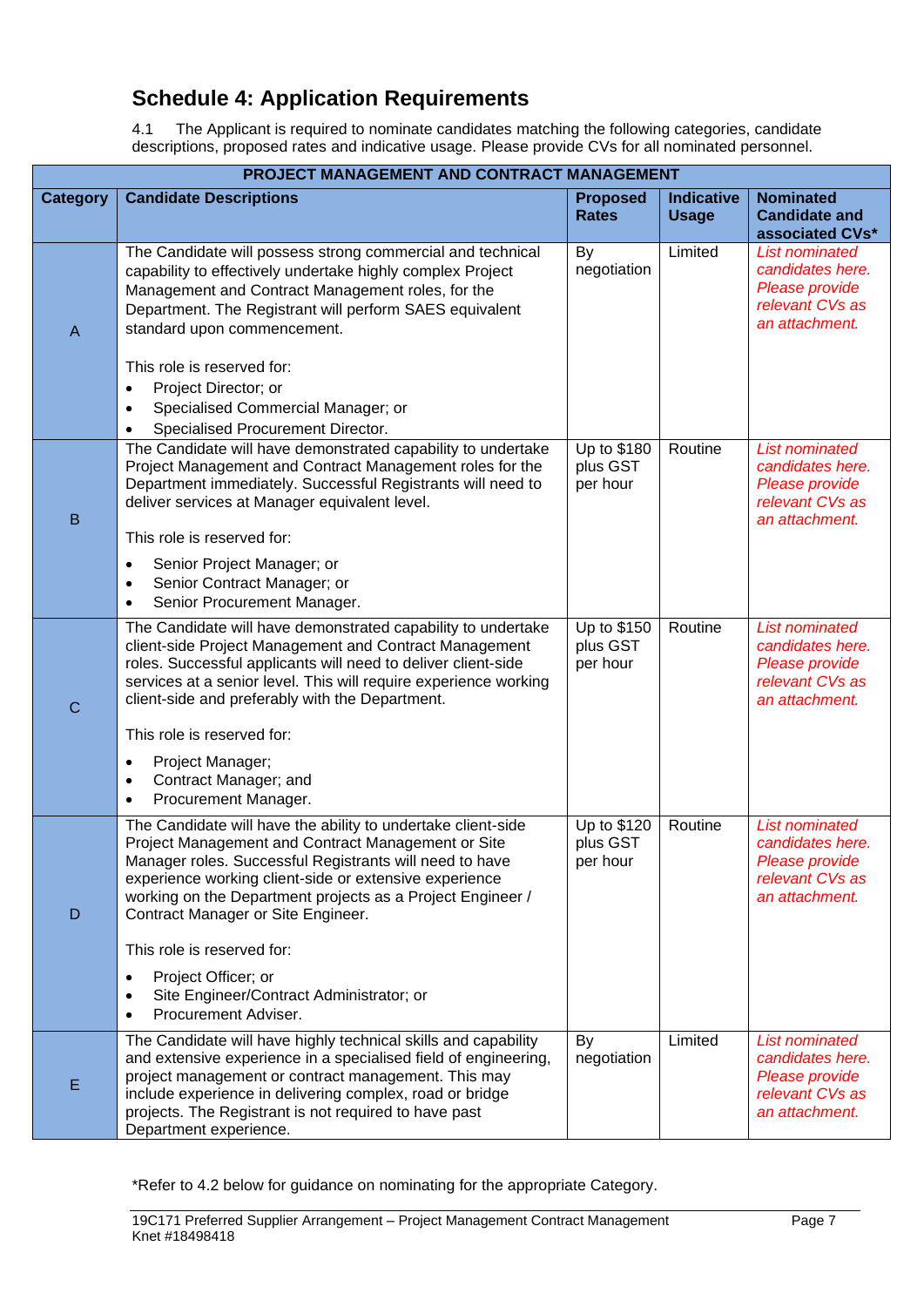### 4.2 Secondary procurement candidate selection criteria matrix

During the secondary procurement process, members of the PSAPMCM shall be invited make submissions to provide services based on the following categories, mandatory requirements and core capabilities.

| <b>Category</b> | <b>Mandatory requirements</b>                                                                                                                                                                                                                                                                                                      | <b>Core capabilities</b>                                                                                                                                                                                                                                                                                                                                                                                                                                       |
|-----------------|------------------------------------------------------------------------------------------------------------------------------------------------------------------------------------------------------------------------------------------------------------------------------------------------------------------------------------|----------------------------------------------------------------------------------------------------------------------------------------------------------------------------------------------------------------------------------------------------------------------------------------------------------------------------------------------------------------------------------------------------------------------------------------------------------------|
| $\overline{A}$  | Minimum 12 years the Department and /<br>a)<br>or industry experience, involving<br>transport and / or building infrastructure<br>project delivery and contract<br>management;<br>Relevant tertiary qualification;<br>b)<br>Approach to mentoring staff and<br>C)<br>supporting the Department succession<br>planning requirements | Recognised as a senior leader within the<br>a)<br>construction sector and demonstrate<br>experience in procuring or leading high<br>value, high risk and complex projects,<br>\$100 million and above.<br>Demonstrated experience in leading a<br>b)<br>multi-discipline team to achieve project<br>objectives and meet community needs.<br>Demonstrated commercial acumen skills<br>C)<br>and the ability to negotiate outcomes with<br>complex stakeholders. |
| B               | Minimum 7 years the Department and /<br>a)<br>or industry experience, involving<br>transport and / or building infrastructure<br>project delivery and contract<br>management.<br>Relevant tertiary qualification<br>b)<br>Approach to mentoring staff and<br>c)<br>supporting the Department succession<br>planning requirements.  | Demonstrated experience in procuring,<br>a)<br>leading or contract managing high risk<br>and complex projects, \$50 million and<br>above.<br>Demonstrated experience in leading a<br>b)<br>multi-discipline team to achieve project<br>objectives and meet community needs.<br>Demonstrated commercial acumen skills<br>C)<br>and the ability to negotiate outcomes with<br>complex stakeholders.                                                              |
| $\mathsf{C}$    | Minimum 5 years the Department and /<br>a)<br>or industry experience, involving<br>transport and / or building infrastructure<br>project delivery and contract<br>management.<br>Relevant tertiary qualification<br>b)<br>Approach to mentoring staff and<br>C)<br>supporting the Department succession<br>planning requirements.  | Demonstrated experience in procuring,<br>a)<br>leading or contract managing projects up<br>to \$50 million.<br>Demonstrated experience in leading a<br>b)<br>multi-discipline team to achieve project<br>objectives and meet community needs.<br>Demonstrated commercial acumen skills<br>C)<br>and the ability to negotiate outcomes with<br>complex stakeholders.                                                                                            |
| D               | Minimum 3 years the Department and / or<br>a)<br>industry experience, involving transport<br>and / or building infrastructure project<br>delivery and contract management.<br>b) Relevant tertiary qualification;<br>$\circ$ or<br>extensive industry experience.                                                                  | Demonstrated experience in<br>leading,<br>a)<br>contract managing<br>provide<br>site<br>or<br>management services to projects up to<br>\$20 million.<br>b) Demonstrated experience in contributing<br>to a highly diverse team to achieve project<br>objectives and meet community needs.<br>Demonstrated<br>ability<br>negotiate<br>to<br>C)<br>outcomes with stakeholders.                                                                                   |
| E               | Minimum 10 years Industry experience,<br>a)<br>involving transport and / or building<br>infrastructure project delivery and<br>contract management;<br><b>Specialist Technical Advisor</b><br>b)                                                                                                                                   | Demonstrated experience in providing<br>a)<br>highly specialised and technical services<br>to high value, high risk and complex<br>projects.<br>Demonstrated experience in contributing<br>b)<br>to multi-discipline team to achieve project<br>objectives and meet community needs.<br>Demonstrated ability to negotiate<br>C)<br>outcomes with stakeholders.                                                                                                 |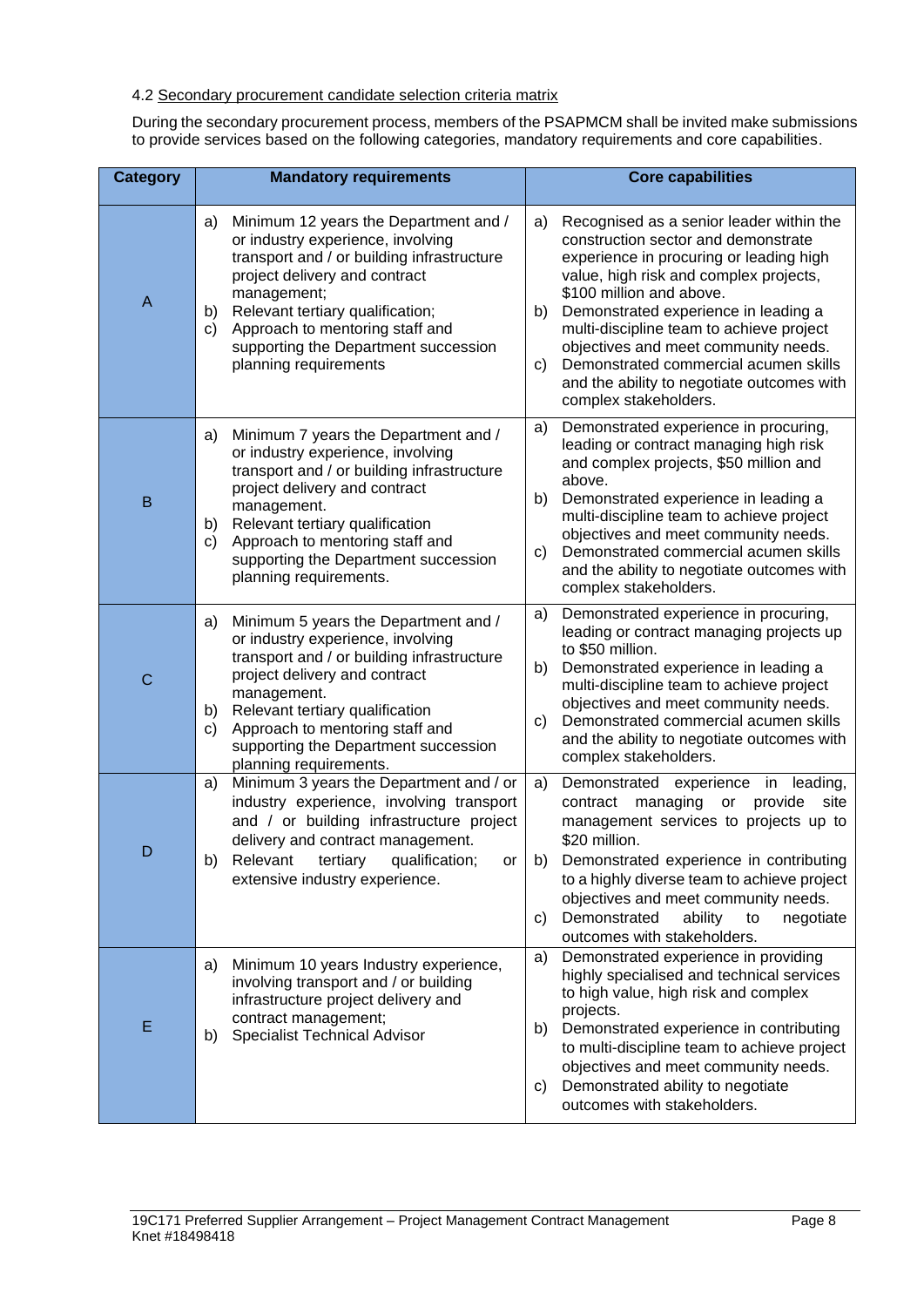# **Schedule 5: Industry Participation Plan - Statement of Intent**

This statement of intent is specifically designed for DIT - 19C171 - Project & Contract Management Services

Guiding documents including the South Australian Industry Participation Policy, Procedural Guidelines and Frequently Asked Questions are available at http://www.saipp.sa.gov.au.

The Industry Advocate, under the functions of the Industry Advocate Act 2017 has the discretion to review and assist in the negotiations for Industry Participation Plans to ensure that they comply with the SAIPP prior to the finalisation of contract conditions.

If you need assistance please contact the Office of the Industry Advocate on (08) 8226 8956 or email: pja@sa.gov.au

**INDUSTRY ADVOCATE APPROVAL:** 

|  | Trebedelingcile |  |
|--|-----------------|--|
|  |                 |  |

DATF: 03/11/2020

#### Please note: This document is invalid without the Industry Advocate's signature

#### **GENERAL ADMINISTRATION**

| <b>Business Name</b><br><b>Project Manager</b>                                                                                                                                                                                                                                                                                                                                           |                                       |           |  |            |           |
|------------------------------------------------------------------------------------------------------------------------------------------------------------------------------------------------------------------------------------------------------------------------------------------------------------------------------------------------------------------------------------------|---------------------------------------|-----------|--|------------|-----------|
| <b>Telephone</b>                                                                                                                                                                                                                                                                                                                                                                         |                                       | Email     |  |            |           |
|                                                                                                                                                                                                                                                                                                                                                                                          | Are you an Aboriginal owned business? |           |  | <b>YES</b> | <b>NO</b> |
| Will you engage Aboriginal-owned businesses in the delivery of this<br><b>YES</b><br><b>NO</b><br>contract?                                                                                                                                                                                                                                                                              |                                       |           |  |            |           |
| <b>Declaration</b><br>As a duly authorised officer of the Business, I am familiar with the South Australian Industry<br>Participation Policy, <i>Industry Advocate Act 2017</i> and the business's responsibilities under this policy.<br>By signing this I also declare that all information contained in this Statement of Intent is true and<br>accurate to the best of my knowledge. |                                       |           |  |            |           |
| Signature:                                                                                                                                                                                                                                                                                                                                                                               |                                       | Date:     |  |            |           |
| Name (print):                                                                                                                                                                                                                                                                                                                                                                            |                                       | Position: |  |            |           |
| NOTE: Your Business is expected to complete an Industry Participation Plan if successfully down<br>selected.                                                                                                                                                                                                                                                                             |                                       |           |  |            |           |

#### **BACKGROUND:**

The South Australian Industry Participation Policy (SAIPP) establishes the framework by which obligations to provide opportunities for capable South Australian enterprises are given full, fair and reasonable opportunity to tender and/or participate in a government contracts.

The SAIPP acknowledges the direct influence design and specifications can have on industry participation outcomes and economic contribution to the State.

The Industry Advocate supports the Government's long-term objective of building resilience into the supply chains of Government contracts. Of course, resilience in supply chains can be achieved in many ways from diversifying the supplier base to utilising innovation and technology to improve productivity.

The Aboriginal economic participation section of the SAIPP aims to increase the level of Aboriginal engagement and participation through employment and economic opportunities arising out of Government's expenditure.

Industry Participation Plans (IP Plans) are used to measure the economic contribution to the State or region through three key indicators labour, supply inputs and capital associated with the contract.

#### *It should be noted an Industry Participation Plan is invalid without a signature from the Industry Advocate.*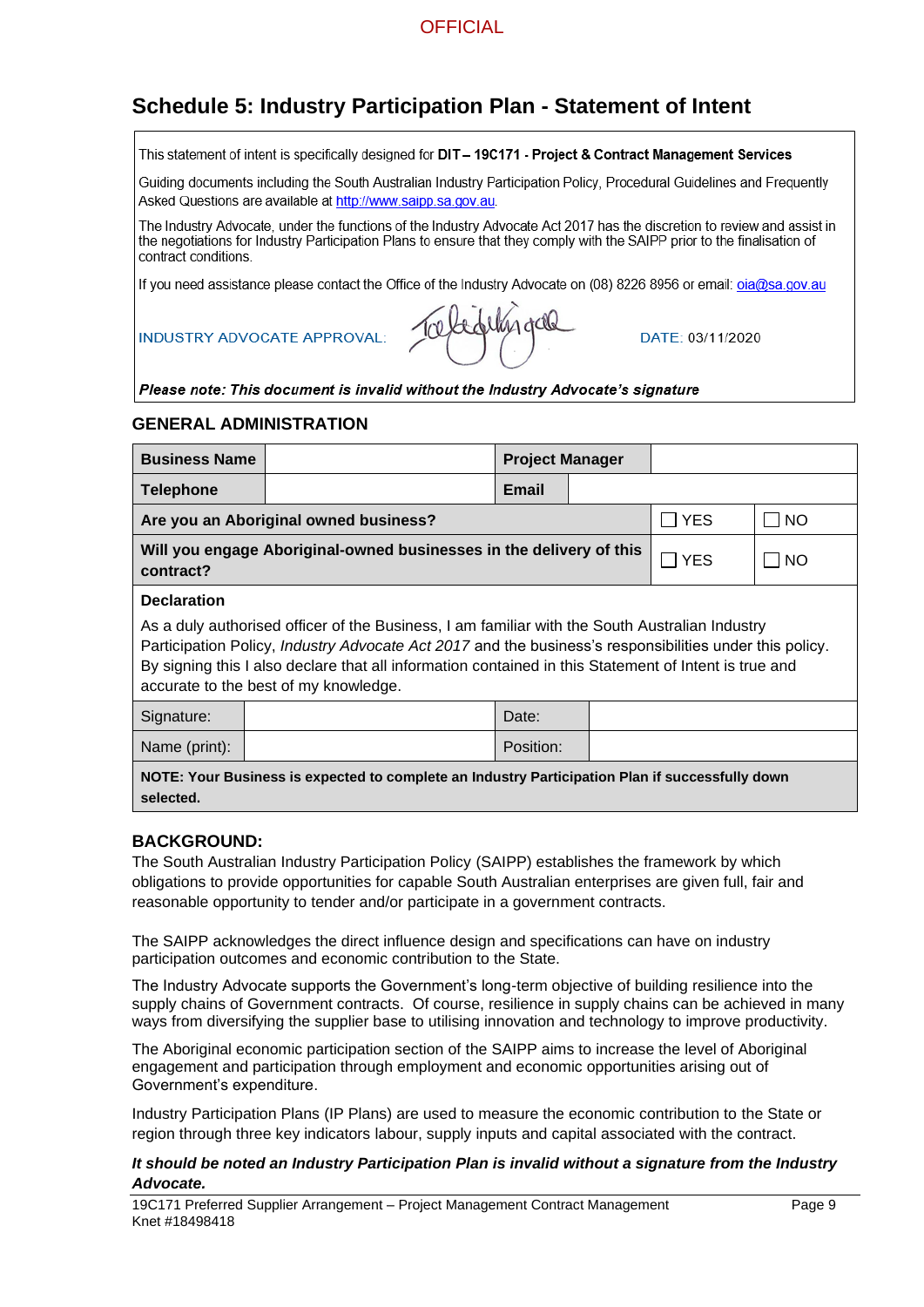### **OBJECTIVE:**

This Statement of Intent forms part of Industry Participation process and the information provided will be used to benchmark Industry Participation Plans submitted at Stage 2. The Participant will be required to complete the following documents for evaluation of economic contribution purposes consistent with the SAIPP.

The South Australian Industry Participation Policy applies to all panel contracts.

An IPP process is a mandatory requirement.

- A Statement of Intent will form Stage 1 of the Industry Participation process and the information provided will be used to benchmark an Industry Participation Plan submitted at Stage 2 (secondary procurements from the panel).
- An IPP Plan is required for any secondary procurement over and equal to \$550,000 (GST inclusive) and IPP weightings will apply.

The Industry Advocate, under the functions of the *Industry Advocate Act 2017* has the discretion to review and assist in the negotiations for Industry Participation Plans to ensure that they comply with the SAIPP prior to the finalisation of contract conditions.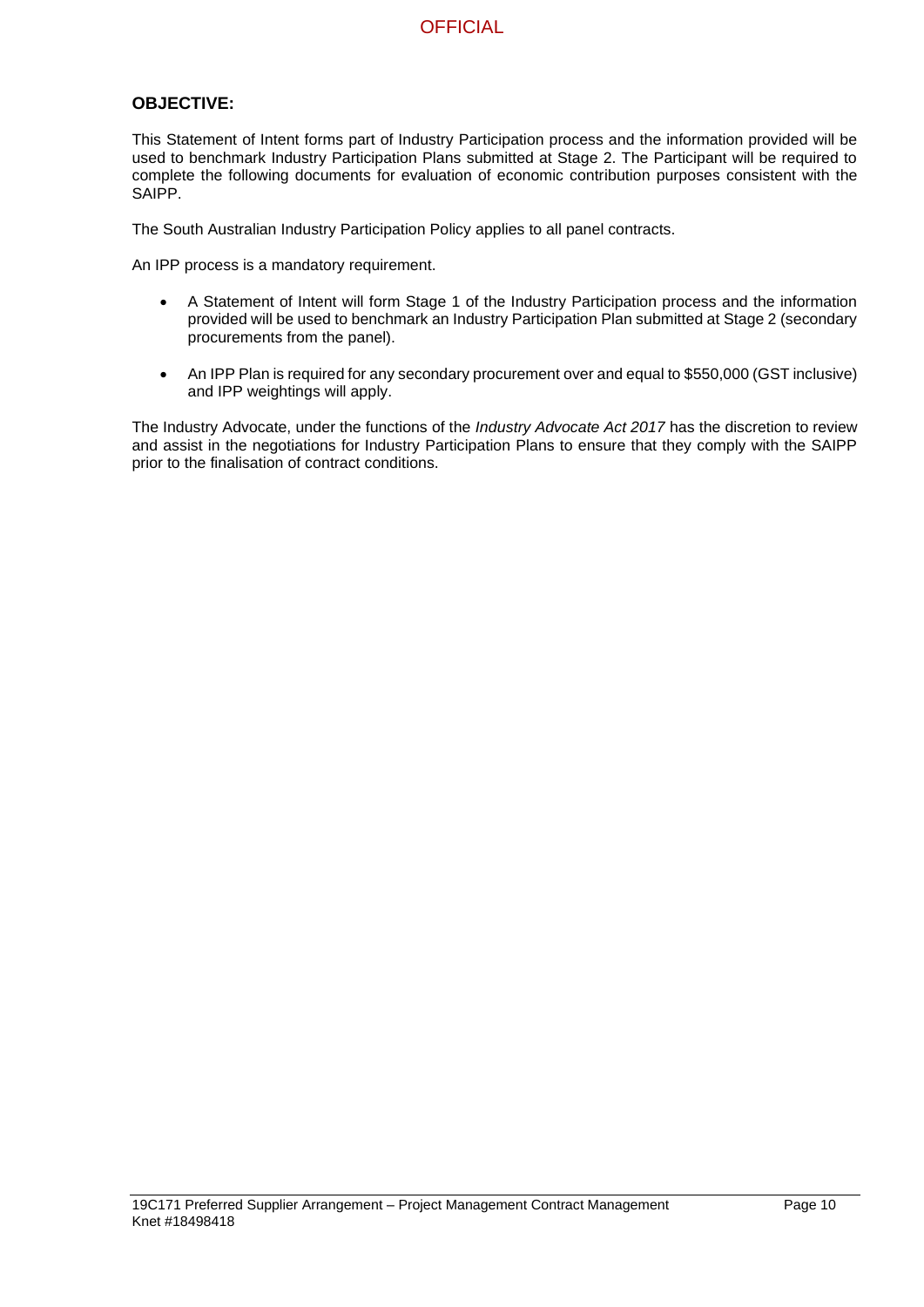### **SECTION A: LABOUR AND SOURCING FROM SA**

The purpose of this section is to measure the potential economic benefit to the State through the use of labour sourced from within South Australia.

The following questions establish your intentions through the delivery of this contract:

| A1. Will the Participant be creating new jobs or retaining positions in $\Box$ Yes $\Box$ No |  |
|----------------------------------------------------------------------------------------------|--|
| South Australia over the life of the contract?                                               |  |

### **SECTION B: INVESTMENT IN SOUTH AUSTRALIA**

Capital expenditure and other associated investment can provide a significant and long-term stimulus to the South Australian economy, unlocking or increasing the capacity or capability of local enterprises to deliver more services to and from South Australia.

The Participant will be asked in the future Industry Participation Plan to estimate the investments located or to be located permanently in the State or regional South Australia to deliver the contract and assess how such investment provides a tangible benefit to the sector and the State.

The following questions establish your intentions through the delivery of this contract:

| B1. Will the Participant have (or does the Participant currently have)<br>an office, warehousing or other facilities permanently located in<br><b>South Australia?</b> |               | $\Box$ No |
|------------------------------------------------------------------------------------------------------------------------------------------------------------------------|---------------|-----------|
| B2. Will the Participant have (or does the Participant currently have)<br>have a program for the training and skills development of South                              | $\square$ Yes | $\Box$ No |

**Australian employees either direct or indirectly employed?**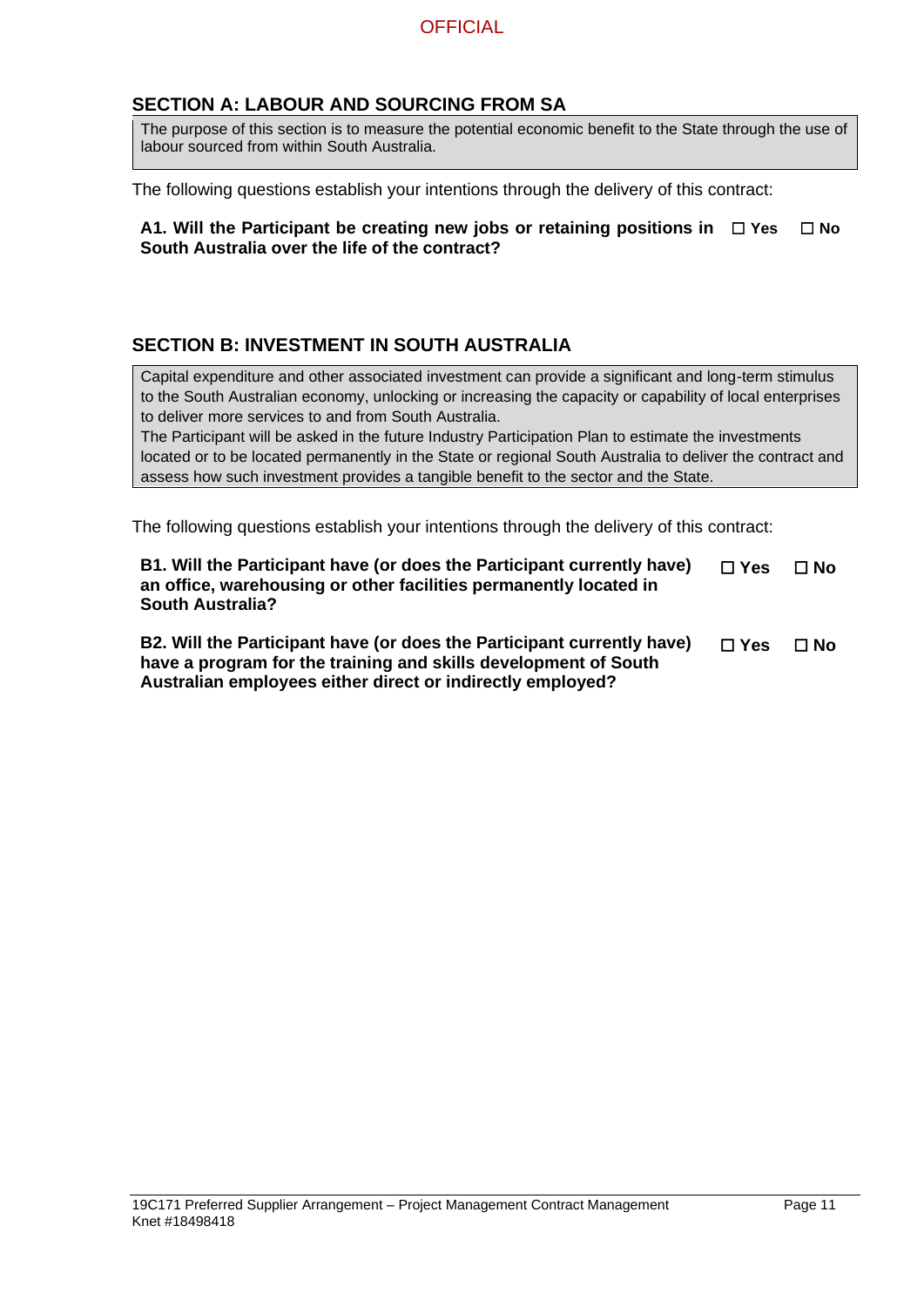### **SECTION C: ABORIGINAL ECONOMIC PARTICIPATION AND EMPLOYMENT**

The SAIPP incorporates Aboriginal economic participation objectives with the aim to improve the level of Aboriginal people's participation in, and benefit from, employment and economic opportunities arising out of Government's expenditure.

The Participant will be asked in the future Industry Participation Plan to demonstrate how they will maximise Aboriginal employment in the delivery of this contract.

The following questions establish your intentions through the delivery of this contract:

| C1. Will the Participant develop strategies for the retention and skill | $\Box$ Yes | $\Box$ No |
|-------------------------------------------------------------------------|------------|-----------|
| development of an Aboriginal workforce during delivery of this          |            |           |
| contract?                                                               |            |           |

**C2. Will (or does) the Participant have an Aboriginal Reconciliation Action Plan?** ☐ **Yes** ☐ **No**

### **SECTION D: APPRENTICESHIPS, TRAINEES AND GRADUATES - STATEWIDE**

The South Australian Government is committed to the creation of an extra 20,800 apprenticeships and traineeships by 2022. This objective is part of the Skilling South Australia initiative which is now reflected in the State's Industry Participation Plan requirements.

The contract can provide further opportunities for a contractor to support new, or the continuation of, existing traineeships, apprenticeships and cadetships, or graduate recruitment/employment programs (above the mandated minimum requirements).

The Participant will be asked in the future Industry Participation Plan to detail proposed engagement and support of trainees, apprentices and/or cadets (either directly or through Group Training Organisation Schemes (GTOs).

The following questions establish your intentions through the delivery of this contract:

| D1. Will the Participant have (or does the Participant currently have) $\Box$ Yes |    |  |
|-----------------------------------------------------------------------------------|----|--|
| trainees or apprentices located in South Australia?                               | No |  |

**D2. Will the Participant encourage capacity partners and sub- □ Yes □ contractors to strongly consider the engagement of trainees and Noapprenticeships?**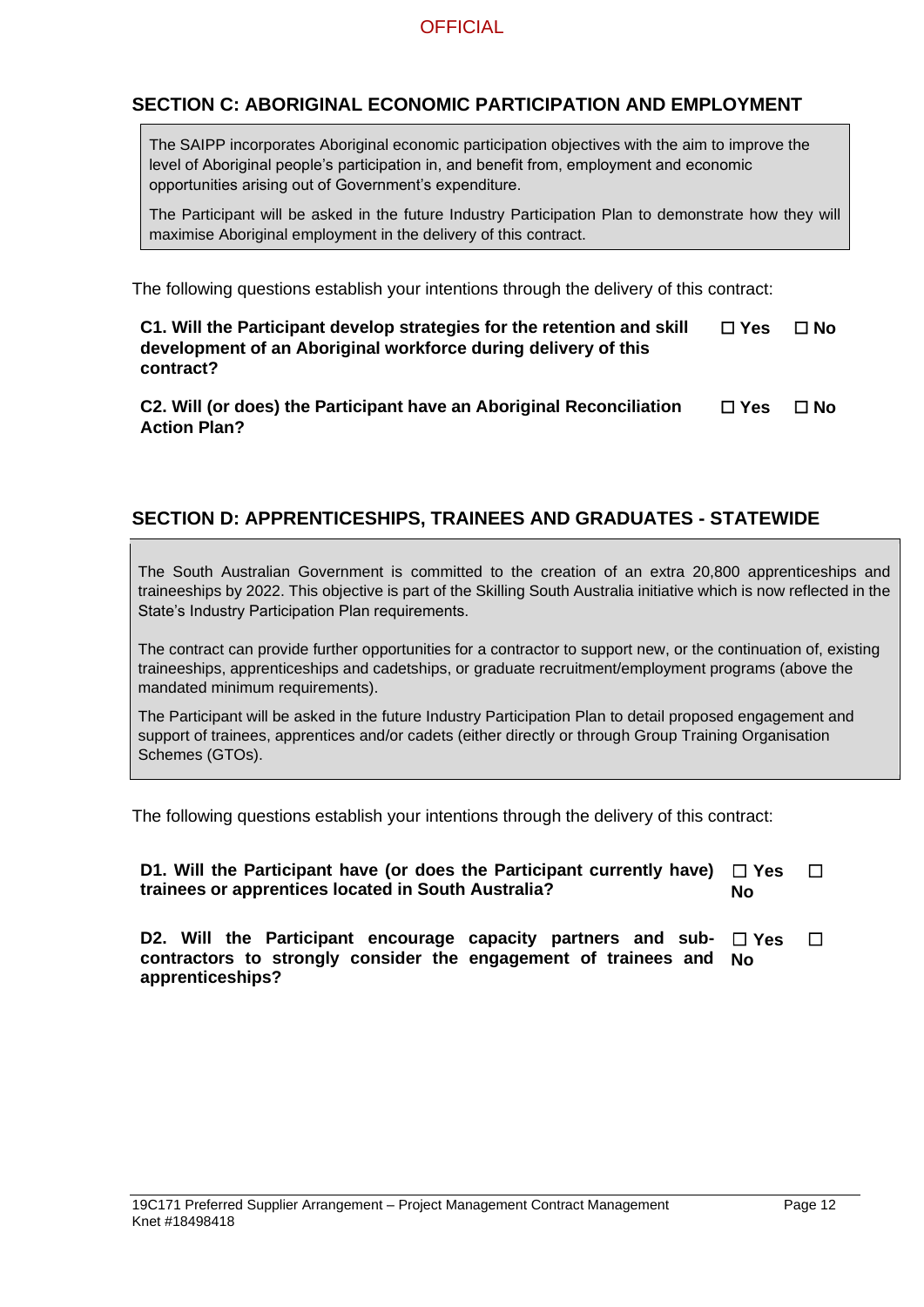# **SCHEDULE 6 SA Tenders and Contracts Contact Details**

All Preferred Supply Arrangement work packages will be issued via the Tenders SA and Contracts website [https://www.tenders.sa.gov.au](https://www.tenders.sa.gov.au/) to the person/s nominated in the Application Form.

The Applicant shall provide contact details for the nominated person/s registered on the website for the release of work packages relevant to this Preferred Supply Arrangement via the SA Tenders and Contracts website.

For this purpose applicants shall ensure all contacts nominated below are accurate and maintained on the website as these will be referred to when releasing packages on the website.

Should you require assistance with updating details on the website please contact the Helpdesk on (08) 8462 1401.

Applicants shall advise of any changes to the below nominated person/s to the relevant PSA contact e-mail address in Schedule 1 of this Application Form.

| Name | <b>Company Name</b> | <b>Email Address</b> |
|------|---------------------|----------------------|
|      |                     |                      |
|      |                     |                      |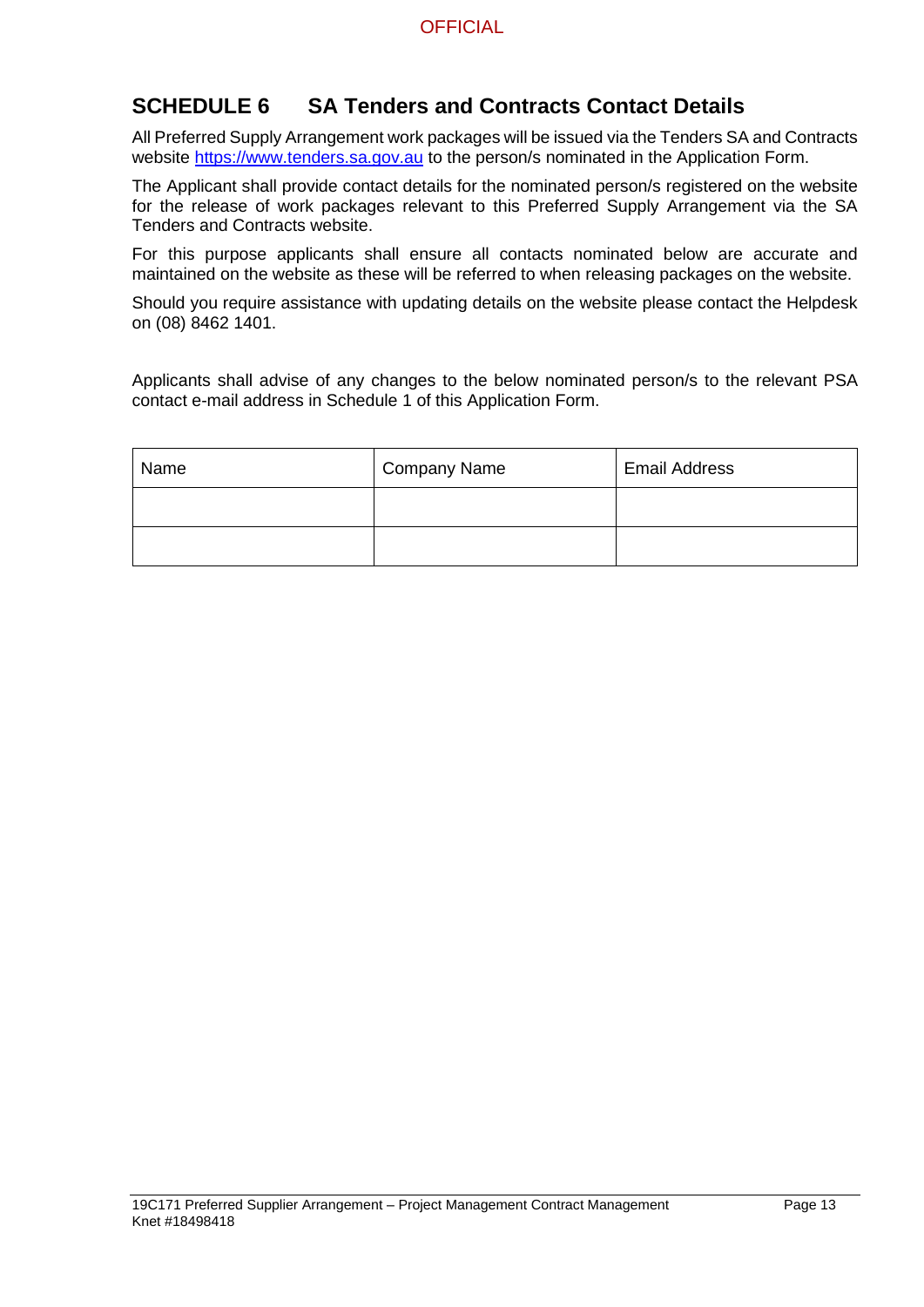# **ATTACHMENT 1 – TERMS AND CONDITION**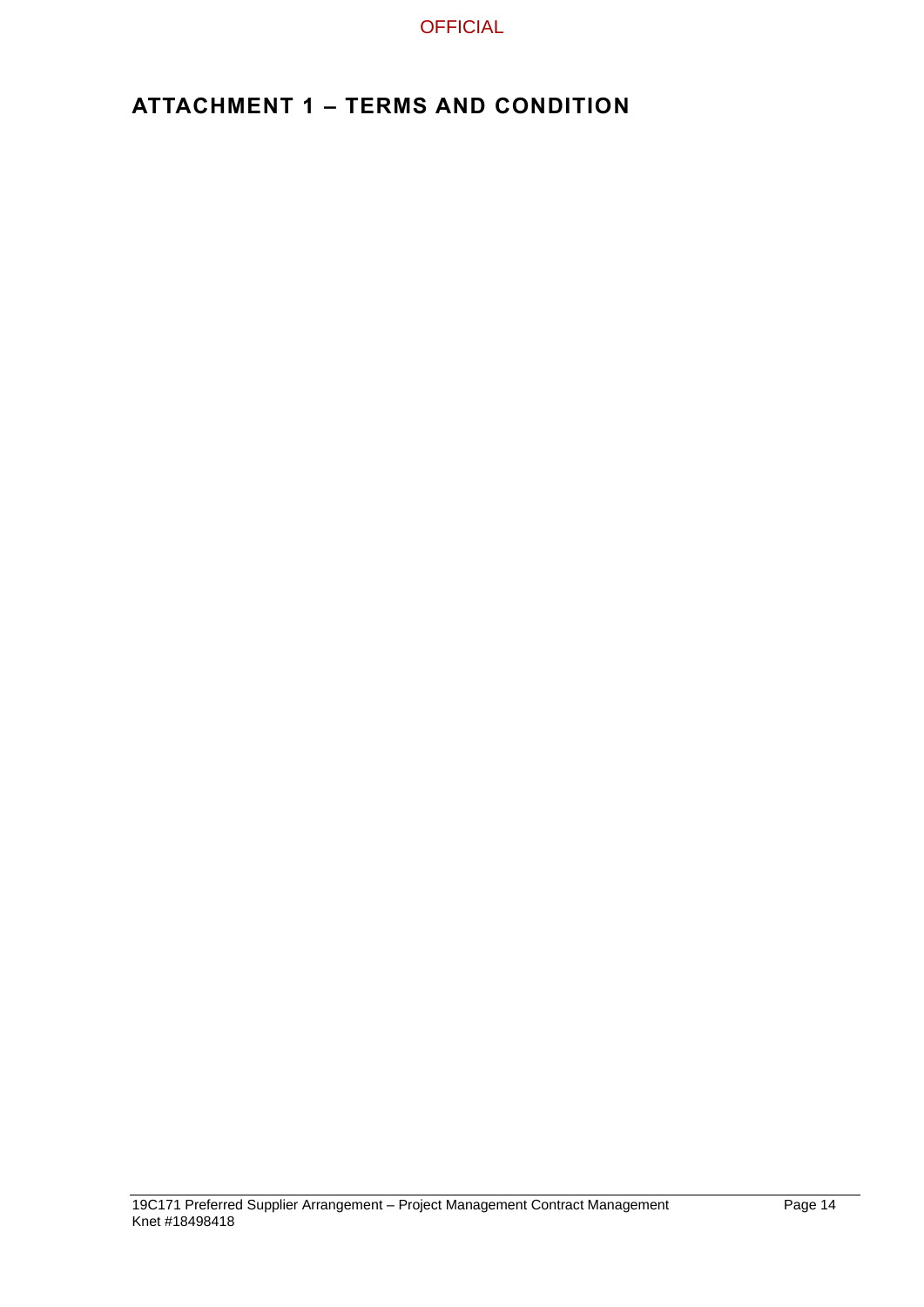



**Government of South Australia** 

Department for Infrastructure<br>and Transport

[Contract Name] [Contract Number]

### **AS4122-2010**

Special Conditions of Contract and Annexure

To be read in conjunction with Australian Standard General Conditions of Contract AS 4122-2010

Template Edition: 10 January 2022 KNET #18155391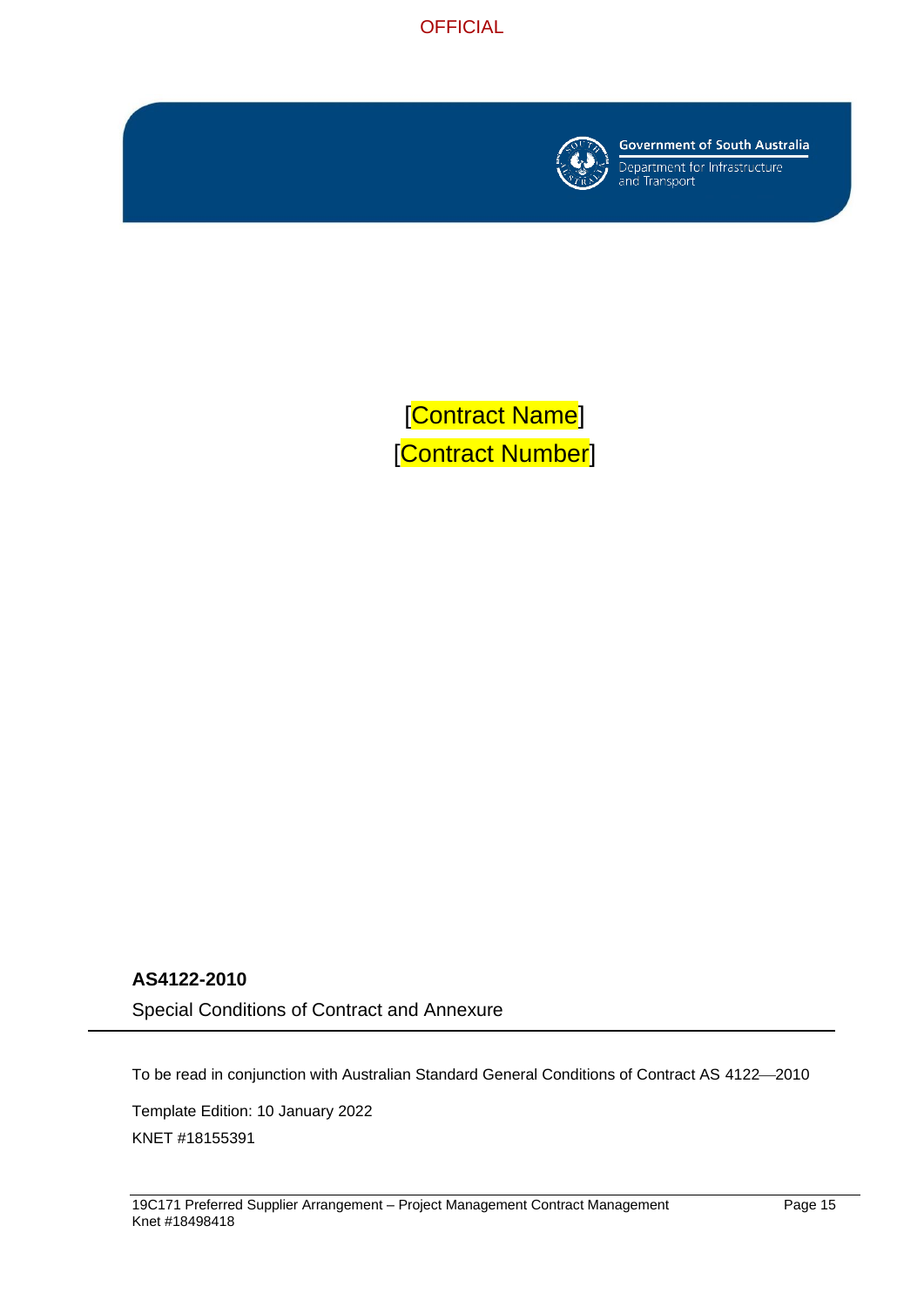## **CONTENTS**

| ×<br>۰, | ×<br>٧ |
|---------|--------|

| 1. |                                                             |  |  |  |
|----|-------------------------------------------------------------|--|--|--|
| 2  |                                                             |  |  |  |
| 3  |                                                             |  |  |  |
| 4  |                                                             |  |  |  |
| 5  |                                                             |  |  |  |
| 6  | CLIENT'S REPRESENTATIVE AND CONSULTANT'S REPRESENTATIVE  26 |  |  |  |
| 7  |                                                             |  |  |  |
| 8  |                                                             |  |  |  |
| 9  |                                                             |  |  |  |
| 10 |                                                             |  |  |  |
| 11 |                                                             |  |  |  |
| 12 |                                                             |  |  |  |
| 13 |                                                             |  |  |  |
| 14 |                                                             |  |  |  |
| 15 |                                                             |  |  |  |
| 16 |                                                             |  |  |  |
| 17 |                                                             |  |  |  |
| 18 |                                                             |  |  |  |
| 19 |                                                             |  |  |  |
| 20 |                                                             |  |  |  |
| 21 | COPYRIGHT AND OTHER INTELLECTUAL PROPERTY RIGHTS  32        |  |  |  |
| 22 |                                                             |  |  |  |
| 23 |                                                             |  |  |  |
| 24 |                                                             |  |  |  |
| 25 |                                                             |  |  |  |
| 26 |                                                             |  |  |  |
| 27 |                                                             |  |  |  |
| 28 |                                                             |  |  |  |
| 29 |                                                             |  |  |  |
| 30 |                                                             |  |  |  |
| 31 |                                                             |  |  |  |
| 32 |                                                             |  |  |  |
| 33 |                                                             |  |  |  |
| 34 |                                                             |  |  |  |
| 35 |                                                             |  |  |  |
| 36 |                                                             |  |  |  |
| 37 |                                                             |  |  |  |
| 38 |                                                             |  |  |  |
| 39 |                                                             |  |  |  |
| 40 |                                                             |  |  |  |
| 41 |                                                             |  |  |  |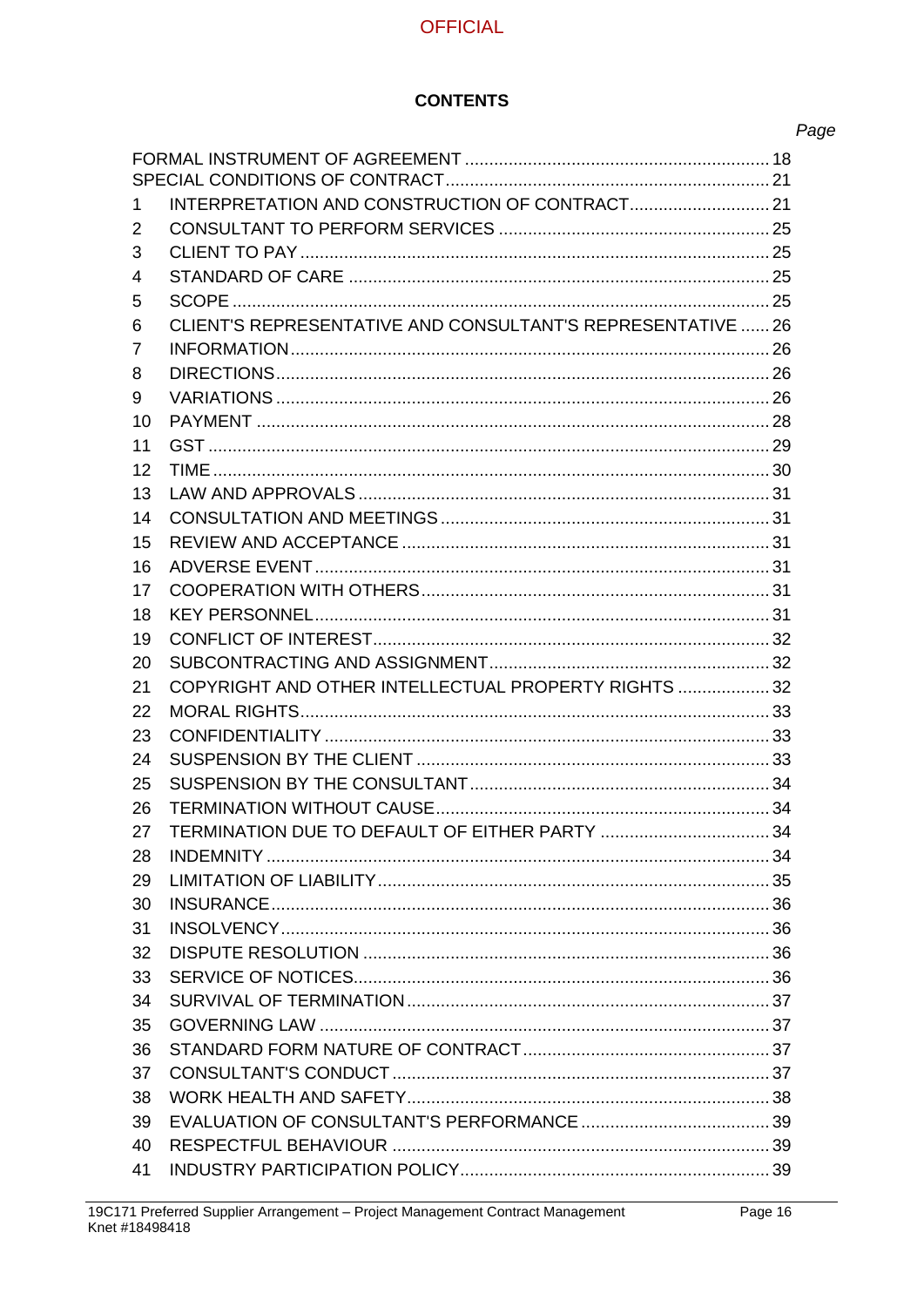# ATTACHMENT 1 – INDUSTRY PARTICIPATION POLICY PLAN ATTACHMENT 2 – DESIGNER'S CERTIFICATE

### **Copyright**

These Special Conditions adapt clauses from the Transport Infrastructure Contract by the State of Queensland (Department of Transport and Main Roads) 2017, which is available from [https://www.tmr.qld.gov.au/business](https://www.tmr.qld.gov.au/business-industry/Technical-standards-publications/Transport-Infrastructure-Contract)[industry/Technical-standards-publications/Transport-Infrastructure-Contract](https://www.tmr.qld.gov.au/business-industry/Technical-standards-publications/Transport-Infrastructure-Contract)

It is licensed by the South Australian Department for Infrastructure and Transport under a Creative Commons Attribution 3.0 Australia license:<http://creativecommons.org/licences/by/3.0/au/>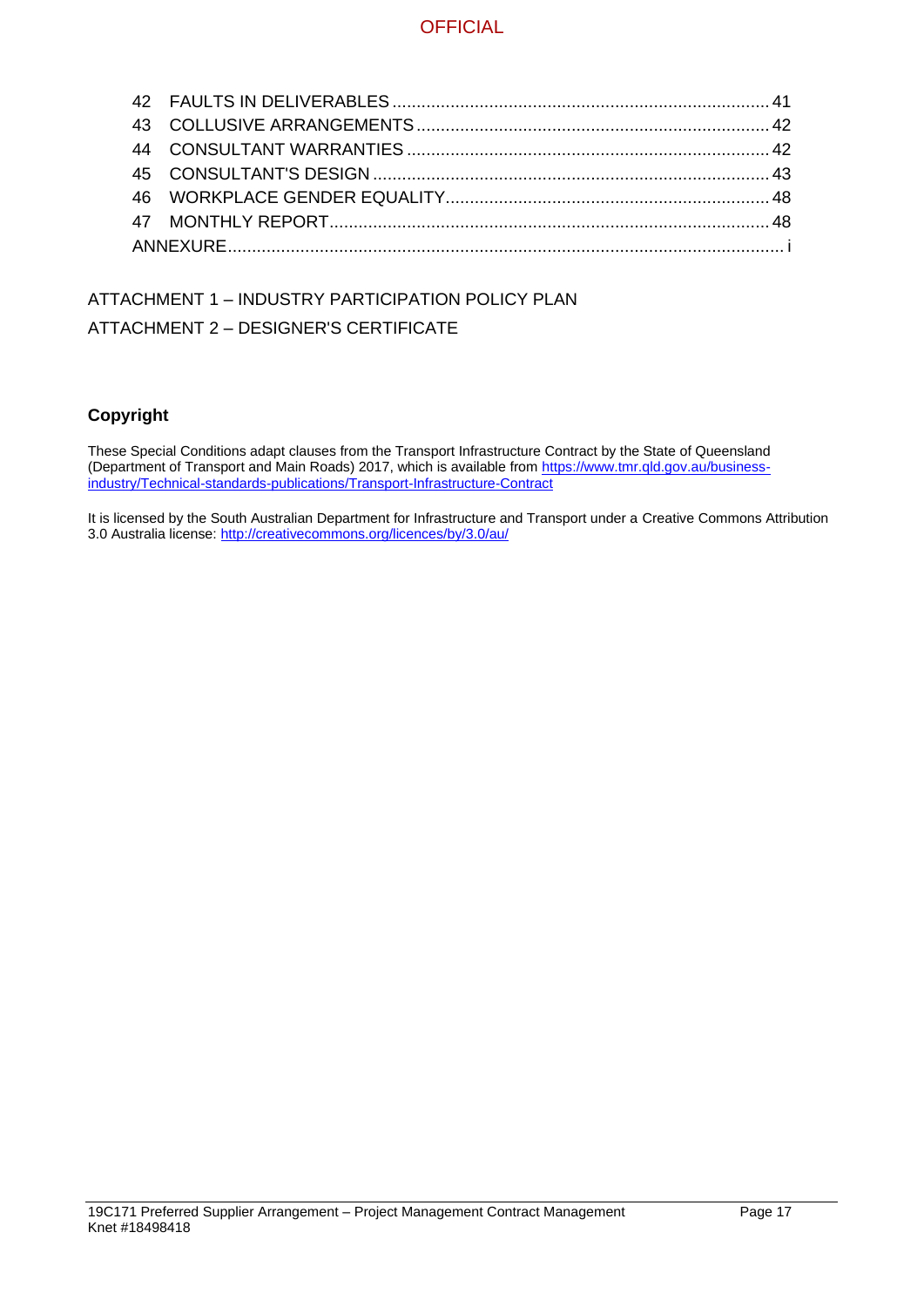

# **FORMAL INSTRUMENT OF AGREEMENT**



### **AGREEMENT FOR CONSULTANCY SERVICES**

**[Contract Name] [Contract Number]**

**AGREEMENT** made the date it is executed by the last party

#### **BETWEEN:**

| <b>CLIENT:</b>  | The Minister for Infrastructure and Transport a body corporate<br>established pursuant to the Administrative Arrangements Act 1994 (SA) |
|-----------------|-----------------------------------------------------------------------------------------------------------------------------------------|
|                 | <b>136 North Terrace</b>                                                                                                                |
| <b>Address:</b> | Adelaide, South Australia 5000                                                                                                          |
|                 | 92 366 288 135                                                                                                                          |
| ABN:            | or                                                                                                                                      |
|                 | The Commissioner of Highways a body corporate established<br>pursuant to the Highways Act 1926 (SA)                                     |
|                 | <b>50 Flinders Street</b>                                                                                                               |
|                 | Adelaide, South Australia 5000                                                                                                          |
|                 | 45 751 448 902                                                                                                                          |
|                 | or                                                                                                                                      |
|                 | The Rail Commissioner a body corporate established pursuant to the<br><b>Rail Commissioner Act 2009 (SA)</b>                            |
|                 | <b>50 Flinders Street</b>                                                                                                               |
|                 | Adelaide, South Australia 5000                                                                                                          |
|                 | 23 251 040 528                                                                                                                          |
|                 | (the <b>Client</b> )                                                                                                                    |

19C171 Preferred Supplier Arrangement – Project Management Contract Management Page 18 Knet #18498418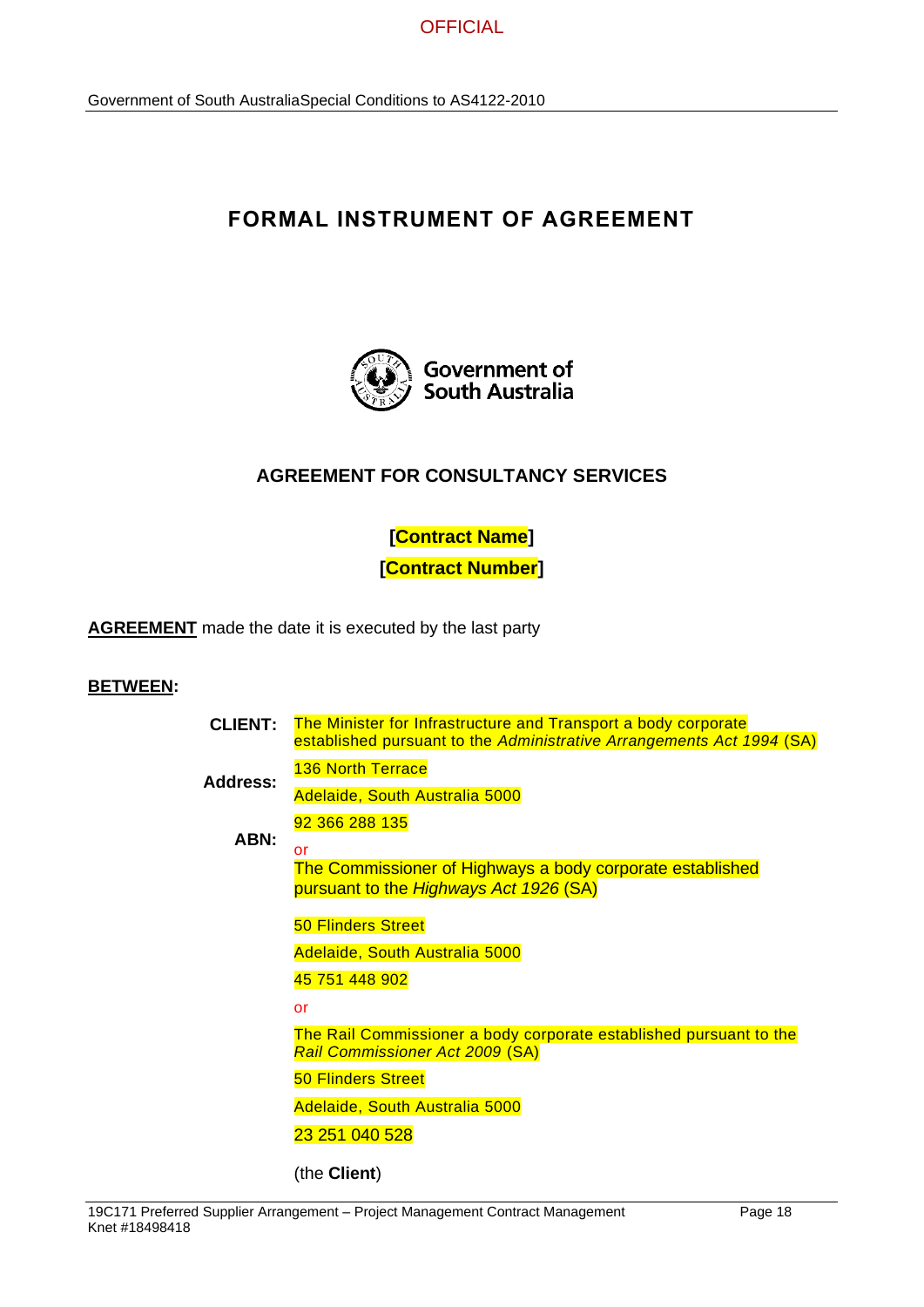| AND: |                             |              |
|------|-----------------------------|--------------|
|      | <b>CONSULTANT:</b> [insert] |              |
|      | Address: [insert]           |              |
|      |                             | ACN [insert] |
|      |                             |              |

(the **Consultant**)

#### **IT IS AGREED THAT:**

- 1. The *Consultant* shall perform the *Services* and otherwise perform its obligations in accordance with the *Contract*.
- 2. The *Client* shall pay the *Consultant* in accordance with the *Contract*.
- 3. The *Contract* is comprised of the documents listed in Annexure item 3.
- 4. In the event of conflict or inconsistency between the provisions of the Australian Standard General Conditions of Contract for Consultants (**AS4122-2010**) and the Special Conditions, the Special Conditions shall take precedence.
- 5. References to the "Annexures" in AS4122-2010 shall be read as Annexures to the Special Conditions as follows:
	- (i) Annexure Part A in AS4122-2010 is the Annexure to these Special Conditions; and
	- (ii) Annexure Part B in AS4122-2010 is these Special Conditions.
- 6. References to "attached to these Special Conditions" shall be read as a reference to the attachments to the Special Conditions.
- 7. This *Contract* constitutes the entire agreement of the parties in respect of the matters dealt with in this *Contract* and supersedes all prior agreements, understandings, representations or negotiations in respect of the matters dealt with in this *Contract*.
- 8. Any modification to the terms of this *Contract* must be in writing and signed by each party.
- 9. The *Obligations of the Consultant,* if more than one person, under this *Contract*, are joint and several and each person constituting the *Consultant* acknowledges and agrees that it will be causally responsible for the acts and omissions (including breach of this *Contract*) of the other as if those acts or omissions were its own.
- 10. A waiver by either party in respect of a breach of a provision of the *Contract* by the other party is not a waiver in respect of any other breach of that or any other provision of the *Contract.* The failure of either party to enforce at any time any of the provisions of the *Contract* shall not be interpreted as a waiver of that provision.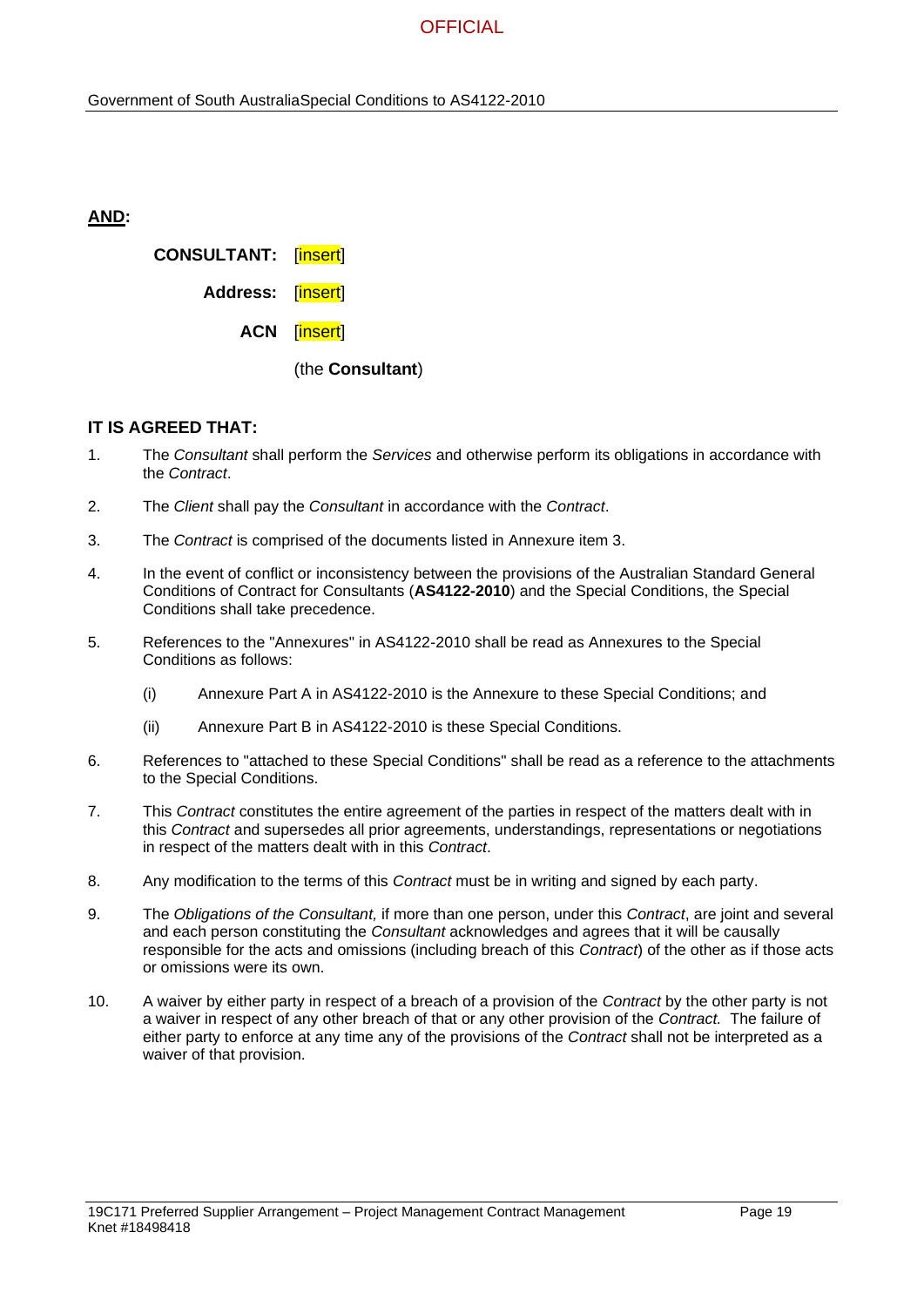### Government of South AustraliaSpecial Conditions to AS4122-2010

| <b>SIGNED</b> by a duly authorised officer for and on<br>behalf of <b>THE CLIENT</b> in the presence of:                                                                         |                                      |
|----------------------------------------------------------------------------------------------------------------------------------------------------------------------------------|--------------------------------------|
| Witness signature                                                                                                                                                                | Authorised officer signature         |
| Witness name                                                                                                                                                                     | Authorised officer name              |
| Date                                                                                                                                                                             | Date                                 |
| <b>SIGNED</b> by <b>THE CONSULTANT</b> in accordance with<br>section 127 of the Corporations Act 2001 (Cth) by<br>two directors or by one director and the company<br>secretary: |                                      |
| Director signature                                                                                                                                                               | Director/Company Secretary signature |
| Director name                                                                                                                                                                    | Director/Company Secretary name      |
| Date                                                                                                                                                                             | Date                                 |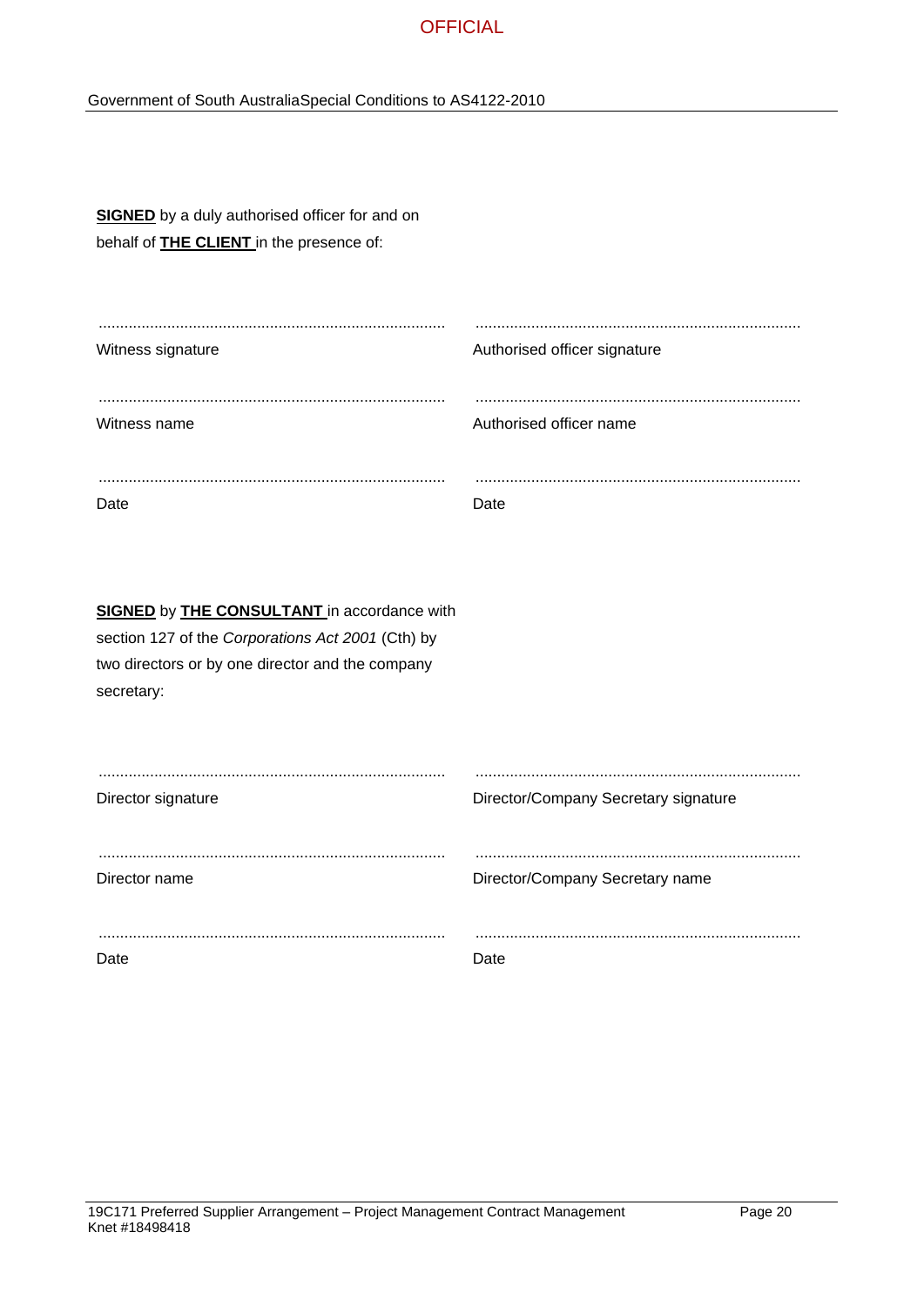# **SPECIAL CONDITIONS OF CONTRACT**

# **1 INTERPRETATION AND CONSTRUCTION OF CONTRACT**

**Add** the following definitions to clause 1.1:

|                                                                               | <b>BCISP Act</b> means the Building and Construction Industry Security of Payment Act<br>2009 (SA);                                                                                                                                                                                                            |  |  |  |  |
|-------------------------------------------------------------------------------|----------------------------------------------------------------------------------------------------------------------------------------------------------------------------------------------------------------------------------------------------------------------------------------------------------------|--|--|--|--|
| <b>Business Day</b>                                                           | has the meaning set out in the Building and Construction Industry<br>Security of Payment Act 2009 (SA);                                                                                                                                                                                                        |  |  |  |  |
| <b>Commencement</b><br><b>Date</b>                                            | means the date the Contract becomes binding, or the date the<br>Consultant commences the Services, whichever is earlier;                                                                                                                                                                                       |  |  |  |  |
| <b>Consultant's</b><br><b>Industry</b><br><b>Participation</b><br><b>Plan</b> | means the Consultant's plan included at Attachment 1 to these Special<br>Conditions;                                                                                                                                                                                                                           |  |  |  |  |
| Date for<br><b>Completion</b>                                                 | means the date stated in Item 13;                                                                                                                                                                                                                                                                              |  |  |  |  |
| <b>Deed of Novation</b>                                                       | means the deed at Attachment 5 to these Special Conditions;                                                                                                                                                                                                                                                    |  |  |  |  |
| <b>Direct Loss</b>                                                            | means any cost or expense that a party reasonably incurs as a direct<br>result of, and flowing naturally from the other party's breach of contract,<br>act, omission or negligence, including any liquidated damages or any<br>other payment of loss or damages expressly provided for under this<br>Contract; |  |  |  |  |
| <b>Fault</b>                                                                  | means:                                                                                                                                                                                                                                                                                                         |  |  |  |  |
|                                                                               | a defect, error, omission; or<br>$\bullet$                                                                                                                                                                                                                                                                     |  |  |  |  |
|                                                                               | an amendment is necessary to the Deliverables because they are<br>$\bullet$<br>inappropriate for their intended use with regard to the assumptions<br>that the Consultant can reasonably be expected to make in<br>accordance with sound engineering principles;                                               |  |  |  |  |
|                                                                               | <b>FOI Act</b> means the Freedom of Information Act 1991 (SA);                                                                                                                                                                                                                                                 |  |  |  |  |
| <b>GST Law</b>                                                                | has the meaning set out in A New Tax System (Goods and Services<br>Tax) Act 1999 (Cth);                                                                                                                                                                                                                        |  |  |  |  |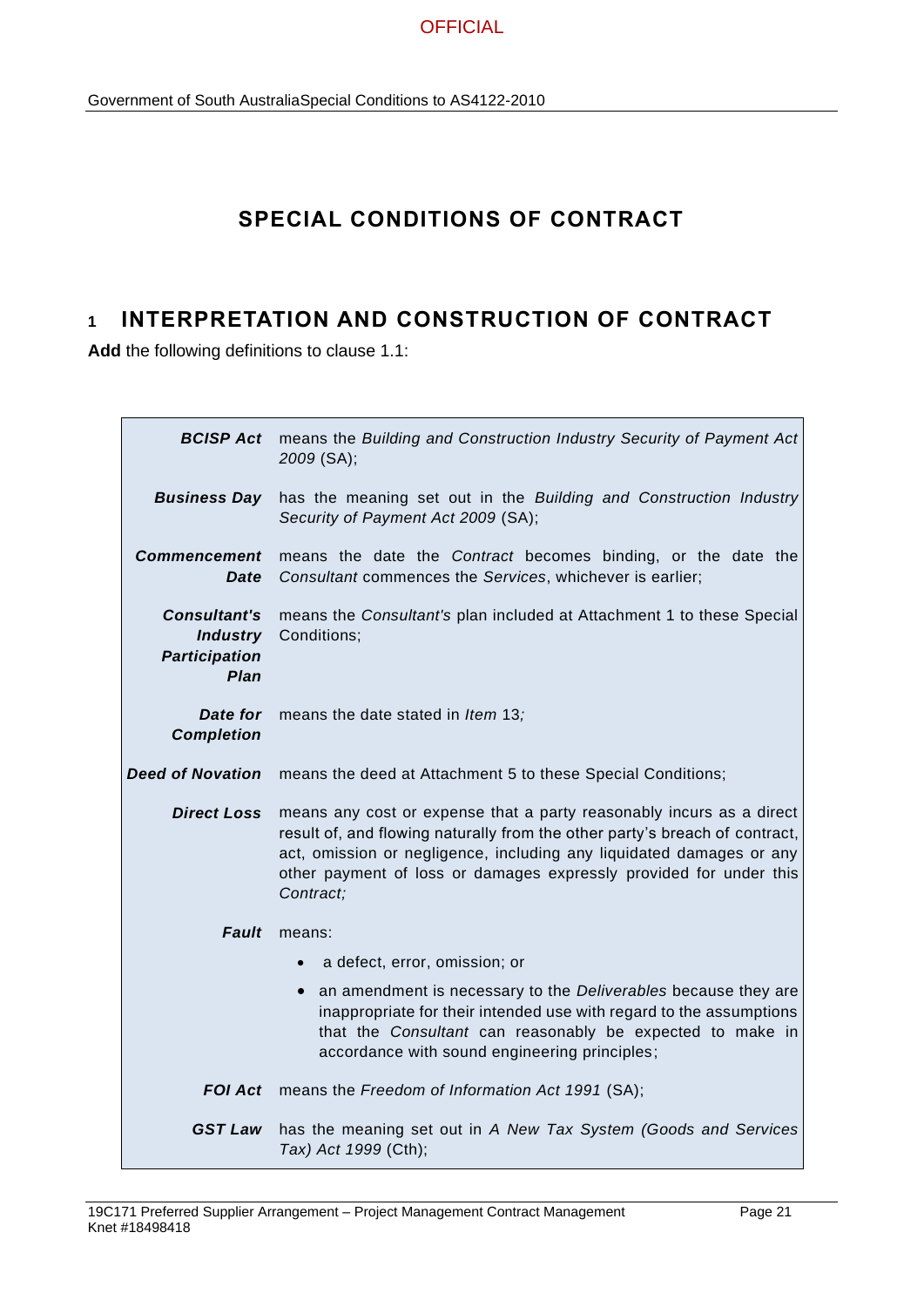| Industry<br><b>Participation</b><br><b>Report</b>                  | means a completed report prepared by the Consultant in either the<br>standard plan report or tailored plan report, set out at clause 41.                                                                                                                                                                                                |
|--------------------------------------------------------------------|-----------------------------------------------------------------------------------------------------------------------------------------------------------------------------------------------------------------------------------------------------------------------------------------------------------------------------------------|
| <b>Industry</b><br><b>Participation</b><br><b>Reporting Period</b> | means the period of time calculated at clause 41.3;                                                                                                                                                                                                                                                                                     |
|                                                                    | <b>Lump Sum</b> means the method of payment for the Services as set out at clause<br>10.1A;                                                                                                                                                                                                                                             |
| notice                                                             | means request, consent, approval, direction or other communication<br>under or for the purposes of the Contract;                                                                                                                                                                                                                        |
| <b>Obligations of</b><br>the Consultant                            | means the obligations expressed in this Contract to be performed by the<br>Consultant or reasonably necessary to the performance by the<br>Consultant of this Contract;                                                                                                                                                                 |
| otherwise at law                                                   | means in the context of claim, a claim in any legal jurisdiction, including<br>but not limited to a claim under the Contract or for breach of contract, in<br>tort, under statute, for a quantum meruit, for restitution based on unjust<br>enrichment, for rectification or frustration or for any other legal or<br>equitable remedy; |
| <b>Provisional Sum</b>                                             | means a sum included in the <i>Contract</i> for <i>Services</i> or an item which is<br>not payable unless the Client directs the Consultant to perform the<br>related Services or item;                                                                                                                                                 |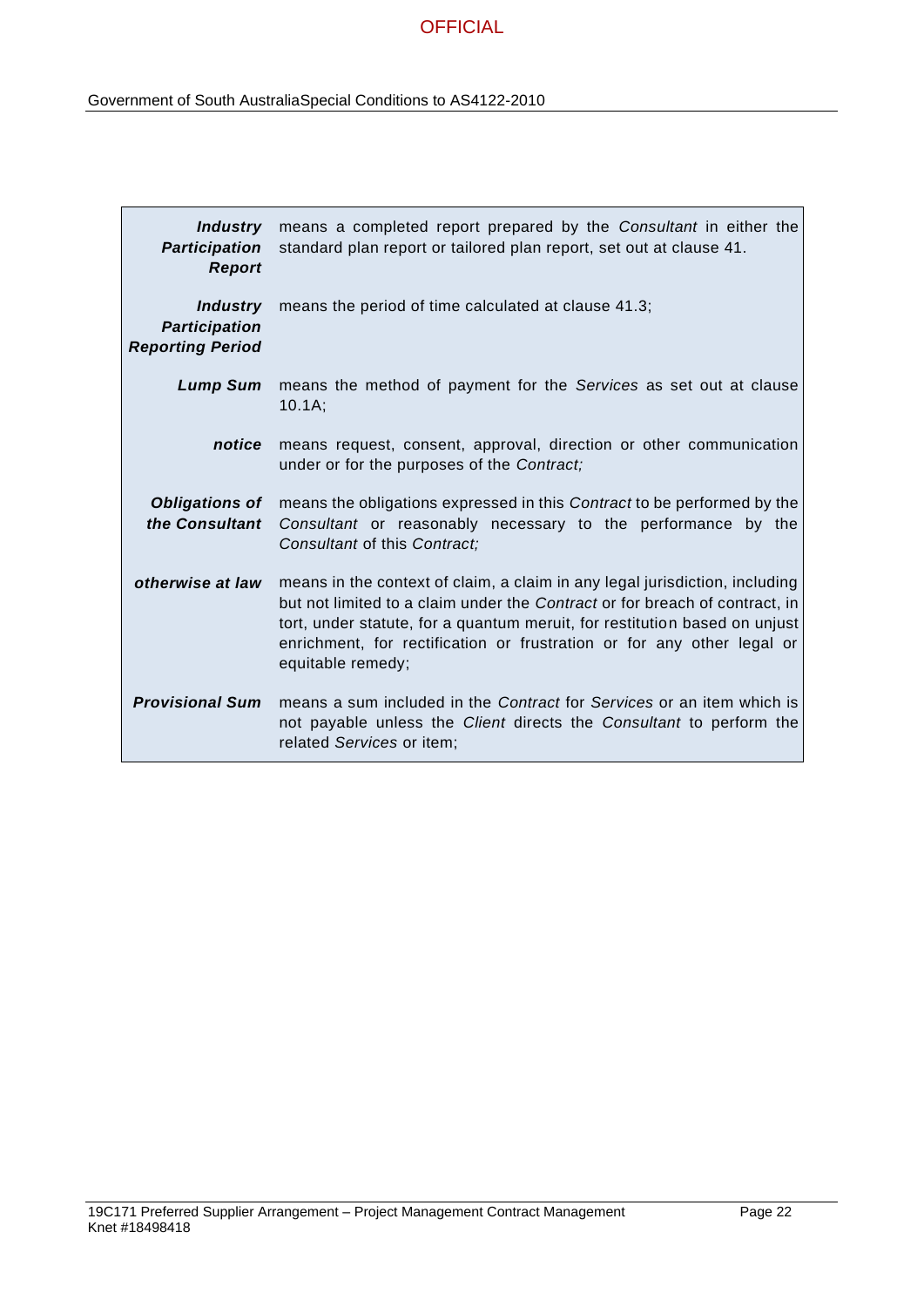| <b>Prescribed</b>                  | means any liability for:                                                                                                                                                                       |                                                                                                                  |                                                                     |  |
|------------------------------------|------------------------------------------------------------------------------------------------------------------------------------------------------------------------------------------------|------------------------------------------------------------------------------------------------------------------|---------------------------------------------------------------------|--|
| <b>Heads of</b><br>Liability       | (a)                                                                                                                                                                                            | personal injury including sickness and death;                                                                    |                                                                     |  |
|                                    | (b)                                                                                                                                                                                            | loss of or damage to tangible property;                                                                          |                                                                     |  |
|                                    | (c)                                                                                                                                                                                            |                                                                                                                  | infringement of any Intellectual Property Right;                    |  |
|                                    | (d)                                                                                                                                                                                            |                                                                                                                  | any liability to a third party arising from:                        |  |
|                                    |                                                                                                                                                                                                | (i)<br>a negligent or wrongful act or omission by the Consultant,<br>its employees, agents or subcontractors; or |                                                                     |  |
|                                    | the                                                                                                                                                                                            | (ii)                                                                                                             | any breach of the Consultant's contractual obligation to<br>Client, |  |
|                                    | (e)                                                                                                                                                                                            |                                                                                                                  | an intentional tort;                                                |  |
|                                    | (f)                                                                                                                                                                                            |                                                                                                                  | a breach of trust;                                                  |  |
|                                    | (g)                                                                                                                                                                                            |                                                                                                                  | wilful default;                                                     |  |
|                                    | (h)                                                                                                                                                                                            |                                                                                                                  | breach of confidentiality; and                                      |  |
|                                    | (i)                                                                                                                                                                                            |                                                                                                                  | fraud or dishonesty,                                                |  |
|                                    |                                                                                                                                                                                                | and none of the Prescribed Heads of Liability limits any of the others.                                          |                                                                     |  |
| Program                            | means a statement in writing showing the dates by which, or the times<br>within which, the various stages of the Services are to be executed or<br>completed;                                  |                                                                                                                  |                                                                     |  |
| <b>Schedule of</b><br><b>Rates</b> | means the method of payment for the Services as set out at clause<br>10.1B;                                                                                                                    |                                                                                                                  |                                                                     |  |
| <b>Prices</b>                      | Schedule of means a schedule (other than a Schedule of Rates) which provides an<br>itemised and priced breakdown of any Services;                                                              |                                                                                                                  |                                                                     |  |
| <b>Site</b>                        | means the location of the Works;                                                                                                                                                               |                                                                                                                  |                                                                     |  |
| subcontractor                      | means any contractor, consultant or supplier (including their personnel),<br>engaged by or on behalf of the Consultant and includes any supplier or<br>hirer of materials, plant or equipment; |                                                                                                                  |                                                                     |  |
| <b>Tax Invoice</b>                 |                                                                                                                                                                                                | has the meaning set out in A New Tax System (Goods and Services<br>Tax) Act 1999 (Cth);                          |                                                                     |  |
| <b>The Indemnified</b>             | has the meaning given in clause 28.1, as replaced by these Special<br>Conditions;                                                                                                              |                                                                                                                  |                                                                     |  |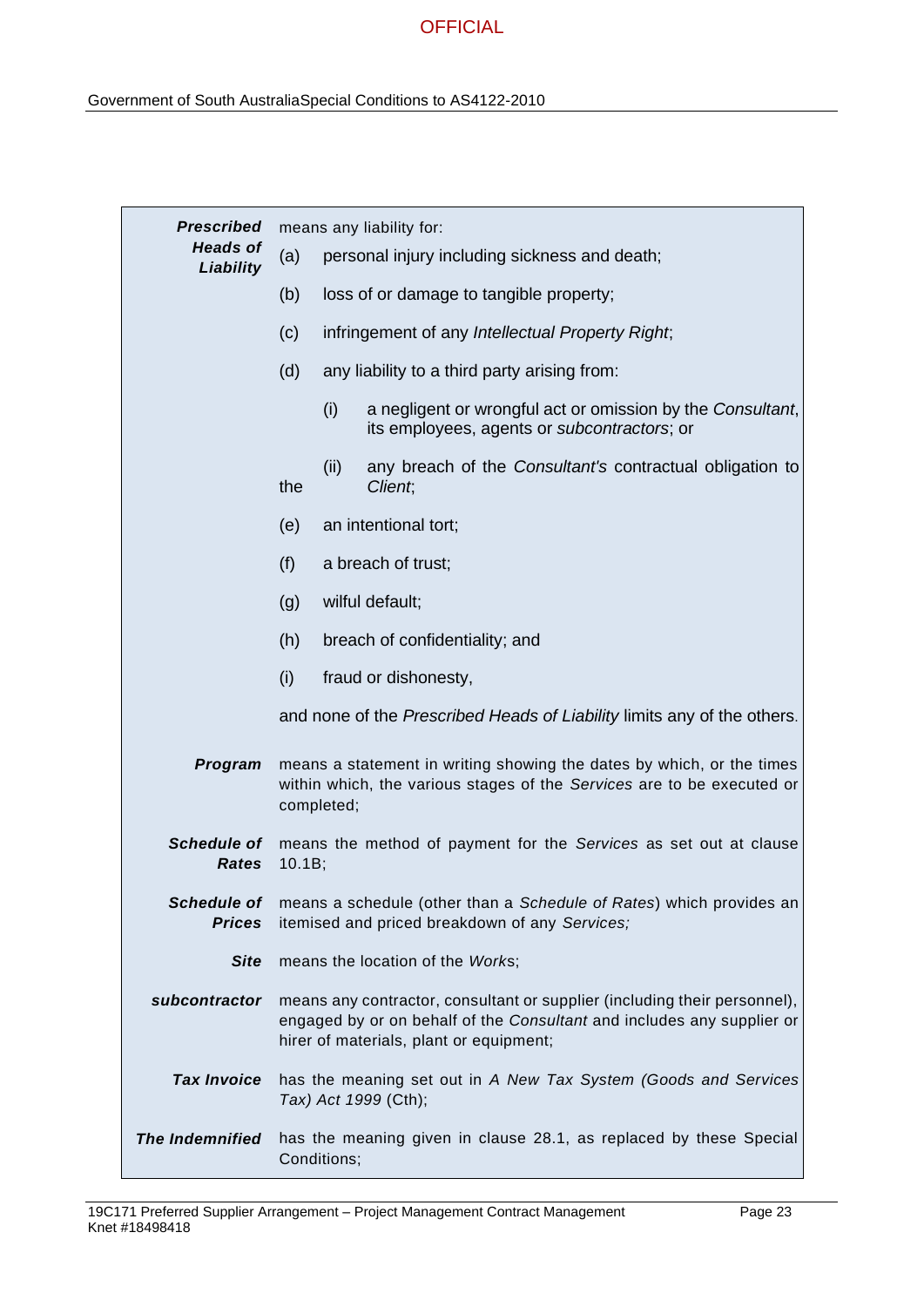| <b>Upper Limiting</b>  | Fee $10.1C$ ;                                                                                                                                                | means the method of payment for the Services as set out at clause            |
|------------------------|--------------------------------------------------------------------------------------------------------------------------------------------------------------|------------------------------------------------------------------------------|
|                        |                                                                                                                                                              | <b>WGE Act</b> means the Workplace Gender Equality Act 2012 (Cth);           |
| WHS Act                | means the Work Health and Safety Act 2012 (SA);                                                                                                              |                                                                              |
| <b>WHS Law</b>         | means:                                                                                                                                                       |                                                                              |
|                        | (a)                                                                                                                                                          | the WHS Act;                                                                 |
|                        | (b)                                                                                                                                                          | any regulations made at any time under the WHS Act;                          |
|                        | (c)                                                                                                                                                          | any provision of the WHS Act or regulations referred to in<br>paragraph (b); |
|                        | any amendment to any of the above or any other legislation in<br>connection with the implementation or as a consequence of the WHS<br>Act, made at any time; |                                                                              |
| <b>WHS Regulations</b> | means the Work Health and Safety Regulations 2012 (SA);                                                                                                      |                                                                              |
| Works                  | means any construction works which have flowed from any design works<br>that are part of the Services;                                                       |                                                                              |

**Delete** the following definitions in clause 1.1:

| <b>Business Day</b> means calendar day but excludes public holidays as defined by the<br>governing law of this Contract and weekends;                 |
|-------------------------------------------------------------------------------------------------------------------------------------------------------|
| <b>Deliverables</b> means those <i>Documents</i> and things required under this <i>Contract</i> to be<br>handed over to the Client by the Consultant. |

### **1.2 Interpretation**

Add the following subclauses after clause 1.2(e):

| (f)     | references to any party to the <i>Contract</i> includes references to successors or<br>permitted assignees; |
|---------|-------------------------------------------------------------------------------------------------------------|
| (g)     | the words 'such as,' 'particularly,' 'including' and 'includes', and any variants of                        |
| those   | words are not used as nor are intended to be works of limitation and will be                                |
| read as | if followed by the words "without limitation";                                                              |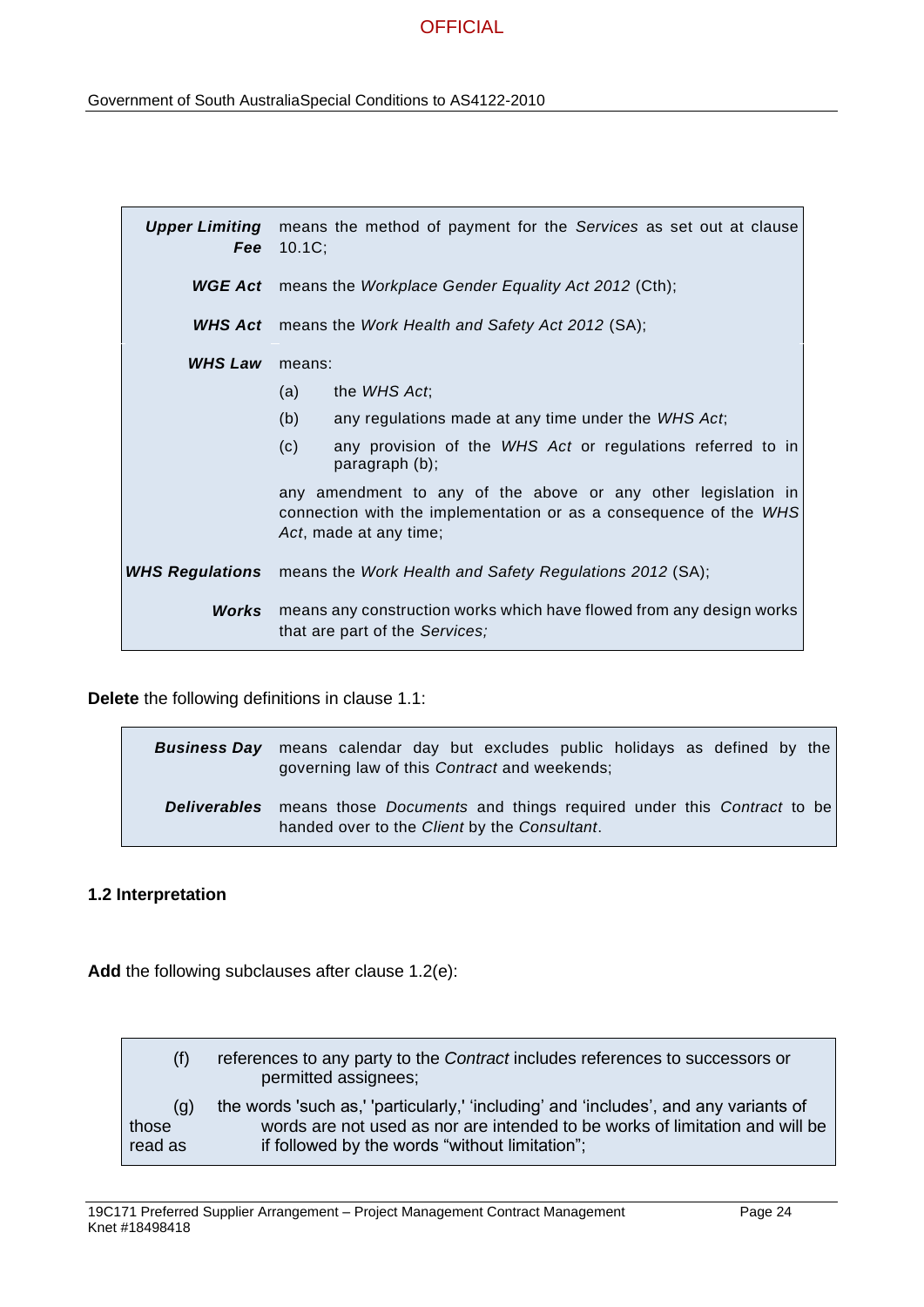(h) unless stated otherwise, a reference to a document that is not a *Contract Document* (such as an Australian Standard) in this *Contract* is a reference to the edition of that document current at the date 14 days prior to the *Consultant's* submission of tender for the *Contract*; and

(i) prices, sums of money and payments under the *Contract* shall be in Australian currency.

## **2 CONSULTANT TO PERFORM SERVICES**

**Delete** the sentence under clause 2 and **replace** it with the following:

2.2 The *Consultant* shall take reasonable actions to ensure that: (a) it has the necessary skills, and experience to complete the *Services* in

2.1 The *Consultant* must perform the *Services* in accordance with this *Contract*.

accordance with the *Contract*;

(b) its employees, *subcontractors* and agents have the necessary skills and experience to perform those *Obligations of the Consultant* which are allotted to them by the *Consultant*, and

(c) in accordance with the standard of care in clause 4 to ensure that the subject matter of the *Services* or *Deliverables* shall be free from defects and errors and appropriate for the intended use with regard to the assumptions that the *Consultant* can be reasonably expected to make in accordance with sound engineering principles.

## **3 CLIENT TO PAY**

No amendment

# **4 STANDARD OF CARE**

No amendment

## **5 SCOPE**

**Add** the following new subclauses after clause 5.4:

5.5 Unless specified otherwise, the *Consultant* is entitled to retain the original *Deliverables.*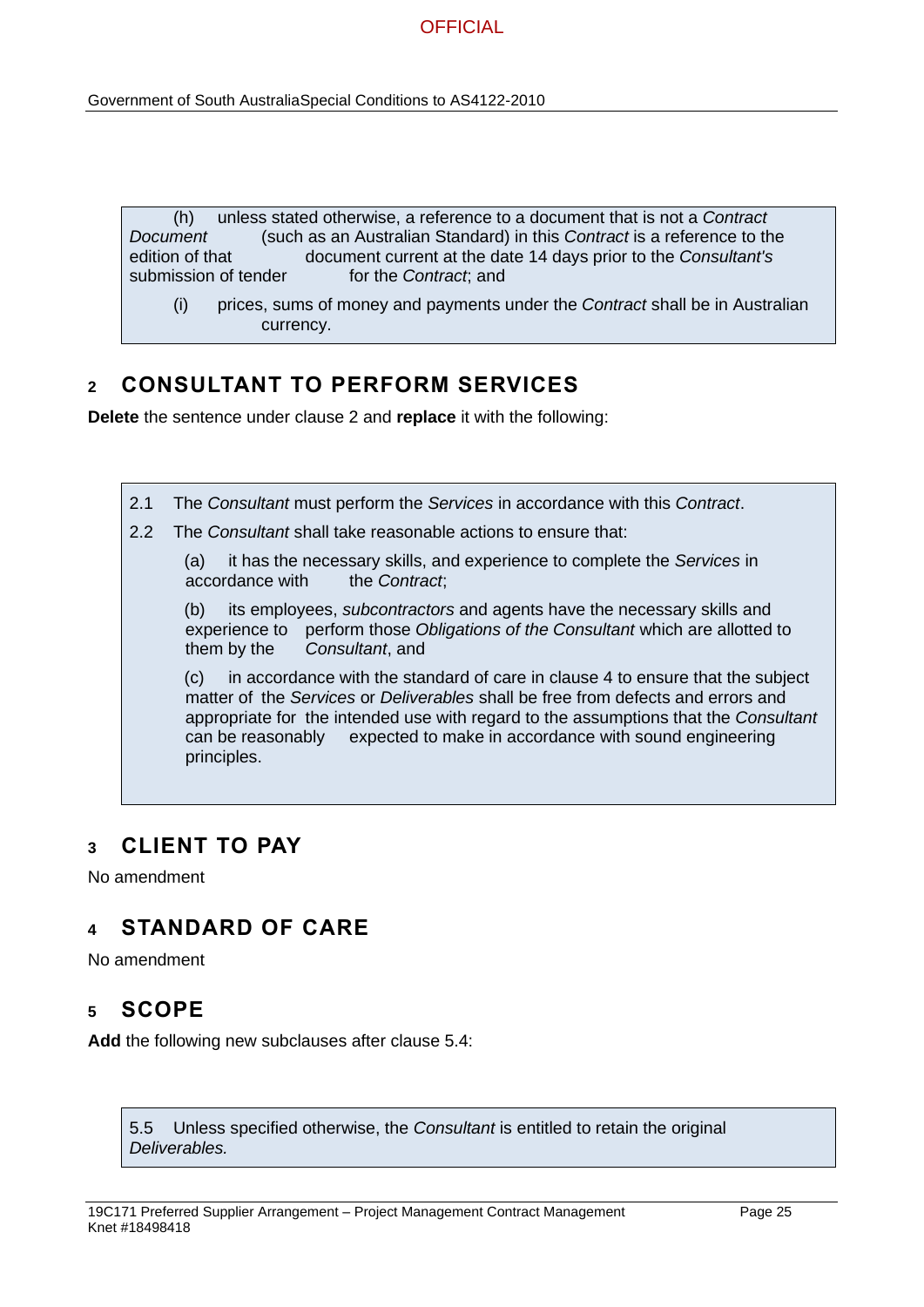5.6 *Deliverables* must be provided to the *Client* in hard copy and in electronic files. The electronic files must be in an editable format which is acceptable to the *Client*, and also in Portable Document Format (.pdf).

5.7 The *Consultant* agrees and acknowledges that the *Client*, in its absolute discretion, may provide the *Deliverables* to third parties.

5.8 The *Consultant* shall at all reasonable times give to the *Client*, or to any other persons authorised in writing by the *Client*, access to premises occupied by the *Consultant* where the *Services* are being undertaken and shall permit those persons to inspect the performance of the *Services* and anything brought into existence in association with this *Contract*.

## **6 CLIENT'S REPRESENTATIVE AND CONSULTANT'S REPRESENTATIVE**

**Add** the following sentence to clause 6.2:

The *Consultant's* representative must have the authority to make binding decisions on behalf of the *Consultant* and at a minimum, must be contactable by the *Client* at any time during normal business hours.

## **7 INFORMATION**

No amendment

## **8 DIRECTIONS**

No amendment

## **9 VARIATIONS**

**Add** the following subclauses after clause 9.2 as follows:

9.2A If the *Consultant*:

- (a) becomes aware of a potential *Variation*; or
- (b) considers that additional services are required and that these additional services are not within the *Scope*,

the *Consultant* must forthwith and before performing any additional services to which the potential *Variation* relates, give written *notice* thereof to the *Client*. The *notice* must include a description of the additional services and an estimate of the value of the *Variation*. The *Consultant* must not proceed with the varied *Services* unless the *Client*'s written approval has been provided. If requested by the *Client*, the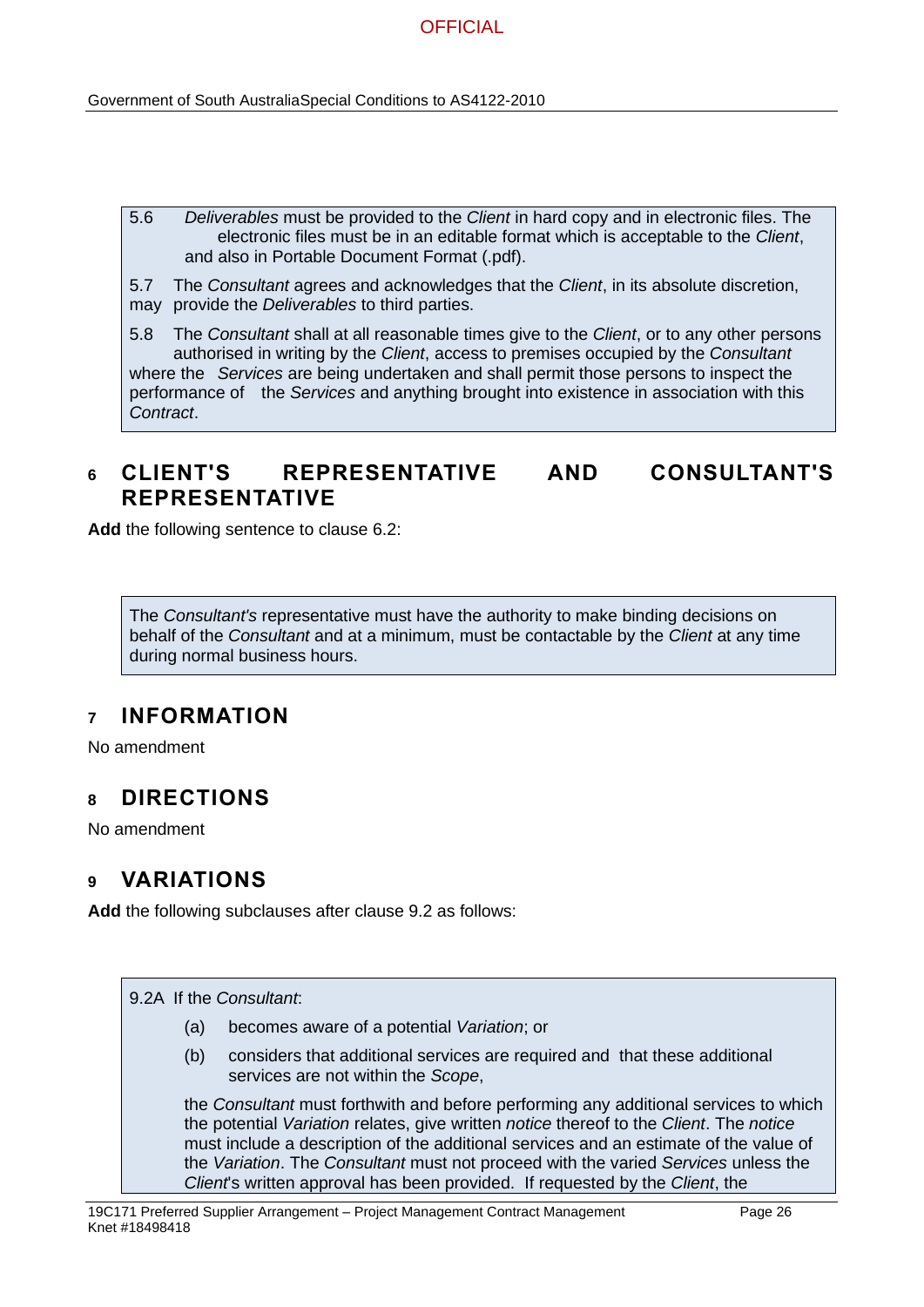Government of South AustraliaSpecial Conditions to AS4122-2010

|     | Consultant must provide a proposed Lump Sum or Upper Limiting Fee for the varied<br>Services.                                                                                                                                              |
|-----|--------------------------------------------------------------------------------------------------------------------------------------------------------------------------------------------------------------------------------------------|
|     | 9.2B The Consultant agrees and acknowledges that:                                                                                                                                                                                          |
| (a) | the Client is not liable to make payment to the Consultant for any of the<br>additional services referred to in clause 9.2 if the Consultant has not given<br>written notice to the Client prior to providing the additional services; and |
| (b) | compliance with the requirements of clause 9.2A is a condition precedent for<br>payment for the provision of any additional services which are not within the<br>Scope.                                                                    |

**Delete** clause 9.3 and **replace** it with the following:

| 9.3                                                                                                                                                                                                                                              | The Fee must be adjusted for each Variation. Unless the amount of the adjustment is<br>agreed, the adjustment must be calculated using the following order of precedence: |                                                                                                                                                                                                                                                                                    |  |
|--------------------------------------------------------------------------------------------------------------------------------------------------------------------------------------------------------------------------------------------------|---------------------------------------------------------------------------------------------------------------------------------------------------------------------------|------------------------------------------------------------------------------------------------------------------------------------------------------------------------------------------------------------------------------------------------------------------------------------|--|
|                                                                                                                                                                                                                                                  | (a)                                                                                                                                                                       | if the Contract prescribes specific rates or prices to be applied in determining<br>the value of Variations, those rates or prices shall be used;                                                                                                                                  |  |
|                                                                                                                                                                                                                                                  | (b)                                                                                                                                                                       | if clause (a) does not apply, then if a Schedule of Rates is identified at Item 8<br>and is applicable, the valuation will be made by using the Schedule of Rates,<br>or where no rate is directly applicable, a rate calculated by inference,<br>proportion or interpolation; and |  |
|                                                                                                                                                                                                                                                  | (c)                                                                                                                                                                       | to the extent that neither clause (a) nor (b) apply, then the valuation will be<br>made using reasonable rates or prices.                                                                                                                                                          |  |
| 9.3A In determining the deduction to be made for work which is taken out of the <i>Contract</i><br>deduction shall include an additional allowance for the Consultant's administration<br>the<br>calculated as 5% of the value of the Variation. |                                                                                                                                                                           |                                                                                                                                                                                                                                                                                    |  |

**Add** the following clauses after clause 9.4:

#### **Client Initiated Variation**

9.6 The *Consultant* shall advise the *Client* of the effect which the *Consultant* anticipates that a proposed *Variation* will have on the *Program* and the *Date for Completion,* and provide an estimate of the cost (including delay costs, if any) of the proposed *Variation*.

9.7 If the *Consultant* considers that the proposed *Variation* cannot be reasonably implemented, the *Consultant* shall advise the *Client* of the reasons for its conclusion as soon as reasonably possible.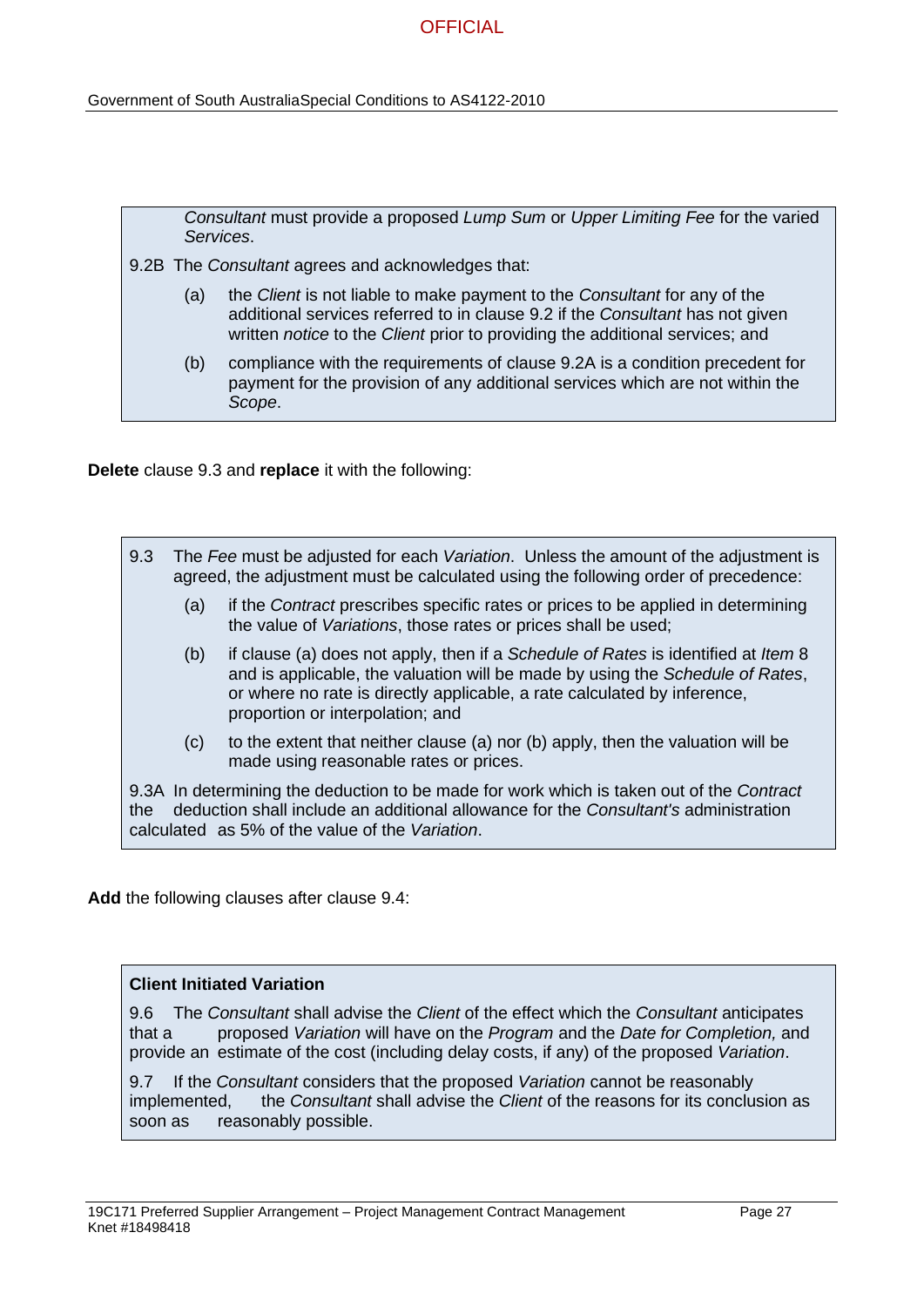Government of South AustraliaSpecial Conditions to AS4122-2010

| implemented, |                                                                                                                                                                                 | 9.8 Where the Consultant advises that the proposed Variation can be reasonably<br>the parties shall meet and attempt to agree on the price and timing for the<br>proposed Variation. |  |
|--------------|---------------------------------------------------------------------------------------------------------------------------------------------------------------------------------|--------------------------------------------------------------------------------------------------------------------------------------------------------------------------------------|--|
| 9.9          | Where the Client and the Consultant agree on a proposed Variation, the Client may<br>direct the Consultant by delivery of a written Variation order, to carry out the Variation |                                                                                                                                                                                      |  |
| for the      |                                                                                                                                                                                 | agreed price and according to the agreed timing.                                                                                                                                     |  |
|              | $9.10$ Where:                                                                                                                                                                   |                                                                                                                                                                                      |  |
|              | (a)                                                                                                                                                                             | the Client and the Consultant cannot agree upon the price and/or timing for a<br>proposed Variation, or                                                                              |  |
|              | (b)                                                                                                                                                                             | the Consultant considers that the proposed Variation within a certain time<br>(acting reasonably) cannot be reasonably implemented,                                                  |  |
|              |                                                                                                                                                                                 | the Client may direct the Consultant by delivery of a written Variation order, to carry<br>out the Variation, which shall be valued under clause 9.3.                                |  |
|              |                                                                                                                                                                                 |                                                                                                                                                                                      |  |

# **10 PAYMENT**

**Add** the following subclauses after clause 10.1 as follows:

| 10.1A | For Services for which the Client has accepted a Lump Sum:                                                                                                                                                                                                                                                                                                                                                                                                                                                                                                                                                            |
|-------|-----------------------------------------------------------------------------------------------------------------------------------------------------------------------------------------------------------------------------------------------------------------------------------------------------------------------------------------------------------------------------------------------------------------------------------------------------------------------------------------------------------------------------------------------------------------------------------------------------------------------|
| (a)   | the Client will pay the Lump Sum, adjusted by any additions or deletions made<br>pursuant to this Contract;                                                                                                                                                                                                                                                                                                                                                                                                                                                                                                           |
| (b)   | payment will not exceed the Lump Sum unless the Client has directed a<br>Variation;                                                                                                                                                                                                                                                                                                                                                                                                                                                                                                                                   |
| (c)   | the Lump Sum is deemed to be full payment for the provision of all supplies,<br>tasks, services, activities, incidentals, overheads, fees and disbursements<br>relating to the Lump Sum part of the Contract, regardless of whether or not<br>these are mentioned in any Schedule of Prices. If a Schedule of Prices has<br>been provided, it will only be used for the purpose of assisting in the<br>determination of progress payments. Unless specified otherwise, progress<br>payments will be made as a portion of the Lump Sum commensurate with the<br>amount of Services provided as of the date of invoice. |
| 10.1B | For Services for which the Client has accepted a Schedule of Rates:                                                                                                                                                                                                                                                                                                                                                                                                                                                                                                                                                   |
| (a)   | the <i>Client</i> will pay the sum ascertained by multiplying the measured quantity of<br>each item of service actually carried out under this Contract by the rate<br>accepted by the Client for the item of service, adjusted by any additions or<br>deletions made pursuant to this Contract, and                                                                                                                                                                                                                                                                                                                  |
| (b)   | except where a disbursement has been specifically included in the schedules,<br>the rates are deemed to allow for all supplies, tasks, services, activities,<br>incidentals, overheads, fees and disbursements relating to the item of service<br>listed in the schedule. No separate payment will be made for any work or<br>expense required for the item of service listed in the schedule but not<br>specifically mentioned in the description of the item of service. A change in the                                                                                                                            |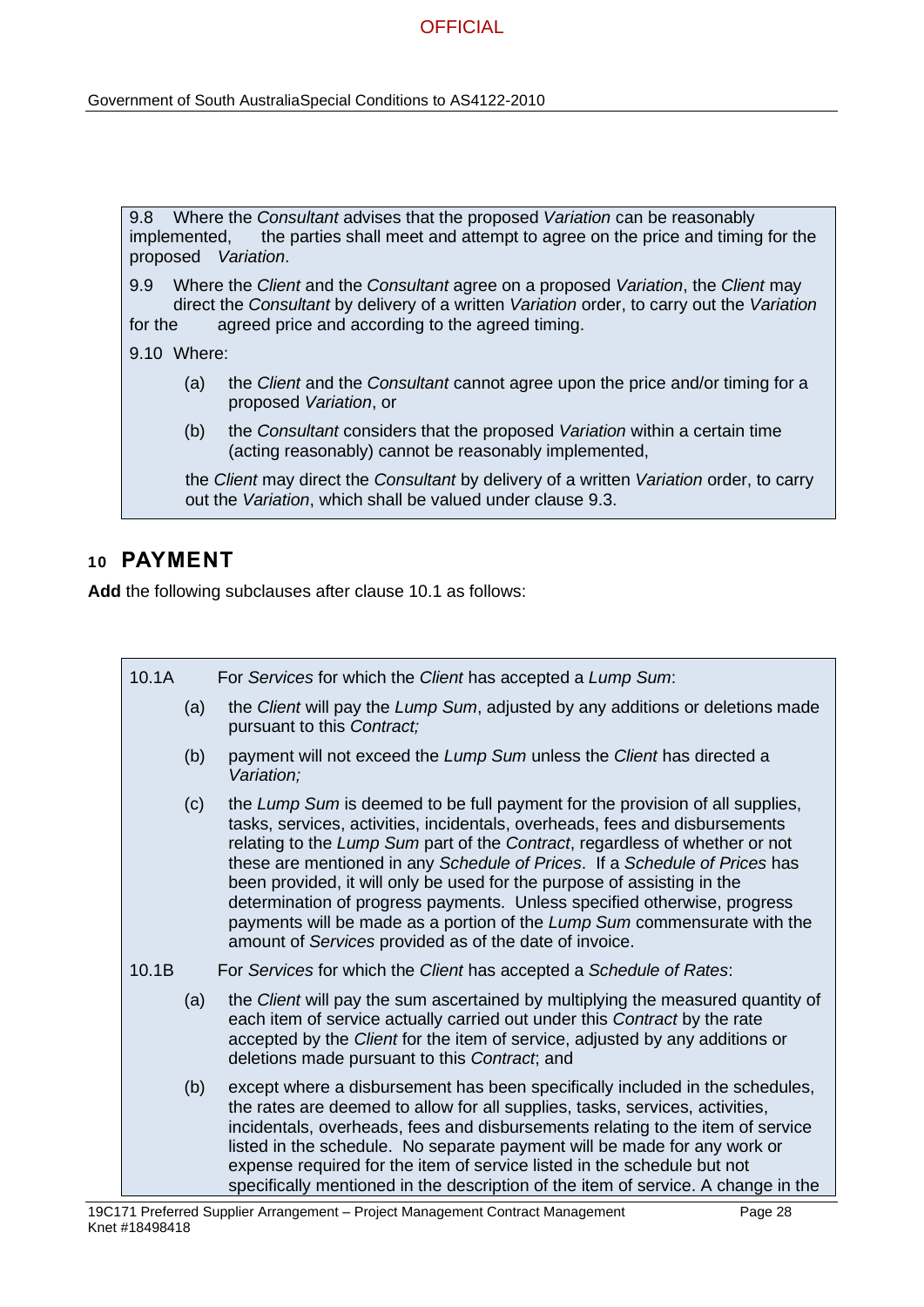Government of South AustraliaSpecial Conditions to AS4122-2010

measured quantity provided does not entitle the *Consultant* to amend the applicable rate.

10.1C For work for which the *Client* has accepted an *Upper Limiting Fee*, the *Client* will pay an amount ascertained on the same basis as a *Schedule of Rates*, up to the amount of the *Upper Limiting Fee*. Payment will not exceed the *Upper Limiting Fee* unless the *Client* has directed a *Variation* that requires additional payment*.*

10.1D For work for which the *Client* has accepted a *Provisional Sum*, the *Client* will pay the amount of the *Provisional Sum* only if the *Client* directs the *Consultant* to perform the *Services* or item to which the *Provisional Sum* relates and the *Consultant* performs the *Services* or item.

**Add** a new subclause after clause 10.4 as follows:

| 10.4A<br>contain: | Without limiting the effect of subclause 10.4 herein, the payment claim must                                                                             |
|-------------------|----------------------------------------------------------------------------------------------------------------------------------------------------------|
| (a)               | full details of any approved Variations which have been completed or partially<br>completed;                                                             |
| (b)               | the estimated cost to complete the Services, including approved Variations and<br>any anticipated future Variations that the Consultant is aware of; and |
| (c)               | if requested by the Client, an earned value report in accordance with AS 4817-<br>2006 'Project Performance Measurement Using Earned Value'.             |

**Add** new clauses 10.11 to 10.12 as follows:

10.11If the *BCISP Act* applies to the payment claim, the *Client's* address for the service of *notices* is the address of the *Client's* representative or such other address advised by the *Client's* representative*.*

10.12Unless set out in the *Contract* or otherwise agreed in writing, the *Consultant* shall be responsible for all travelling expenses, costs of consumables and office expenses incurred in providing the *Services.* 

### **11 GST**

**Delete** clause 11 and **replace** it with the following:

### **11. GOODS AND SERVICES TAX**

11.1 Payment from the *Client* to the *Consultant* will include the *GST* payable.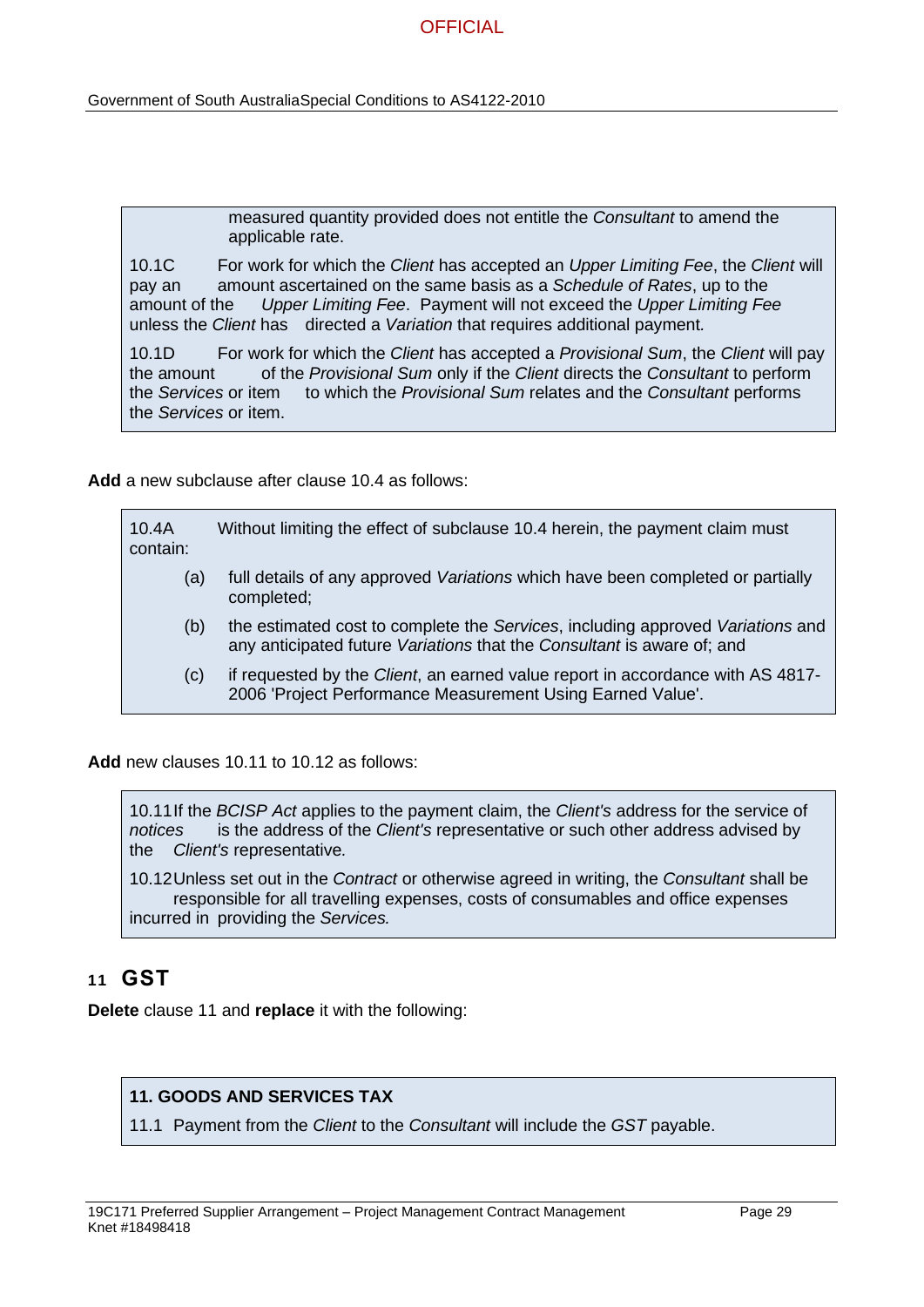Government of South AustraliaSpecial Conditions to AS4122-2010

11.2 Any invoice for payment under this *Contract* shall be a *Tax Invoice* in accordance with the *GST Law*. The *Client* is not obliged to make any payment under this *Contract* unless the *Consultant* has provided a *Tax Invoice* in respect of that payment.

## **12 TIME**

**Delete** clause 12 and **replace** it with the following:

### **12. TIME**

12.1 The *Consultant* shall commence the *Services* promptly upon execution of this *Contract* and shall proceed with due expedition and without delay, and complete the *Services* by the *Date for Completion.* 

#### **Programs**

12.2 The *Client* may direct the *Consultant* to furnish to the *Client* a *Program* within the time and in the form directed by the *Client*. The *Consultant* shall not, without reasonable cause, depart from:

- (a) a *Program* included in the *Contract;* or
- (b) a *Program* furnished to the *Client*.

12.3 The *Consultant* may voluntarily furnish a *Program* to the *Client* at any time. A *Program* shall not affect the rights or obligations in this clause 12, including the obligation not to depart from an earlier *Program*.

12.4 A *Program* does not form part of the *Contract* and shall only be used for the purpose of enabling the *Client* to monitor the progress of the *Consultant* in the provision of the *Services*.

### **Delay**

12.5 Within 10 *Business Day*s of it becoming evident to the *Consultant* that anything, including an act or omission of the *Client*, *Client's* employees, consultants, *subcontractors* or agents may delay the *Consultant*, the *Consultant* shall notify the *Client* in writing with details of the possible delay and the cause. The *notice* shall be endorsed *'Consultant's* Notice of Possible Delay Under Clause 12.5'.

12.6 When it becomes evident to the *Client* that anything which the *Client* is obliged to do or provide under the *Contract* may be delayed, the *Client* shall give *notice* to the *Consultant* in writing of the extent of the likely delay.

12.7 If the *Consultant* is, or will be delayed in, reaching the *Date for Completion* by a cause identified in clause 12.5 or *Item* 13 and within 20 *Business Day*s after the commencement of that cause the *Consultant* gives the *Client* a written claim for an

extension of time to the *Date for Completion* endorsed '*Consultant*'s Extension of Time Claim Under Clause 12.7' and setting out the facts on which the claim is based, the *Consultant* shall be entitled to an extension of time to the *Date for Completion.*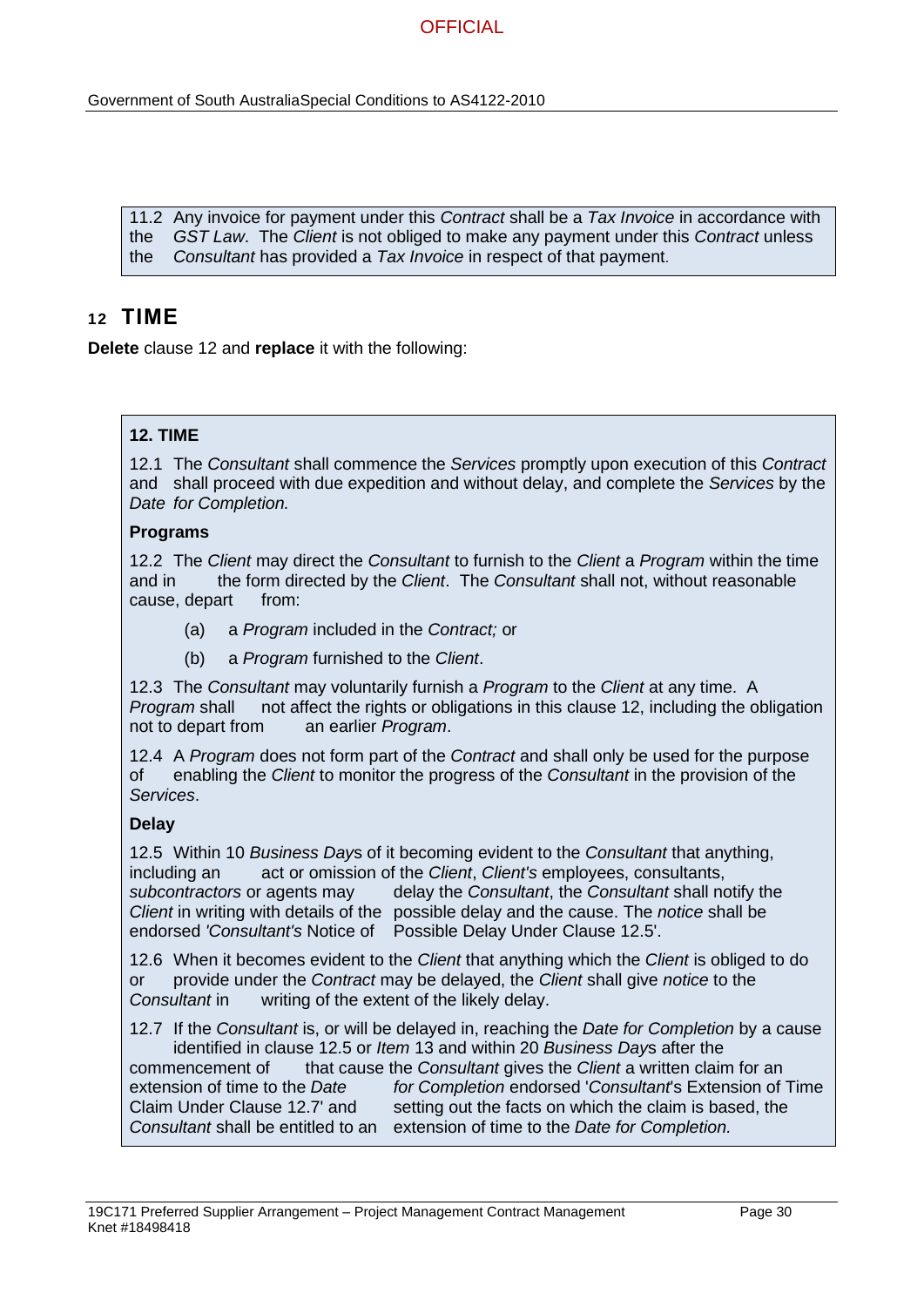12.8 With any claim for an extension of time to the *Date for Completion,* or as soon as practicable thereafter, the *Consultant* shall give the *Client* written *notice* of the number of days extension claimed.

12.9 If the *Consultant* is entitled to an extension to the *Date for Completion*, the *Client* shall within 10 *Business Days* after receipt of the *notice* of the number of days extension claimed, grant a reasonable extension of time. If within the 10 *Business Days* the *Client*  does not grant the full extension of time claimed, the *Client* shall, before the expiration of the 10 *Business Days*, give the *Consultant notice* in writing of the reason.

12.10Where an extension of time is granted following *notice* under clause 12.7, and the delay is caused solely by the *Client*, the *Consultant* may apply for a *Variation* under clause 9 of the *Contract* as if the extension of time was a *Direction* by the *Client*.

12.11Notwithstanding that the *Consultant* is not entitled to or not claimed an extension of time the *Client* may at any time and form time to time by *notice* in writing to the *Consultant* extend the *Date for Completion* for any reason.

# **13 LAW AND APPROVALS**

No amendment

### **14 CONSULTATION AND MEETINGS**

No amendment

## **15 REVIEW AND ACCEPTANCE**

No amendment

## **16 ADVERSE EVENT**

No amendment

# **17 COOPERATION WITH OTHERS**

No amendment

### **18 KEY PERSONNEL**

**Add** the following paragraphs to clause 18:

The *Consultant* warrants that the key personnel (including any *subcontractor's* key personnel) nominated in the *Consultant's* tender will perform the *Services*, unless they are on leave or have resigned from the *Consultant's* or *subcontractor's* employment. The skills and experience of the alternative personnel must not be less than the personnel that they are replacing.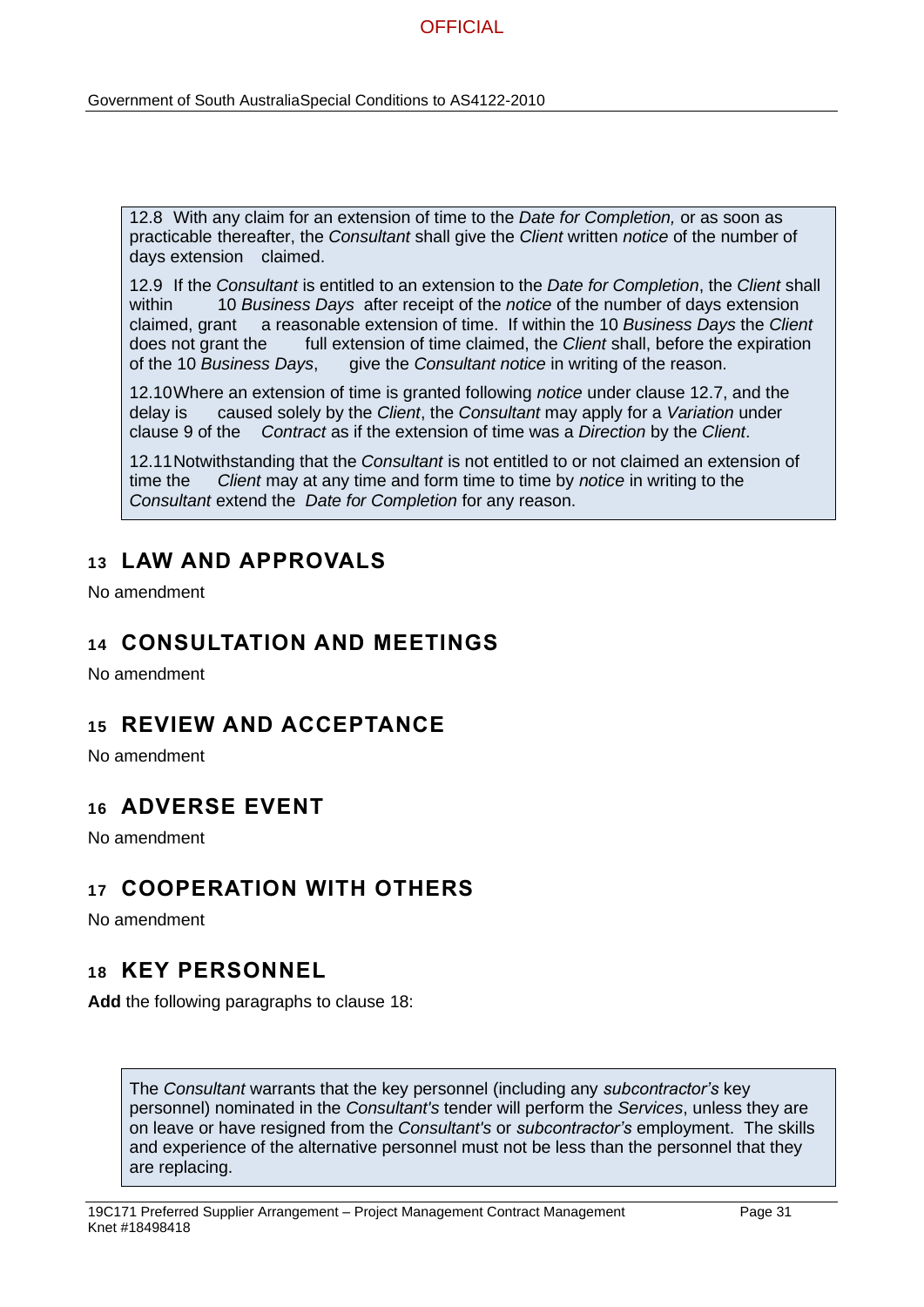The *Consultant* acknowledges and agrees that:

- (a) there is no contract of any nature in existence pursuant to this *Contract*  between the *Client* and any person employed or engaged by the *Consultant* for the purposes of this *Contract*;
- (b) the *Consultant* is liable for all remuneration, claims and other entitlements payable to the *Consultant's* personnel; and
- (c) the *Consultant* is responsible for complying with the requirements with the *Income Tax Assessment Act 1936* (Cth) pursuant to this *Contract* to the extent that the *Client* is not thereby required to make PAYE deductions from any amount payable for the *Services*.

The *Consultant* indemnifies the *Client* and must keep the *Client* indemnified against any claims by any person who is employed by or is an agent of the *Consultant* that it may be held or asserted that a relationship of employer and employee has been created under this *Contract*.

If the *Client* forms the reasonable opinion that any of the *Consultant's* personnel do not have the capacity to adequately undertake the tasks to be performed pursuant to this *Contract* or do not maintain the standard of work required by this *Contract* or are responsible for any disruption of work being undertaken as part of this *Contract,* the *Client* may notify the *Consultant* accordingly, and thereupon such *Consultant*'s personnel must be withdrawn from undertaking further work involved in the *Services*.

# **19 CONFLICT OF INTEREST**

No amendment

# **20 SUBCONTRACTING AND ASSIGNMENT**

No amendment

# **20A NOVATION**

**Add** a new clause 20A as follows:

### **20A NOVATION**

The *Consultant* must, at its own cost, within 5 *Business Days* of a request from the *Client*, enter into a deed of novation in substantially the same form as the *Deed of Novation*.

# **21 COPYRIGHT AND OTHER INTELLECTUAL PROPERTY RIGHTS**

**Add** a new clause 21.7 as follows: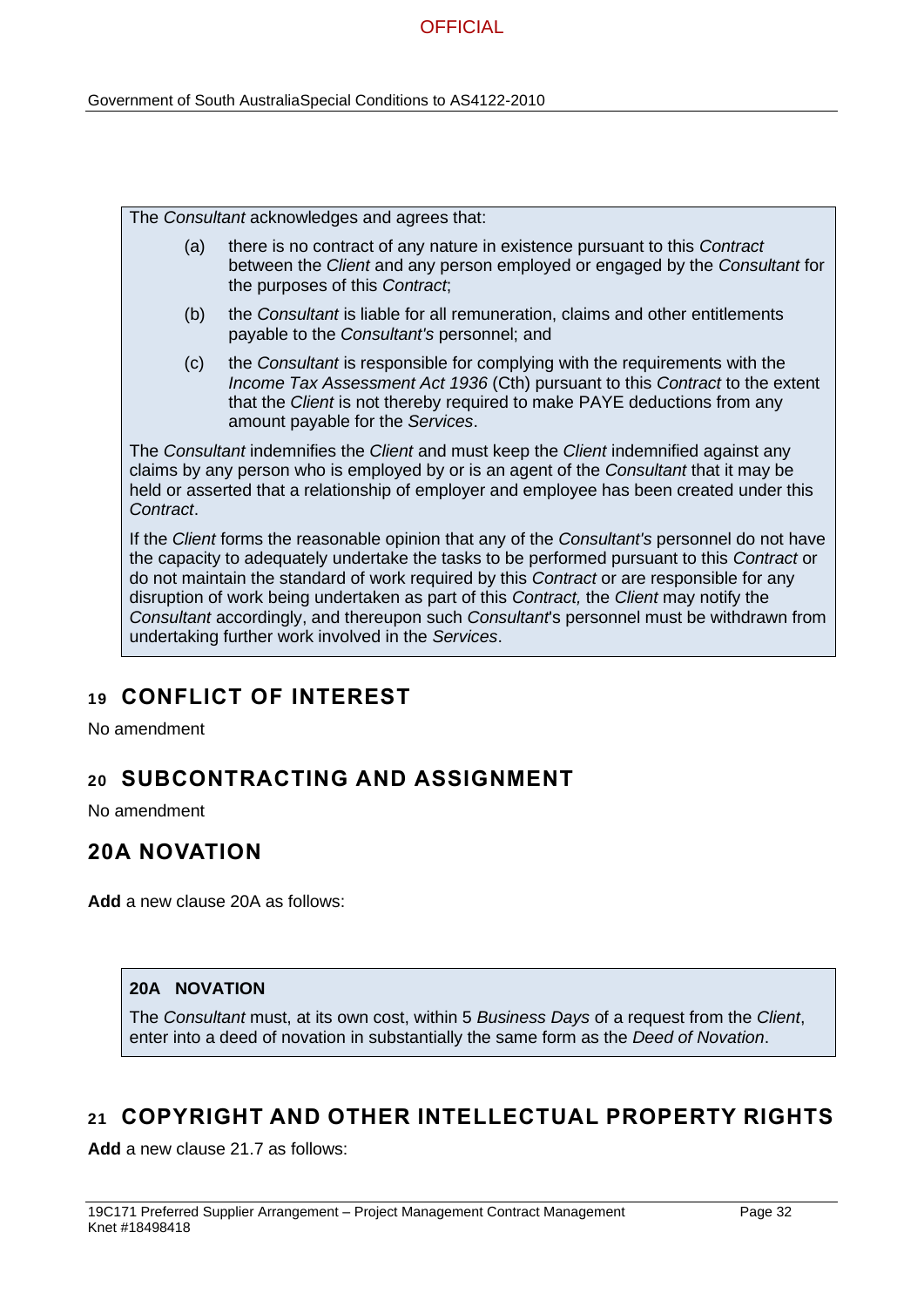21.7 The *Consultant* releases and indemnifies the *Client* from and against all actions which may be brought or made against the *Client* by any person, including the *Client,* arising from any infringement or alleged infringement of any *Intellectual Property Rights* or moral rights in respect of the *Deliverables*.

## **22 MORAL RIGHTS**

No amendment

## **23 CONFIDENTIALITY**

**Delete** clause 23.1 and replace it as follows:

- 23.1 Subject to clause 23.2, the *Consultant* must treat as confidential:
	- (a) all *Documents* generated by this *Contract*; and
	- (b) all other information which of its nature is confidential or which the *Consultant* ought reasonably to know is confidential.

The *Client* is not obliged to treat the *Deliverables* as confidential, but will treat other *Documents* as confidential.

**Delete** clause 23.3 and replace it as follows:

23.3 The *Consultant* must not publish or enable others to publish any information connected with the *Services* or this *Contract* without the consent of the *Client* which, which may be withheld at the *Client's* sole and unfettered discretion.

**Add** a new clause 23.5 as follows

23.5 The *Consultant* agrees to disclosure of this *Contract* in accordance with Department of Premier and Cabinet Circular 27 (PCO27) 'Disclosure of Government Contracts', available from: [http://www.premcab.sa.gov.au/dpc/publications\\_circulars.html.](http://www.premcab.sa.gov.au/dpc/publications_circulars.html) The *Consultant*'s attention is drawn to the *FOI Act*. No exemption from the provisions of the *FOI Act* applies to this *Contract*.

# **24 SUSPENSION BY THE CLIENT**

**Delete** clause 24.4 and **replace** it with "Not Used."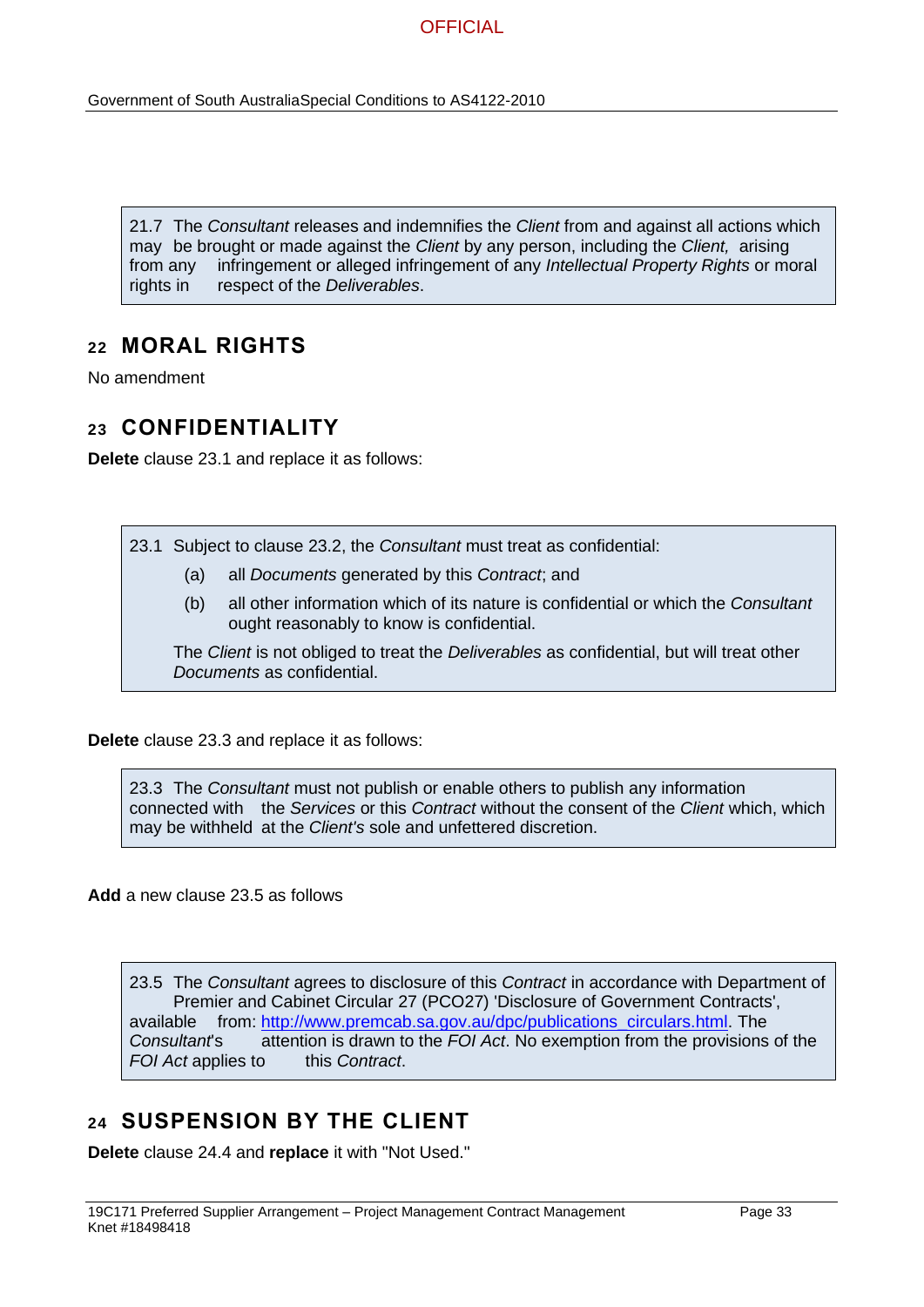# **25 SUSPENSION BY THE CONSULTANT**

No amendment

# **26 TERMINATION WITHOUT CAUSE**

No amendment

# **27 TERMINATION DUE TO DEFAULT OF EITHER PARTY**

**Add** the following subclauses after 27.2(d):

| (e) | the Consultant fails to observe or perform a material Obligation of the<br>Consultant or the work performed by the Consultant is otherwise unsatisfactory<br>to the Client (in the Client's reasonable opinion); |
|-----|------------------------------------------------------------------------------------------------------------------------------------------------------------------------------------------------------------------|
| (f) | the Consultant fails to comply with a Direction of the Client given in accordance<br>with the provisions of the Contract;                                                                                        |
| (g) | the Consultant assigns any of its benefits or purports to assign, sub-let or<br>otherwise divest itself of any of the Obligations of the Consultant without the<br>written consent of the Client;                |
| (h) | the Consultant abandons or refuses to proceed with the supply of Services<br>whether or not it has commenced work; or,                                                                                           |
| (i) | the Consultant is not able to reasonably satisfy the Client that the Consultant<br>will be able to complete the Services by the Date for Completion or reach<br>previously agreed significant milestones.        |

## **28 INDEMNITY**

**Delete** clauses 28.1 and 28.2 and **replace** it with the following:

28.1 The *Consultant* releases and indemnifies the *Client* and the *Client's* employees and agents ("*The Indemnified*") from and against all actions whatsoever which may be brought or made against *The Indemnified* by any person, including the *Consultant*, arising, directly or indirectly from:

- (a) any breach of a duty owed in a professional capacity in connection with the performance of the *Services* by the *Consultant* or its *subcontractors*, or any person for whose conduct the *Consultant* is liable;
- (b) any other negligent professional act, error or omission on the part of the *Consultant*, or any person for whose conduct the *Consultant* is liable, arising out of the performance (or attempted or purported performance or nonperformance) of the *Services* by the *Consultant*;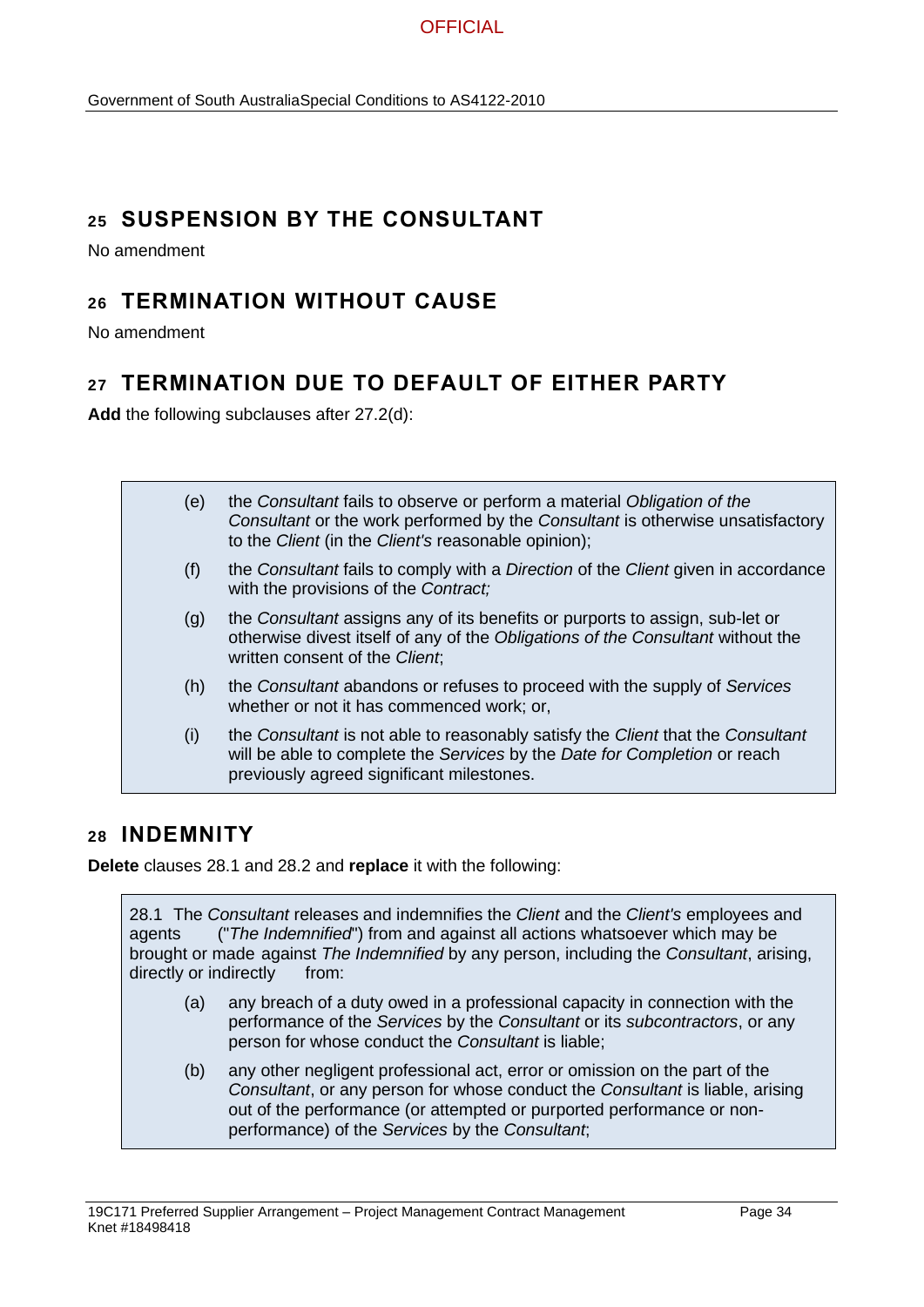| (c) | any contravention of any Legislative Requirements or any unlawful or negligent<br>act or omission by the Consultant, its agents or its subcontractors, or any<br>person for whose conduct the Consultant is liable;                                                                                                                                                              |
|-----|----------------------------------------------------------------------------------------------------------------------------------------------------------------------------------------------------------------------------------------------------------------------------------------------------------------------------------------------------------------------------------|
| (d) | any unlawful or negligent act or omission of the visitors, invitees or licensees of<br>the Consultant;                                                                                                                                                                                                                                                                           |
| (e) | any death, personal injury, loss or damage suffered by the <i>Client</i> or the<br>Consultant (or any of its subcontractors, employees, agents, visitors, invitees<br>or licensees) or any other person, arising from an unlawful or negligent act or<br>omission of the Consultant in the course of the performance (or attempted or<br>purported performance) of the Contract; |
| (f) | any loss of or damage to tangible property caused or contributed by the<br>unlawful or negligent act or omission of the Consultant, its agents or its<br>subcontractors or any person for whose conduct the Consultant is liable; or                                                                                                                                             |
| (g) | any breach of this Contract by the Consultant.                                                                                                                                                                                                                                                                                                                                   |
|     | 28.2 The indemnity in this clause 28 shall not apply to:                                                                                                                                                                                                                                                                                                                         |
| (a) | exclude any other right of the Client's to be indemnified by the Consultant, or                                                                                                                                                                                                                                                                                                  |
| (b) | claims in respect of the Client's right to have the Services carried out.                                                                                                                                                                                                                                                                                                        |

## **29 LIMITATION OF LIABILITY**

**Delete** clause 29 and **replace** it with the following:

### **29. LIMITATION OF LIABILITY**

### **29.1 Limitation**

- (a) Except for any liability in respect of the *Prescribed Heads of Liability* (which remain unlimited), the *Client* and the *Consultant* agree to limit the liability of either party to the other party in respect of *Direct Loss* to the amount equal to the greater of the *Fee* or the amount of the relevant insurance that the *Consultant* is required to maintain under this *Contract* regardless of what the *Client* is indemnified for or actually recovers.
- (b) The liability of a party for loss or damage sustained by the other party will be reduced to the extent that such loss or damage has been caused by the other party's breach of contract, act, omission or negligence.

### **29.2 Exclusion of Liability**

A party will not be liable to the other party for:

- (a) loss of business opportunity;
- (b) loss of goodwill;
- (c) loss of profit;
- (d) loss of contracts;
- (e) loss arising from business interruption;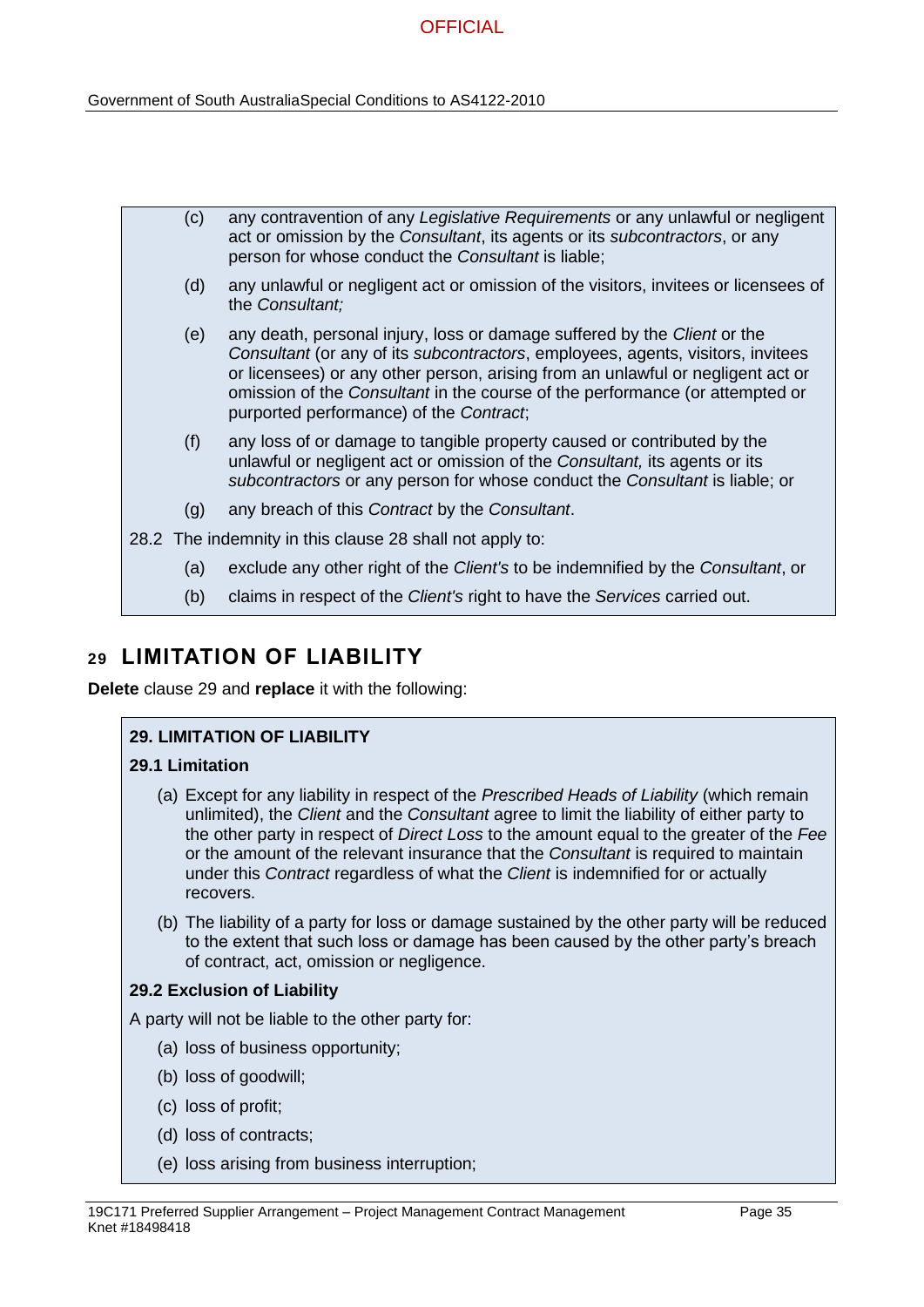Government of South AustraliaSpecial Conditions to AS4122-2010

- (f) loss of or corruption of data;
- (g) loss of anticipated savings;
- (h) loss of revenue;
- (i) the cost of capital or other financing costs; or
- (j) loss of production,

which loss or cost arises due to the party's breach of this *Contract*, act, omission or negligence.

#### **29.3 Priority of Clause 29**

In resolving inconsistencies in the *Contract*, the provisions of this clause 29 shall take priority.

### **30 INSURANCE**

**Delete** the last sentence of clause 30.4 beginning with "*The policy must include…*"

### **31 INSOLVENCY**

No amendment

## **32 DISPUTE RESOLUTION**

No amendment

### **33 SERVICE OF NOTICES**

**Delete** clause 33 **and** replace it as follows:

### **33 SERVICE OF NOTICES**

33.1 A *notice*, shall be in writing, in English and addressed to the receiving party, and either:

- (a) sent by registered post to or left at the address specified in *Item* 29;
- (b) handed to the other party's representatives identified in clause 6 and *Item* 6 or *Item* 7;
- (c) sent by email to the email address specified in *Item* 29, or
- (d) sent via a proprietary document management system which the parties have agreed in writing may be used for the purpose of giving a *notice* under the *Contract*.
- 33.2 A *notice* is deemed to have been received: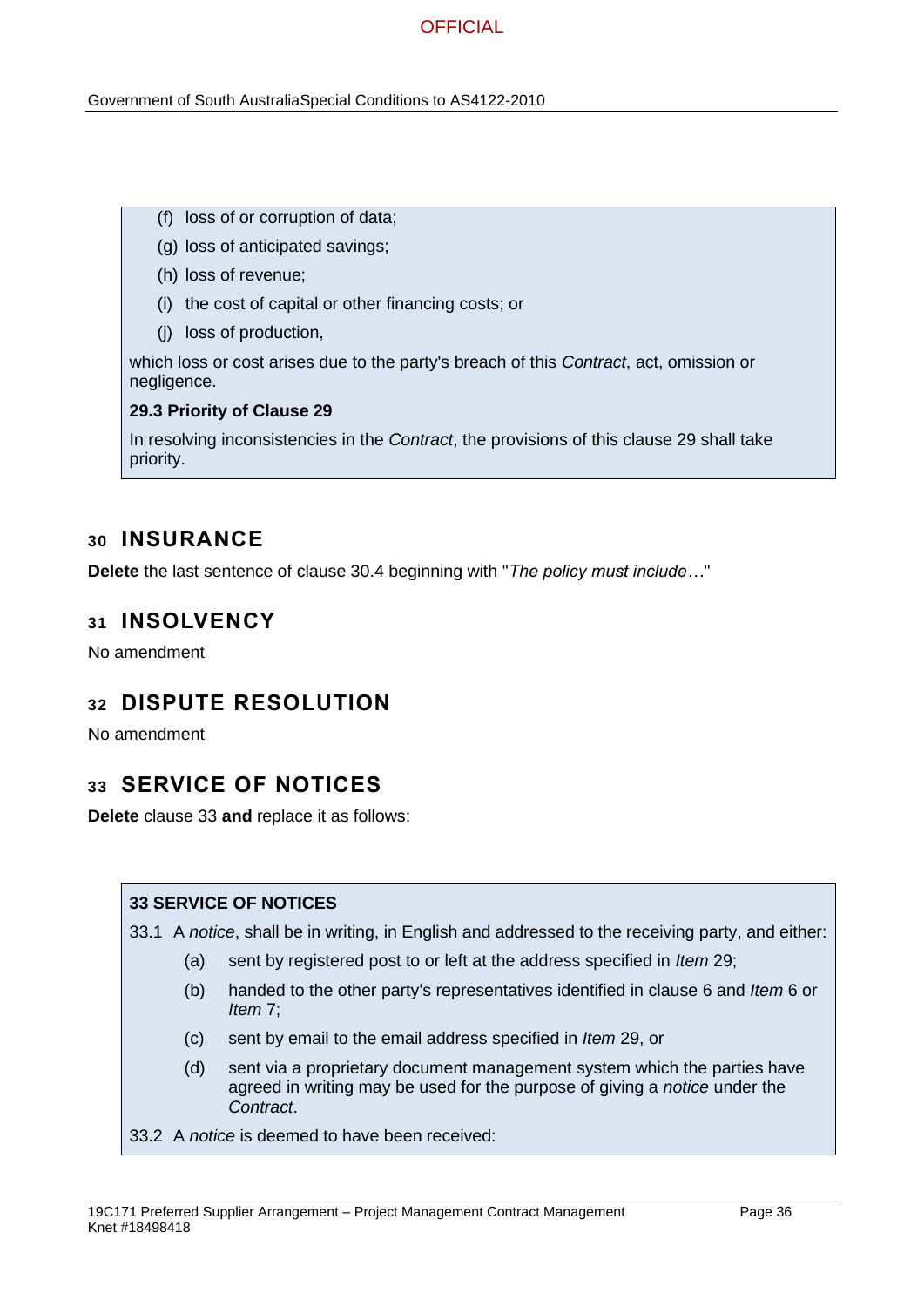(a) if sent by registered post, on the third *Business Day* (or the 10th *Business Day* if posted to or from a place outside Australia) after posting; (b) if delivered personally, upon delivery (c) if sent by email: a. on a *Business Day*, on dispatch of the transmission, or b. on a day other than a *Business Day*, on the next *Business Day,* unless the sender's server indicates a malfunction or error in transmission or the recipient immediately notifies the sender of an incomplete transmission, or (d) if sent via any proprietary document management system which the parties have agreed may be used for the purpose of giving a *notice* under the *Contract*, upon notification from that system to the recipient of the *notice* having been delivered on the proprietary document management system. 33.3 A party may specify another address or email address for the purposes of this clause 33, by *notice* to the other party**.** 33.4 Any *notice* served after 5pm on any *Business Day* or on a day which is not a *Business Day* is deemed to be served on the next *Business Day*. 33.5 Service of payment claims under the *BCISP Act* by the *Consultant* on the *Client* shall be made by forwarding or serving such claims to the *Client's* representative identified at *Item* 6*.*

# **34 SURVIVAL OF TERMINATION**

No amendment

# **35 GOVERNING LAW**

No amendment

# **36 STANDARD FORM NATURE OF CONTRACT**

**Delete** this clause and replace it with "Not Used."

# **37 CONSULTANT'S CONDUCT**

**Add** the following new clause 37:

### **37. CONSULTANT'S CONDUCT**

37.1 The *Consultant* warrants, represents and undertakes to the *Client* that it will conduct itself in a manner that does not invite, directly or indirectly, the *Client's* officers, employees or agents or any public sector employee (as defined in the *Public Sector Act 2009* (SA)) to behave unethically, to prefer private interests over the *Client's*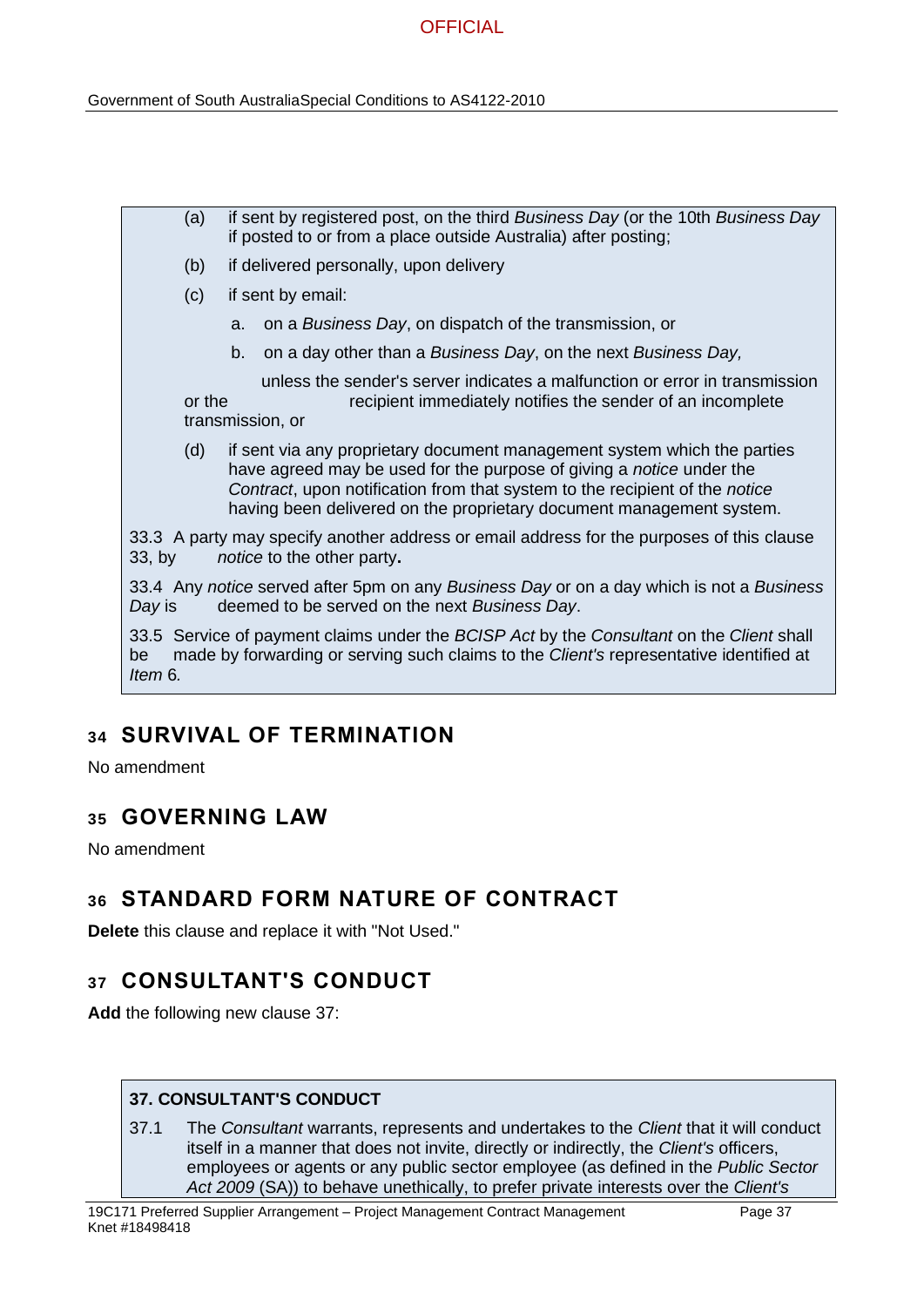Government of South AustraliaSpecial Conditions to AS4122-2010

interests or to otherwise contravene the Code of Ethics for the South Australian Public Sector.

37.2 The *Client* is a public authority for the purposes of the *Independent Commissioner Against Corruption Act 2012* (SA) ("ICAC Act"). For the term of the *Contract* the *Consultant* is considered a public officer under the ICAC Act and must comply with the ICAC Act and the directions and guidelines published by the Independent Commissioner Against Corruption.

# **38 WORK HEALTH AND SAFETY**

**Add** the following new clause 38:

### **38 WORK HEALTH AND SAFETY**

- 38.1 The *Client* is committed to the provision of a healthy and safe working environment and expects the *Consultant* to demonstrate the same level of commitment to work health and safety. The *Consultant* must ensure all *Services* are carried out safely and in a manner that does not put the health and safety of persons at risk and comply with the *WHS Law*.
- 38.2 If requested by the *Client*, the *Consultant* must provide:
	- (a) evidence satisfactory to the *Client* of its capacity to comply with the *WHS Act*;
	- (b) evidence that its personnel, agents and *subcontractors* have received appropriate training in and are aware of their legal obligation and responsibilities in relation to work health and safety; and
	- (c) the *Consultant's* registration number with the Return to Work Corporation.
- 38.3 The Consultant must when on the premises occupied by the *Client*  and when using the *Client's* facilities, comply with the *Client*'s work health and safety policies, directions, procedures and instructions relating to work health and safety that are in effect at those premises and facilities.
- 38.4 The *Consultant* must comply with its duty under the *WHS Law* to consult, cooperate and coordinate activities with all persons who have a work health and safety duty in relation to the same matter.
- 38.5 If the *Consultant* becomes aware of any potentially hazardous situation on the premises of the *Client*, the *Consultant* must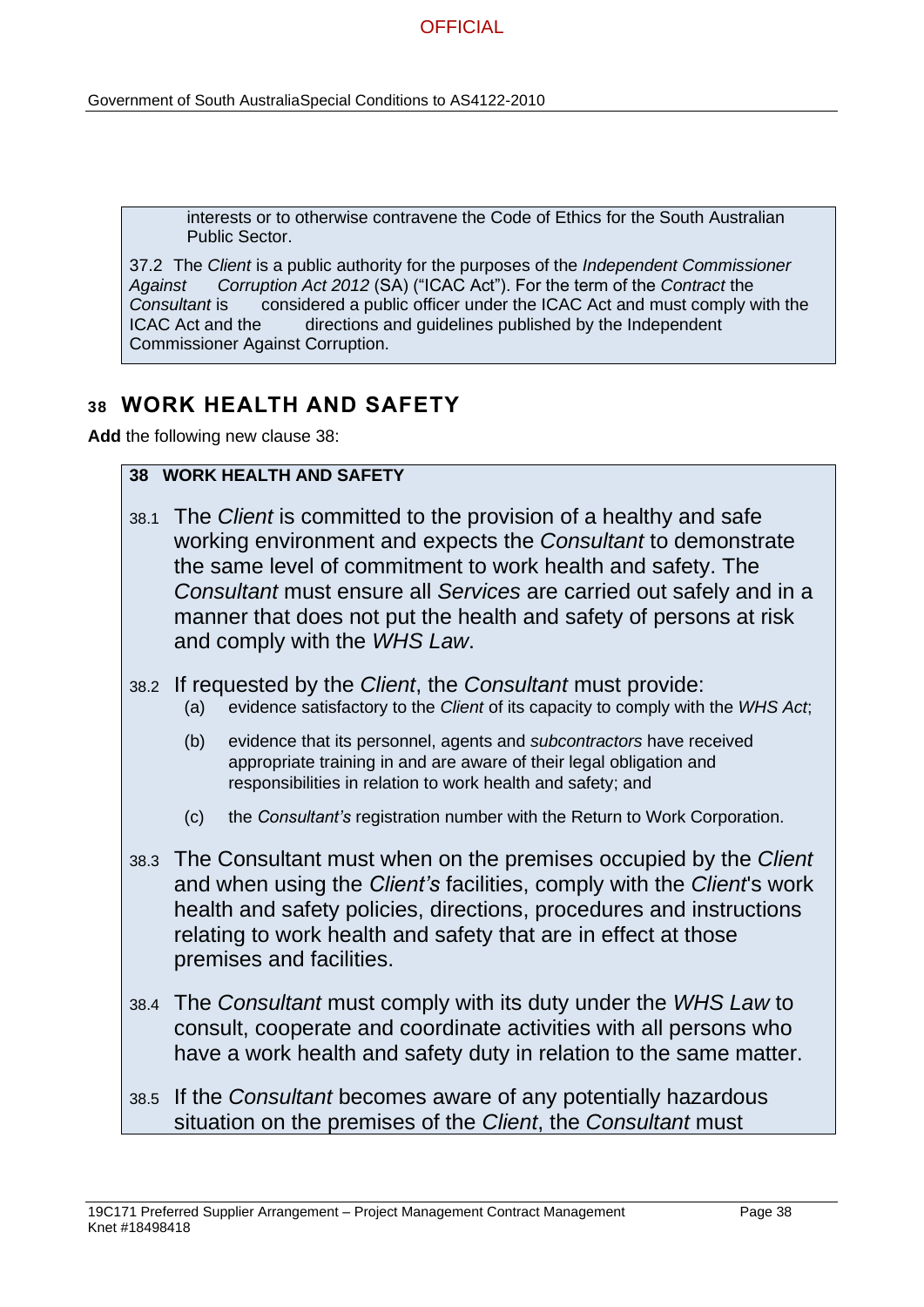immediately bring it to the *Client's* attention for a *Direction* regarding the matter.

# **39 EVALUATION OF CONSULTANT'S PERFORMANCE**

**Add** the following new clause 39:

### **39. EVALUATION OF CONSULTANT'S PERFORMANCE**

The *Client* may undertake an ongoing evaluation of the *Consultant's* performance in providing the *Services* and compliance with the requirements of this *Contract*. A copy of any such evaluation will be forwarded to the *Consultant*.

If the *Consultant* disagrees with the evaluation, it may forward a request to the *Client* for a review, along with reasons why it should be reviewed. The *Client*'s decision will then be final. The evaluation may be taken into account in the assessment of future tenders with the *Client* or other government agencies.

# **40 RESPECTFUL BEHAVIOUR**

**Add** the following new clause 40:

### **40. RESPECTFUL BEHAVIOUR**

The *Consultant* acknowledges the *Client's* zero tolerance towards men's violence against women in the workplace and the broader community.

The *Consultant* agrees that, in performing the *Works*, the *Consultant*'s personnel will at all times:

- (a) act in a manner that is non-threatening, courteous, and respectful; and
- (b) comply with any instructions, policies, procedures or guidelines issued by the *Client* regarding acceptable workplace behaviour.

If the *Client* believes that the *Consultant*'s personnel are failing to comply with the behavioural standards specified in this clause, then the *Client* may in its absolute discretion:

- (c) prohibit access by the relevant *Consultant*'s personnel to the *Client's* premises; and
- (d) direct the *Consultant* to withdraw the relevant *Consultant*'s personnel from providing the *Services*.

# **41 INDUSTRY PARTICIPATION POLICY**

**Add** the following new clause 41:

### **41. INDUSTRY PARTICIPATION POLICY**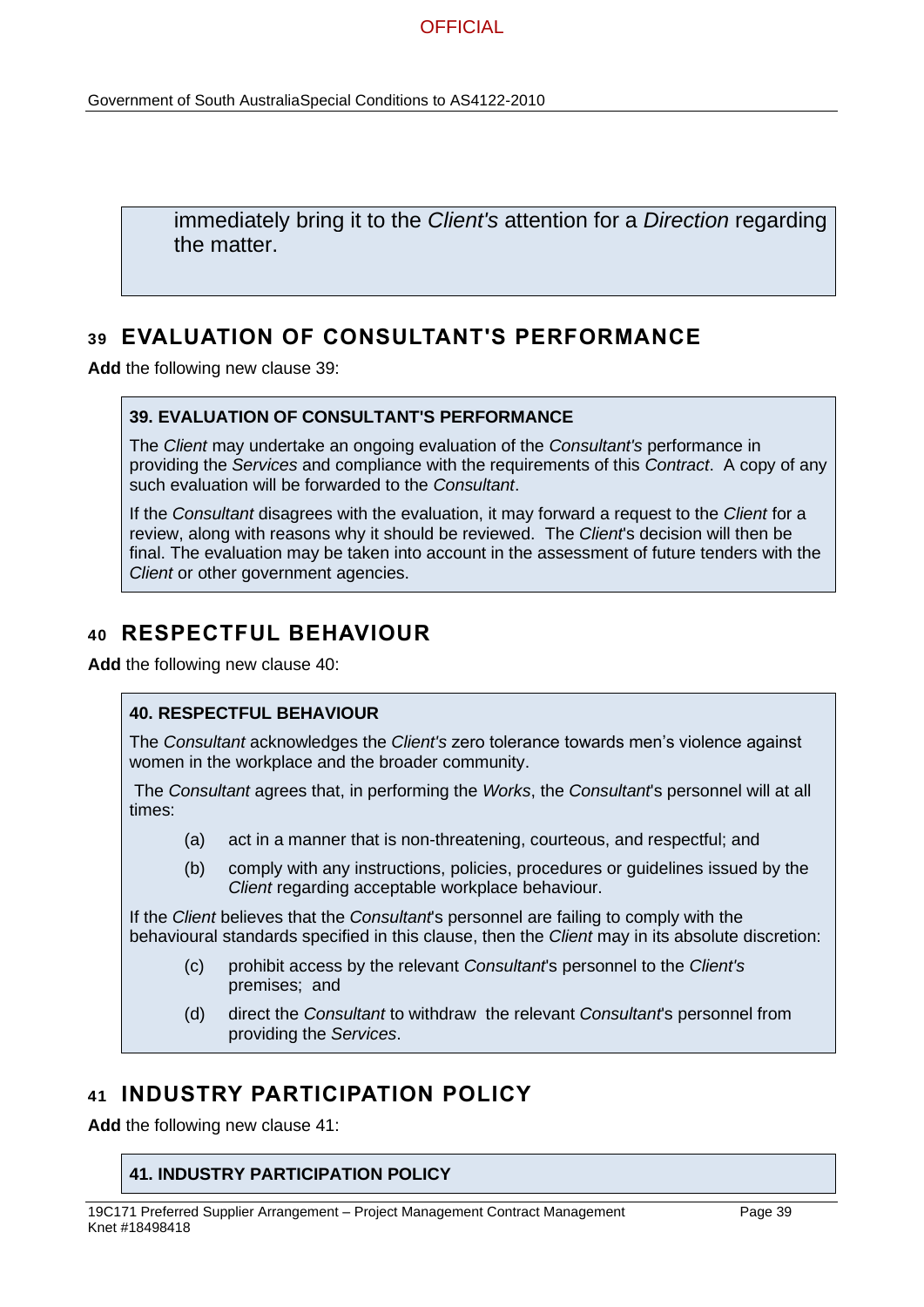This clause 41 only applies if stated in Annexure *Item* 32.

Agencies and private parties contracting to the Government of South Australia are required to comply with the South Australian Industry Participation Policy (SAIPP) and the supporting procedural and reporting requirements.

- **41.1** The *Consultant* must implement the *Consultant*'s Standard or Tailored Industry Participation Plan ("SIPP" or "TIPP") approved by the Industry Advocate ("IA") in Attachment 1 to these Special Conditions.
- **41.2** The *Consultant* must provide an Industry Participation Report ("IPP Report") in respect of each Industry Participation Reporting Period to the *Client* within two weeks of the end of each period, in the form set out at **[https://industryadvocate.sa.gov.au/wp](https://industryadvocate.sa.gov.au/wp-content/uploads/2020/02/Industry-Participation-Report-Template.xlsx)[content/uploads/2020/02/Industry-Participation-Report-](https://industryadvocate.sa.gov.au/wp-content/uploads/2020/02/Industry-Participation-Report-Template.xlsx)[Template.xlsx](https://industryadvocate.sa.gov.au/wp-content/uploads/2020/02/Industry-Participation-Report-Template.xlsx)**

## **41.3** An Industry Participation Reporting Period is:

- a) **the period between the Commencement Date and the first anniversary of the Commencement Date;**
- b) **each subsequent 12 month period during the term of the** *Contract***;**
- c) **if the Contract ends on a date other than an anniversary of the Commencement Date, the period from the conclusion of the preceding Industry Participation Reporting Period until the date of termination or expiry of the Contract;**
- d) **for short-term projects of strategic importance to the State, the period notified by IA to the** *Consultant* **in writing; and**
- e) **where the term of the** *Contract* **is for a period less than 12 months, the term of the** *Contract***.**
- **41.4** The *Consultant* must attend any meeting scheduled by the IA during the term of the *Contract* to review how the SIPP or TIPP is being implemented and advanced, and for this purpose, the *Consultant* must provide all information reasonably requested by the IA. The IA must give the *Consultant* not less than ten (10) Business Days' notice of any such meeting.
- **41.5** The IA may, by written notice require that the *Consultant* within a reasonable time specified in the notice, provide information or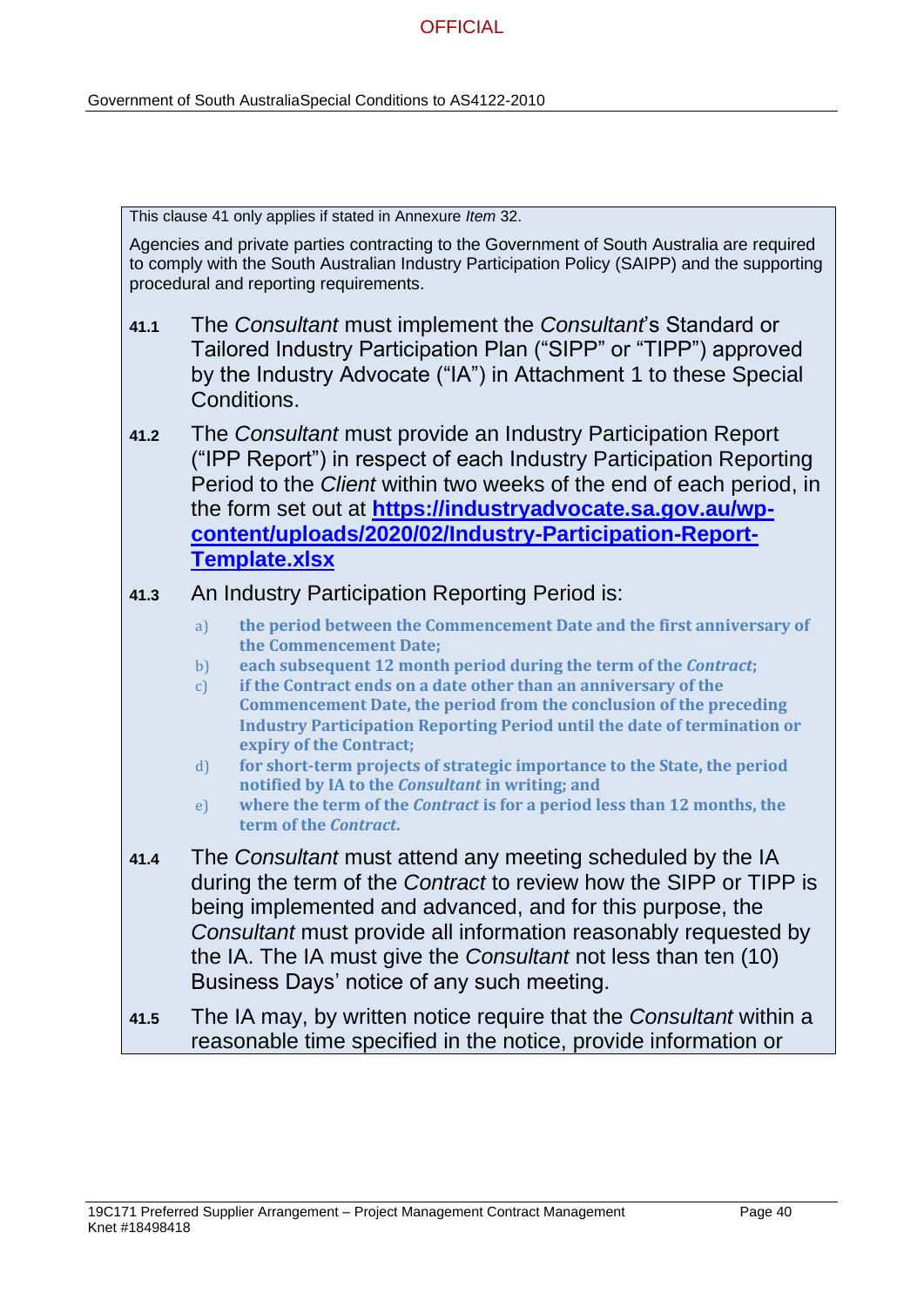documents to enable the IA to assess the *Consultant*'s compliance with this clause 41.

- **41.6** If the IA reasonably believes that the *Consultant* is not complying with the requirements of this clause 41, the IA may by notice in writing direct that the supply comply with those requirements.
- **41.7** Upon receipt of the notice, if the *Consultant* is of the opinion that its noncompliance is reasonable and justified, the *Consultant* may provide a response to the IA outlining that opinion and the reasons for it.
- **41.8** The *Consultant*'s failure to comply, in whole or in part, with the commitments contained within the SIPP or TIPP will be a factor taken into account in the award of future contracts for the Government of South Australia.

In this clause, "Industry Advocate" or "IA" means the person from time to time appointed by the Governor to the position of Industry Advocate under s.5 of the Industry Advocate Act 2017.

# **42 FAULTS IN DELIVERABLES**

**Add** the following new clause 42:

### **42. FAULTS IN DELIVERABLES**

42.1 If it is necessary to subsequently amend the *Deliverables* due to a *Fault*, then the *Consultant* shall rectify the relevant *Deliverables* and shall be responsible for that part of the cost, including *Client's* costs, of rectifying the *Deliverables* which may reasonably be attributed to the *Consultant*, its employees, *subcontractors* or agents.

42.2 As soon as possible after discovery of the *Fault*, where there do not appear to be any construction rectification cost implications, the party that identified the *Fault* will notify the other party of the *Fault*.

42.3 Where *Works* results from the *Deliverables*, and a *Fault* is subsequently discovered after construction, the following will apply:

- (a) as soon as possible after discovery of the *Fault*, the party that identified the *Fault* will notify the other party;
- (b) following notification in (a) above, except in cases of urgency, the *Client* shall provide the *Consultant* an opportunity to respond to the existence of the *Fault*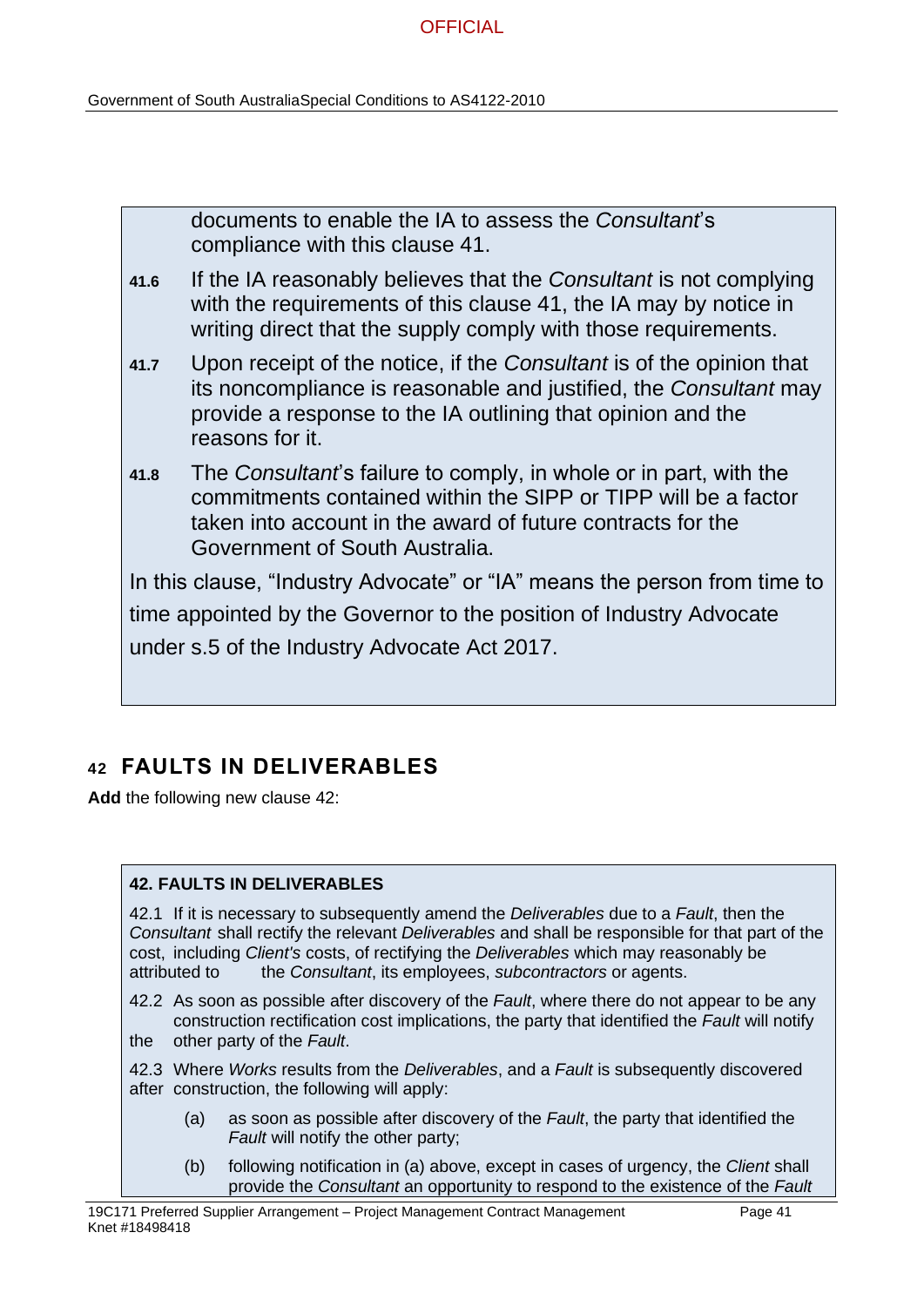|     | and, where agreement is reached, the Consultant shall prepare or be involved<br>in the preparation of details of the rectification work to be performed, so that<br>the Consultant has the opportunity to minimise the costs and delays resulting<br>from rectification works. Such response by the Consultant shall be within 3<br>Business Days of receipt of the notice in (a) above; |
|-----|------------------------------------------------------------------------------------------------------------------------------------------------------------------------------------------------------------------------------------------------------------------------------------------------------------------------------------------------------------------------------------------|
| (c) | where agreement is not reached within 5 Business Days of the notice in (a)<br>above or where urgency precludes the opportunity for <i>Consultant</i> response,<br>the Client shall carry out the rectification work and the costs shall become a<br>debt due and owing to the Client by the Consultant; and                                                                              |
| (d) | to the degree to which the Consultant, its employees and agents were<br>responsible for the Fault, the Consultant will be responsible for the reasonable<br>cost of rectification works including costs of delays associated with the                                                                                                                                                    |

# **43 COLLUSIVE ARRANGEMENTS**

rectification works.

**Add** the following new clause 43:

### **43. COLLUSIVE ARRANGEMENTS**

The *Consultant* warrants and represents to the *Client* that:

- (a) it had no knowledge of any offered or tendered fee or price of any other tenderer or offerer for the *Services* at the time of the tender or offer;
- (b) except as disclosed in its tender or offer, it has not entered into any contract, arrangement or understanding to pay or allow to be paid any money directly or indirectly to a trade or industry association (above the published standard membership fee) or to or on behalf of any other tenderer or offerer in relation to its tender or offer for this *Contract*, nor paid or allowed to be paid any money on that account;
- (c) except by prior agreement with the *Client*, it has not paid or allowed to be paid or entered into any contract, arrangement or understanding to pay or allow to be paid any money directly or indirectly to or on behalf of any other tenderer or offerer nor received any money or allowance from or on behalf of any other tenderer in relation to its tender or this *Contract*, nor will it pay or allow or receive any such money, and
- (d) if, without the *Client's* prior agreement, it receives or has received any money or allowance from any other offerer or tenderer in relation to its tender, the other tenderer's tender or this *Contract*, then without prejudice to any other right or remedy of the *Client*, such money or allowance shall be deemed to be held by the *Consultant* on trust for the *Client* and shall be paid to the *Client* immediately.

# **44 CONSULTANT WARRANTIES**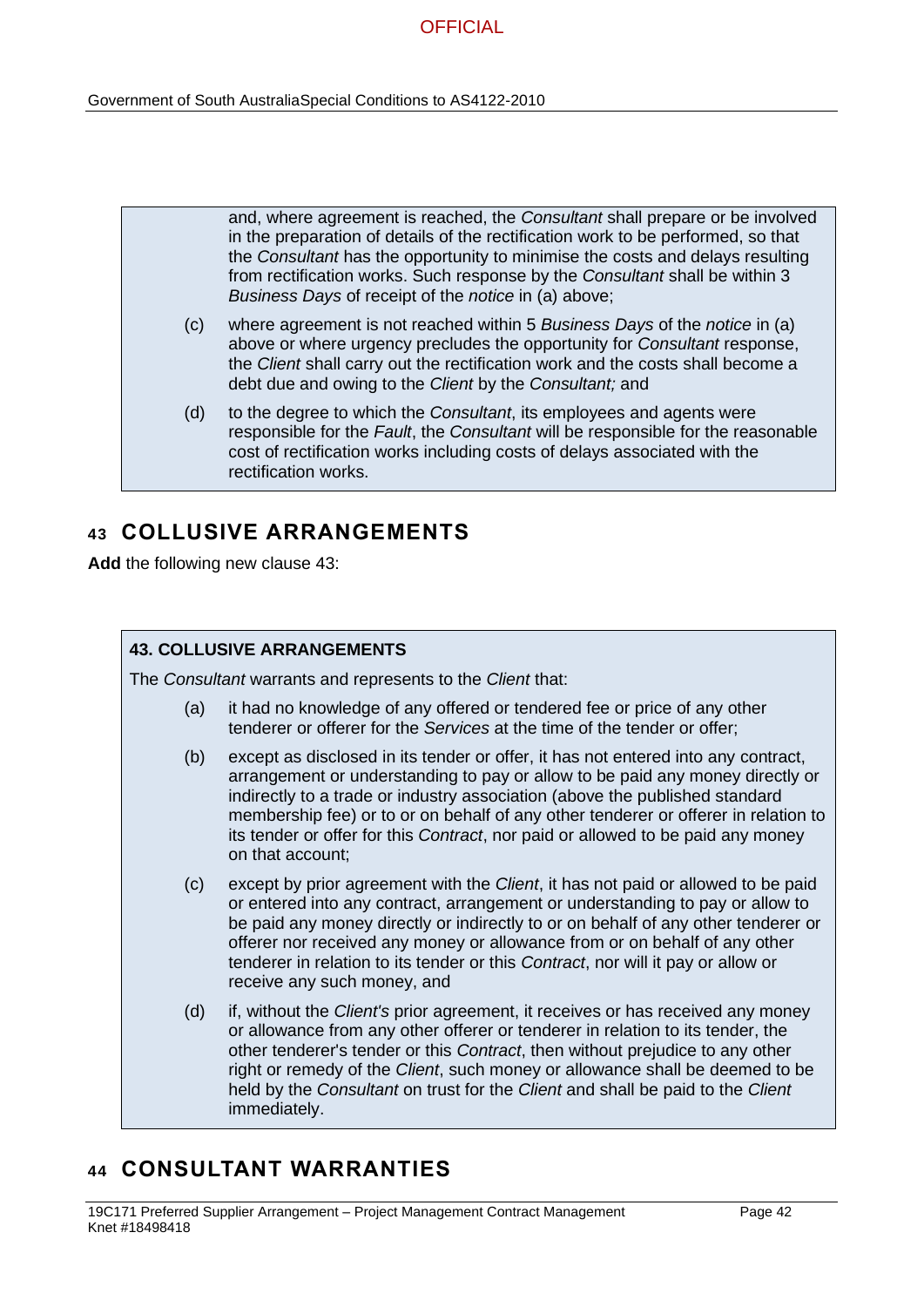**Add** the following new clause 44:

|                                                                                                                                                                                                                                                                                                                      | 44.1 The Consultant warrants that it has and it shall be deemed to have:                                                                                                                                                                                                                                                                                            |  |
|----------------------------------------------------------------------------------------------------------------------------------------------------------------------------------------------------------------------------------------------------------------------------------------------------------------------|---------------------------------------------------------------------------------------------------------------------------------------------------------------------------------------------------------------------------------------------------------------------------------------------------------------------------------------------------------------------|--|
| (a)                                                                                                                                                                                                                                                                                                                  | examined carefully and to have acquired actual knowledge of the contents of<br>the Contract Documents, the Client's requirements, the tender documents and<br>any other information made available in writing by the Client or any other<br>person on the Client's behalf to the Consultant for the purpose of preparing and<br>submitting the Consultant's tender; |  |
| (b)                                                                                                                                                                                                                                                                                                                  | examined all information relevant to the risks, contingencies and other<br>circumstances which could affect the Consultant's tender and which was<br>obtainable by the making of detailed enquiries;                                                                                                                                                                |  |
| (c)                                                                                                                                                                                                                                                                                                                  | informed itself of the nature of the work and materials necessary for the<br>execution of the Services;                                                                                                                                                                                                                                                             |  |
| (d)                                                                                                                                                                                                                                                                                                                  | satisfied itself as to the correctness and sufficiency of the Fee and that the Fee<br>covers the cost of complying with all its obligations under the Contract and of<br>all matters and things necessary for the due and proper performance and<br>completion of the Services;                                                                                     |  |
| (e)                                                                                                                                                                                                                                                                                                                  | informed itself of all requirements of any government authorities in relation to<br>the Services generally;                                                                                                                                                                                                                                                         |  |
| (f)                                                                                                                                                                                                                                                                                                                  | obtained all appropriate professional and technical advice on all matters and<br>circumstances with respect to the matters referred to in this cluse prior to<br>submitting its tender for the Services, and                                                                                                                                                        |  |
| (g)                                                                                                                                                                                                                                                                                                                  | entered into this Contract based on its own investigations, interpretations,<br>deductions, information and determinations and the Consultant acknowledges<br>that it is aware that the Client has entered into the Contract relying upon this<br>acknowledgment and warranty.                                                                                      |  |
| 44.2 Failure by the Consultant to do all or any of the things it is deemed to have done under<br>clause will not relieve the Consultant of any of its obligations or liabilities under the<br>this<br>including its obligation to perform and complete the Services in accordance with<br>Contract,<br>the Contract. |                                                                                                                                                                                                                                                                                                                                                                     |  |

# **45 CONSULTANT'S DESIGN**

**ADD** a new clause **"45 CONSULTANT'S DESIGN"** as follows:

### **45 CONSULTANT'S DESIGN**

This clause 45 shall only apply if stated to apply at *Item* 31.

The parties agree that the *Client* may act in its absolute discretion when exercising any of its rights under clause 45.

### **45.1 Definitions**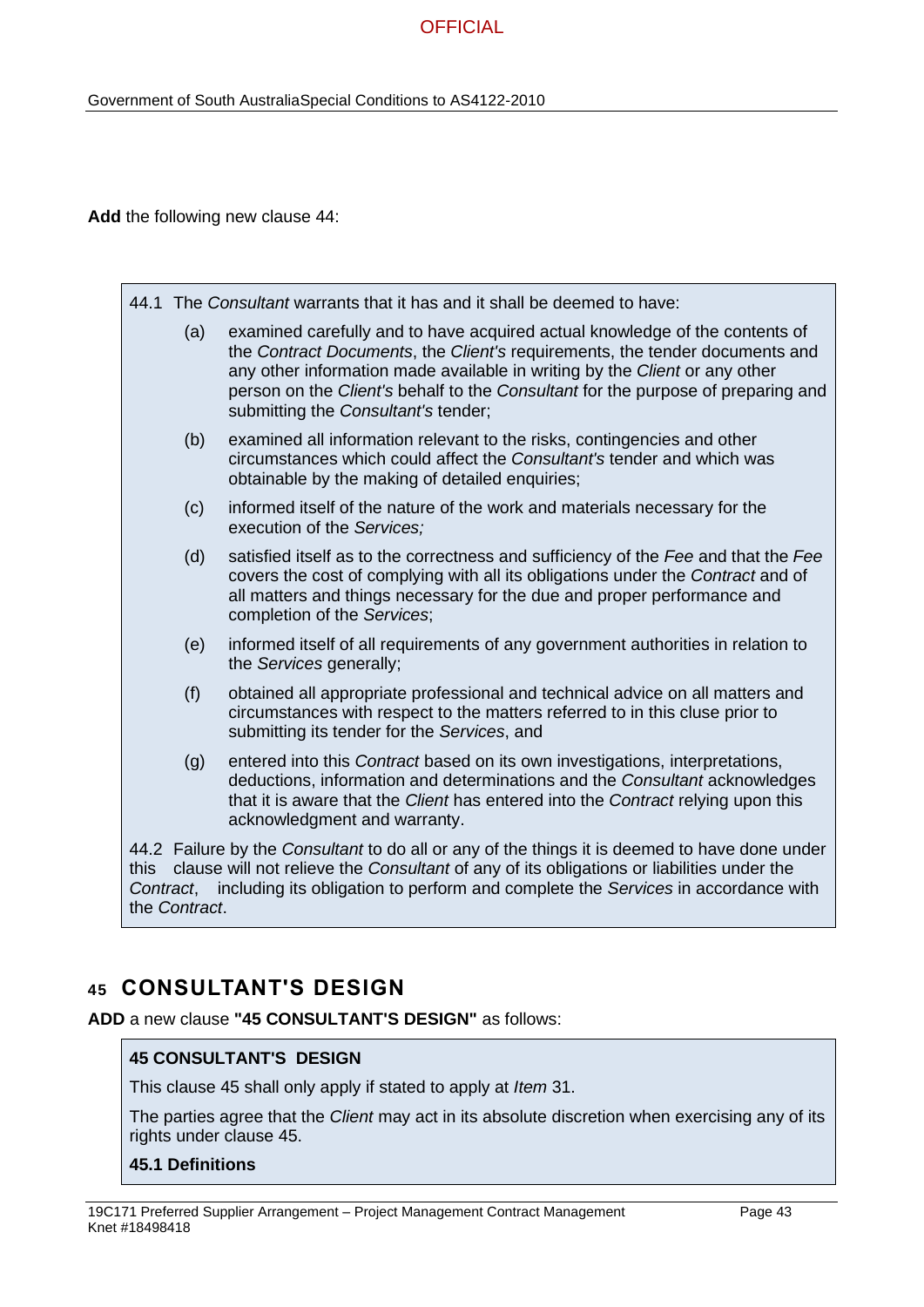|     | Unless the context requires otherwise, in this clause 45 and any other part of the Contract<br>relating to work to be designed by the Consultant.                                                                                                                                                                                                                                                                                                       |  |
|-----|---------------------------------------------------------------------------------------------------------------------------------------------------------------------------------------------------------------------------------------------------------------------------------------------------------------------------------------------------------------------------------------------------------------------------------------------------------|--|
| (a) | 'Consultant's Construction Drawings' means the drawings prepared by, or on<br>behalf of, the Consultant which are necessary for the construction and/or<br>installation of the Works.                                                                                                                                                                                                                                                                   |  |
| (b) | 'Consultant's Construction Specifications' means the specifications prepared<br>by, or on behalf of, the Consultant which are necessary for the construction<br>and/or installation of the Works.                                                                                                                                                                                                                                                       |  |
| (c) | 'Consultant's Design' means the design for the Works which has been<br>accepted pursuant to clause 45.7(d) or is deemed to have been accepted<br>pursuant to clause 45.9 and includes:                                                                                                                                                                                                                                                                  |  |
|     | a. the Deliverables;                                                                                                                                                                                                                                                                                                                                                                                                                                    |  |
|     | the Consultant's Construction Drawings, the Consultant's<br>b.<br>Construction Specifications and all other drawings, specifications, manuals,<br>(including systems designs) and other information,<br>designs<br>models, patterns and the like, and<br>calculations, samples,                                                                                                                                                                         |  |
|     | c. any new software and any customised, modified or extended parts of any<br>existing software (including associated data and documentation) required<br>the construction and/or installation of the Works or which the<br>for<br>requires the Consultant to create or cause to be created or to<br>Contract<br>provide (in all forms, including electronic) and which has become the<br><b>Consultant's Design</b><br>in accordance with clause 45.10. |  |
| (d) | 'Designer's Certificate' means a certificate in the form of Attachment 2 to these<br><b>Special Conditions.</b>                                                                                                                                                                                                                                                                                                                                         |  |
| (e) | 'Client's Requirements' means any written summary or outline of the Client's<br>requirements for the Services, Deliverables and Works provided by the Client.                                                                                                                                                                                                                                                                                           |  |
|     | <b>45.2 Consultant's warranties</b>                                                                                                                                                                                                                                                                                                                                                                                                                     |  |
|     | The Consultant warrants that:                                                                                                                                                                                                                                                                                                                                                                                                                           |  |
| (a) | it shall at all times be suitably qualified and experienced, and shall exercise<br>due skill, care and diligence in the execution and completion of the design of<br>the Works;                                                                                                                                                                                                                                                                         |  |
| (b) | the design of the Works will be carried out and completed in accordance with<br>the requirements of the Contract, and that:                                                                                                                                                                                                                                                                                                                             |  |
|     | such design will satisfy the Client's Requirements and be fit and<br>a.<br>for the purposes stated in, or that can be reasonably implied<br>adequate<br>from the<br>Contract, and suitable and adequate for the Site; and                                                                                                                                                                                                                               |  |
|     | b.<br>construction in accordance with such design will comply with the<br>standards<br>and other requirements specified by this Contract, and                                                                                                                                                                                                                                                                                                           |  |
| (c) | the Works will, if constructed in accordance with the Consultant's Design:                                                                                                                                                                                                                                                                                                                                                                              |  |
|     | satisfy the Client's Requirements and be fit and adequate for the<br>a.<br>stated in, or that can be reasonably implied from, the Contract<br>purposes<br>and be suitable and adequate for the Site; and                                                                                                                                                                                                                                                |  |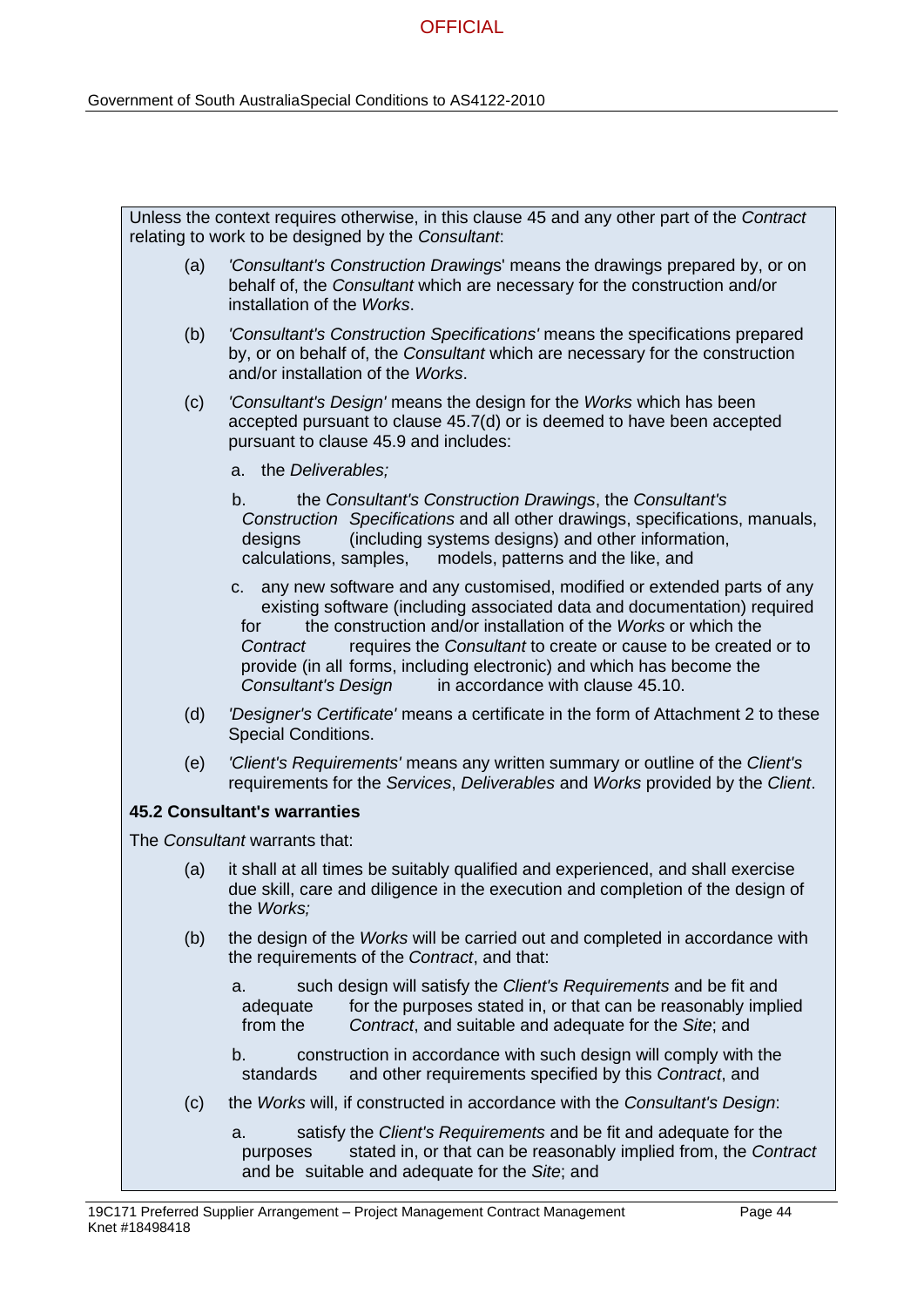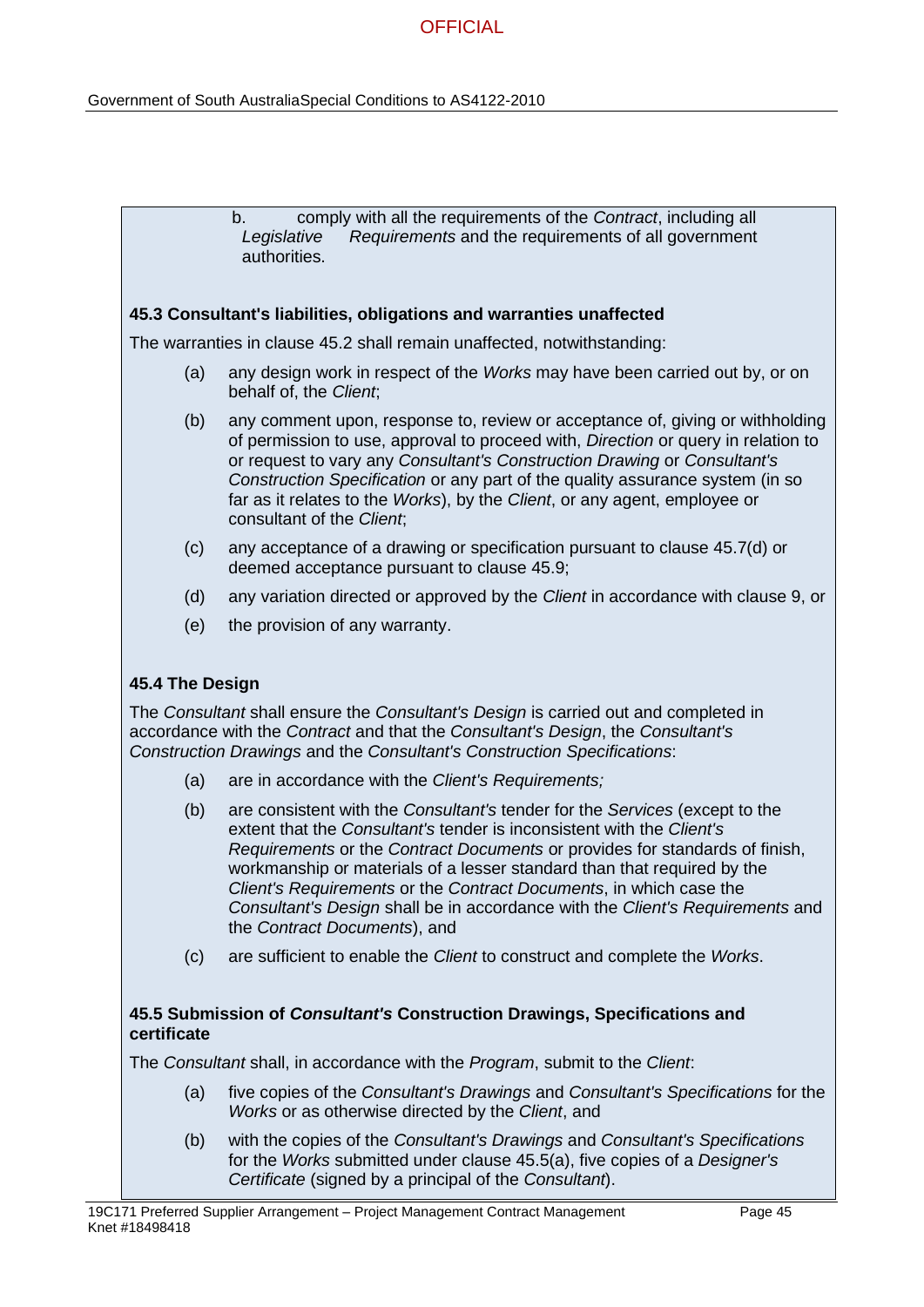#### **45.6 No obligations to review or check Drawings and Specifications**

The *Client* is not required to review or check any *Consultant's Drawings or Consultant's Specifications* submitted by the *Consultant* under clause 45 or any reasons or supporting information submitted by the *Consultant* under clause 45:

- (a) for errors, omissions or compliance with the *Contract* (including the *Client's Requirements*), or
- (b) for any other purpose whatsoever.

The *Consultant* acknowledges that in considering and responding to any *Consultant's Drawings* or *Consultant's Specifications* submitted by the *Consultant* (if any such consideration occurs or response is given), the *Client* will be relying upon:

- (c) the advice, skill and judgment of the *Consultant*;
- (d) the *Designer's Certificate* provided under clause 45.5
- (e) any reasons and supporting information given by the *Consultant* under clause 45, and
- (f) the warranties given by the *Consultant* under the *Contract*.

No review of, comments upon, rejection of, or failure to review or comment upon or reject, any *Consultant's Drawings* or *Consultant's Specifications* submitted by the *Consultant* or any other direction by the *Client* about such *Consultant's Drawings* or *Consultant's Specifications* forming part of the *Consultant's Design* will:

- (g) relieve the *Consultant* from, or alter or affect, the *Consultant's* liabilities or responsibilities whether under the *Contract* or otherwise according to law, or
- (h) prejudice the *Client's* rights against the *Consultant* whether under the *Contract* or otherwise according to law.

### **45.7 Giving and withholding permission to use**

Within 10 *Business Day*s after the submission by the *Consultant* to the *Client* of:

- (a) *Consultant's Drawings* and *Consultant's Specifications* and the accompanying *Designer's Certificate* in accordance with clause 45.5;
- (b) resubmitted *Consultant's Drawings* and *Consultant's Specifications* and the accompanying *Designer's Certificate* in accordance with clause 45.8(a), or
- (c) reasons and supporting information in accordance with clause 45.8(b) concerning *Consultant's Drawings* and *Consultant's Specifications* for which the *Client* has previously withheld permission to use;

as the case may be, the *Client* may either:

- (d) give the *Consultant notice* in writing that it accepts use of the relevant *Consultant's Drawings* and *Consultant's Specifications* by the *Consultant* for the construction of the *Works*, or
- (e) advise the *Consultant* in writing that it does not accept such *Consultant's Drawings* or *Consultant's Specifications* and give the *Consultant* brief reasons for withholding permission.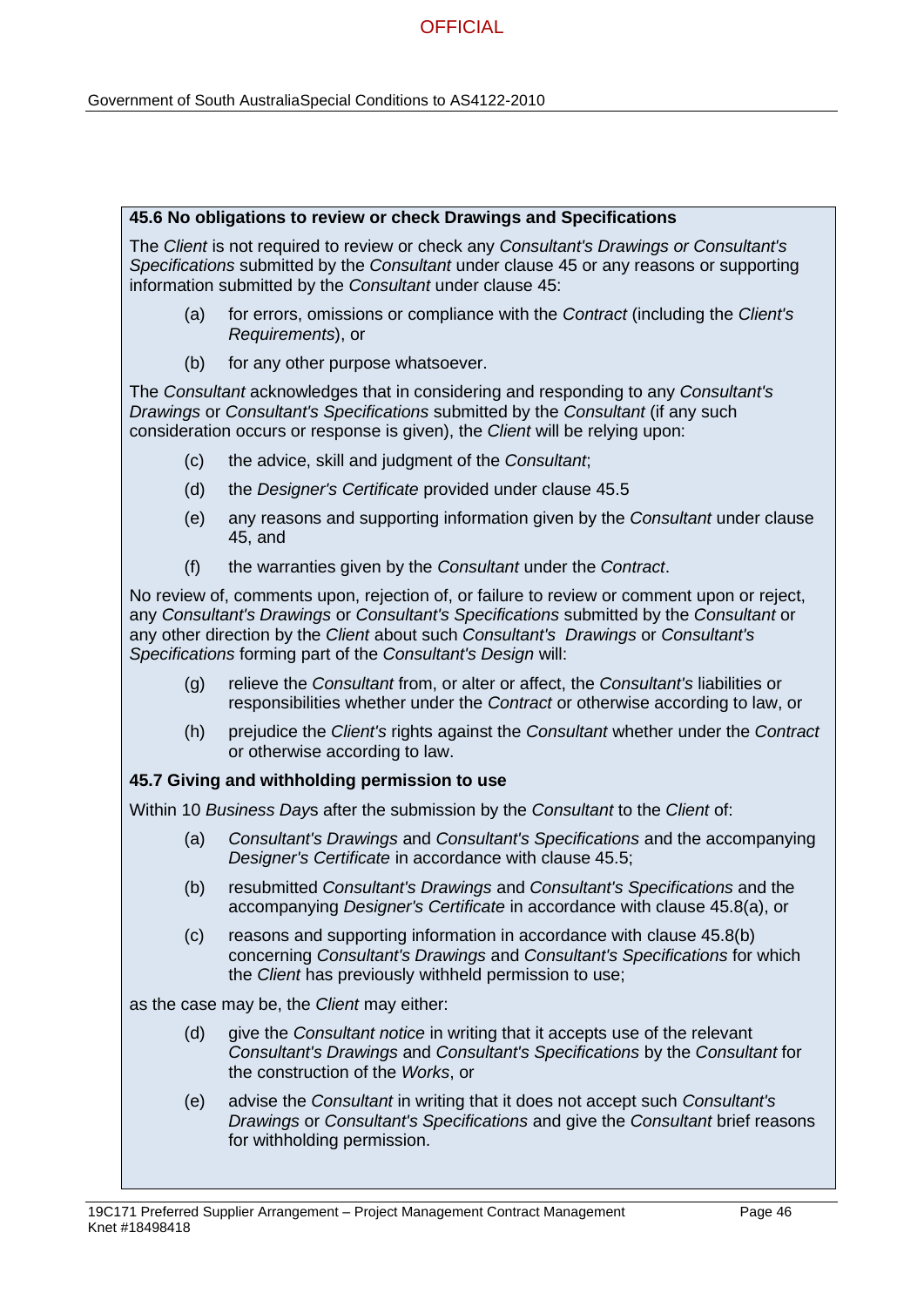#### **45.8 Where permission to use is withheld**

If the *Client* advises the *Consultant* under clause 45.7(e) that it does not accept the *Consultant's Drawings* or *Consultant's Specification*, the *Consultant* shall either:

- (a) amend the *Consultant's Drawing* or *Consultant's Specification* and resubmit it to the *Client* together with an accompanying *Designer's Certificate* in accordance with clause 45.5, or
- (b) submit written reasons and supporting information to the *Client* stating why use of the *Consultant's Drawing* or *Consultant's Specification* should be accepted.

### **45.9 Deemed permission to use**

If within 10 *Business Day*s after submission by the *Consultant* to the *Client* of:

- (a) a *Consultant's Drawing* or *Consultant's Specification* and the *accompanying Designer's Certificate* in accordance with clause 45.5;
- (b) a resubmitted *Consultant's Drawing* or *Consultant's Specification* and the accompanying *Designer's Certificate* in accordance with clause 45.7(a); or
- (c) reasons and supporting information in accordance with clause 45.7(b) concerning a *Consultant's Drawing* or *Consultant's Specification* for which the *Client* has previously withheld permission to use,

as the case may be, the *Client* has not responded to the *Consultant* as provided in clause 45.7(d) or 45.7(e), then upon the expiration of the relevant 10 *Business Day* period, the *Client* shall be deemed to have accepted the use of the relevant *Consultant's Drawing* or *Consultant's Specification* by the for the construction of the *Works* to the extent that the document complies with the requirements of the *Contract*.

### **45.10 Documents become part of the** *Consultant's Design*

A *Consultant's Drawing* or *Consultant's Specification* submitted under clause 45.5 or resubmitted in accordance with clause 45.8(a) shall become part of the *Consultant's Design*:

- (a) when the *Client* has accepted that *Consultant's Drawing* or *Consultant's Specification* may be used by the for the construction of the *Works* pursuant to clause 45.7(d), or
- (b) where such acceptance is deemed to have occurred pursuant to clause 45.9.

### **45.11 Documentation program**

The *Consultant* shall, as part of any *Program* which it is obliged to provide pursuant to clause 12, submit a documentation program to the *Client* setting out the order in which and times by which *Consultant's Drawings* and *Consultant's Specifications* for the construction of the *Works* are to be completed and submitted to the *Client*.

The *Consultant* shall ensure that the documentation program provides for, and makes due allowance for, those *Consultant's Drawings* and *Consultant's Specifications* to be prepared and supplied to the *Client* within the time required by and at a rate consistent with the maintenance of progress of the *Works* as advised by the *Client*.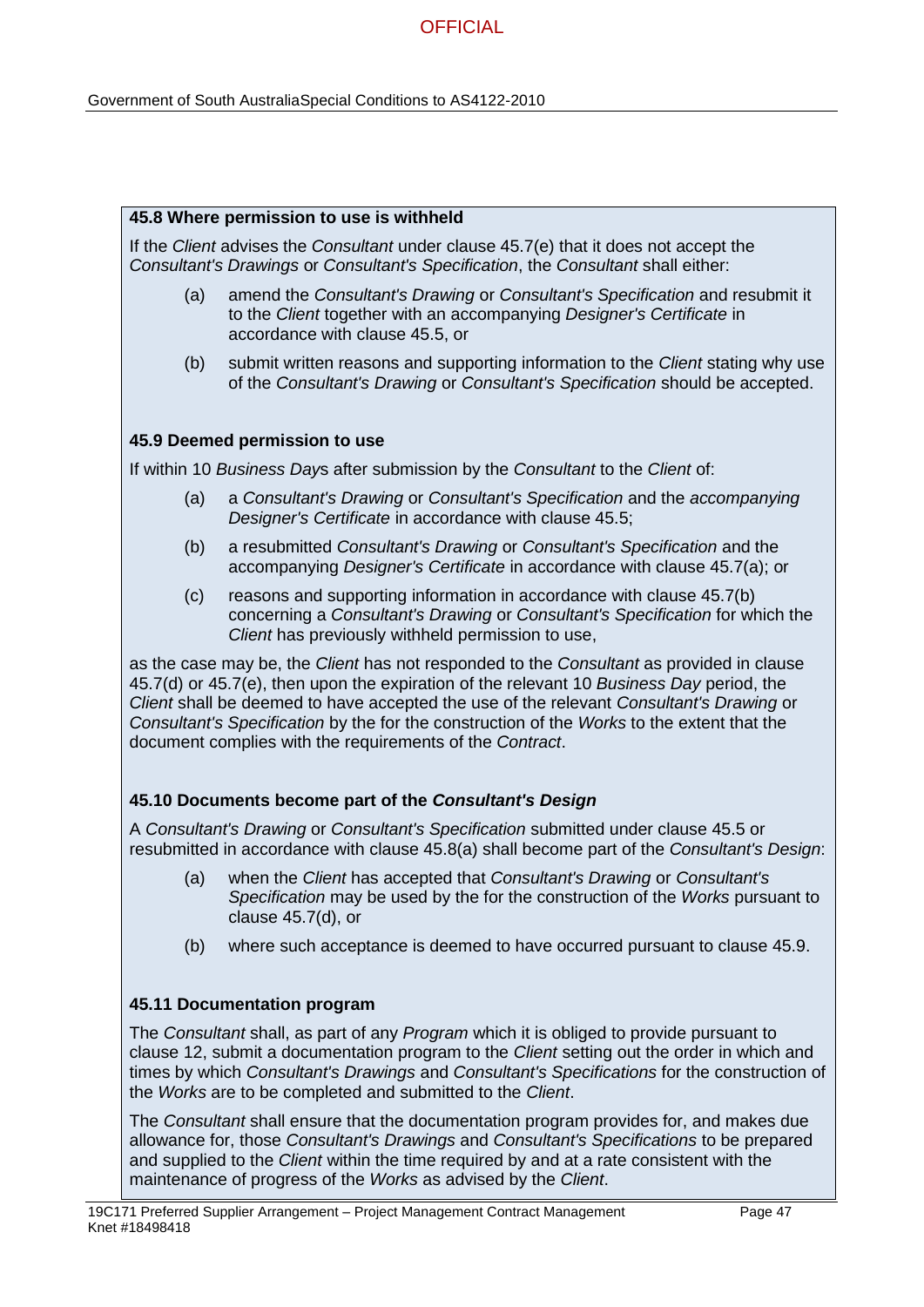#### **45.12 Certification of the Works**

The *Consultant* shall, if required under *Item* 33 or requested by the *Client*, hand over the following to the *Client*:

- (a) three sets of "for construction" *Consultant's Construction Drawings* and *Consultant's Construction Specifications* in a form and containing such details as may be required by the *Client*, and
- (b) a *Designer's Certificate* certifying that the as-constructed *Consultant's Construction Drawings* and *Consultant's Construction Specifications* comply with the requirements of the *Contract* and the *Consultant's Design*.

#### **45.13 Ambiguities and discrepancies in the Consultant's Design**

Clause 5.2 shall apply to *Deliverables* only where the ambiguity or discrepancy is in the *Client Information*. Where the ambiguity or discrepancy is:

- (a) in the *Consultant's Design* or any drawing or specification produced by the *Consultant* in respect of *the Works* (including in or between any of the *Consultant's Construction Drawings* or the *Consultant's Construction Specifications*), or
- (b) between the *Consultant's Design* or any drawing or specification produced by the *Consultant* in respect of the *Services* (including any *Consultant's Construction Drawings* or the *Consultant's Construction Specifications*) and the *Client's Requirements*,

such ambiguity or discrepancy shall be at the *Consultant's* risk and the *Direction* under clause 5.3 shall not entitle the *Consultant* to any extra payment or an extension of time.

## **46 WORKPLACE GENDER EQUALITY**

**Add** a new clause 46 as follows:

#### **46 Workplace Gender Equality**

This clause applies if the *Consultant* is a relevant employer within the meaning of the *WGE Act*.

The *Consultant* must comply with its obligations under the *WGE Act* and remain compliant until the expiry or termination of the *Contract*.

The *Consultant* must take reasonable steps to ensure that any *subcontractors* comply with the *WGE Act* if that *subcontractor* is a relevant employer within the meaning of the *WGE Act*.

### **47 MONTHLY REPORT**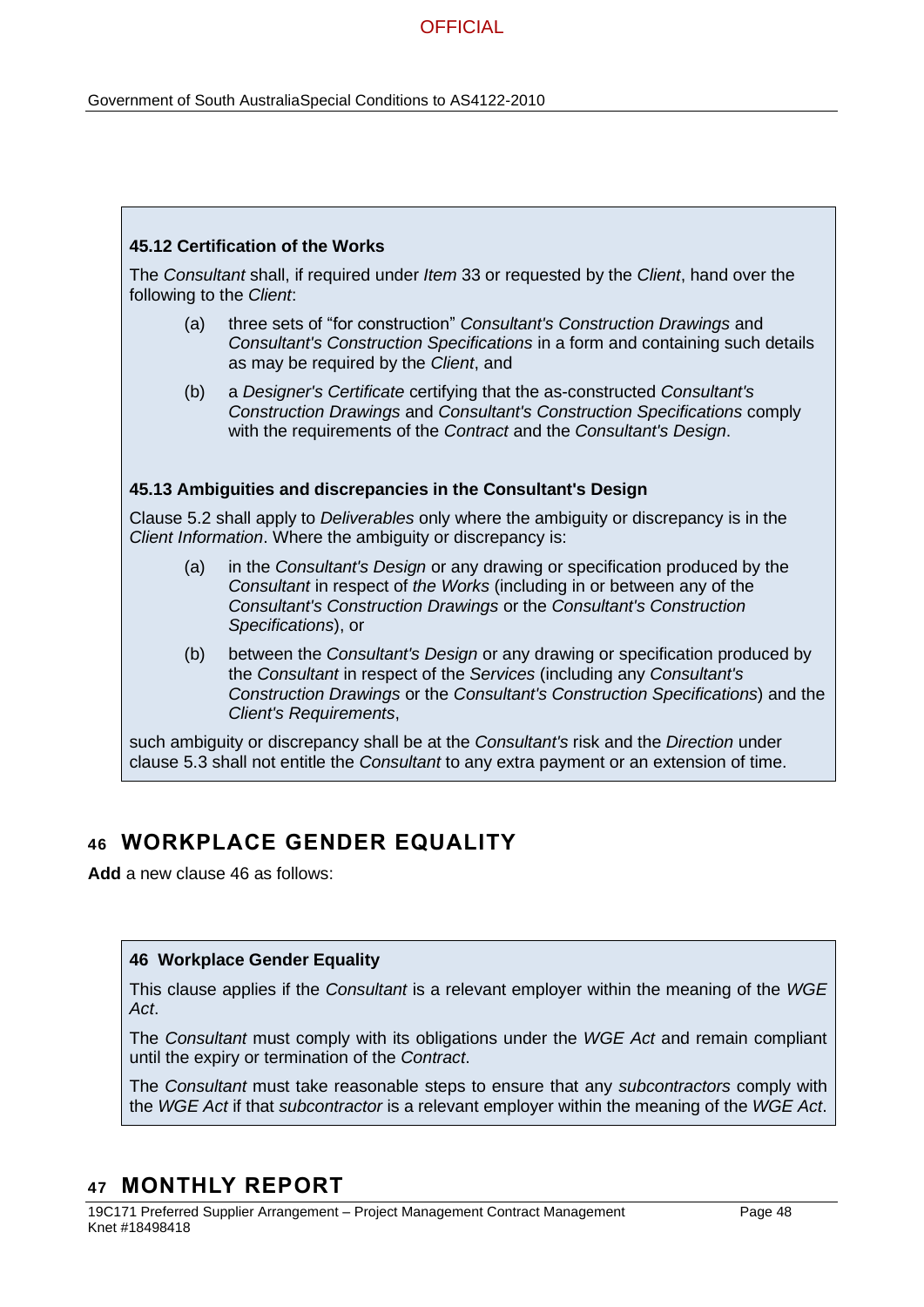**Add** a new clause 47 as follows:

#### **47 MONTHLY REPORT**

This clause only applies if stated at *Item 34*.

On or before the end of each calendar month the *Consultant* shall give the *Client* a written report on the progress of the *Services* in the form and containing the detail required by the *Client*, which includes but is not limited to a summary of:

- (a) the activities carried out during that month;
- (b) the overall progress of the *Services* in accordance with the *Program*; and
- (c) any issues relating to the *Fee*, including any variations to the *Services* which may increase or have increased the *Fee.*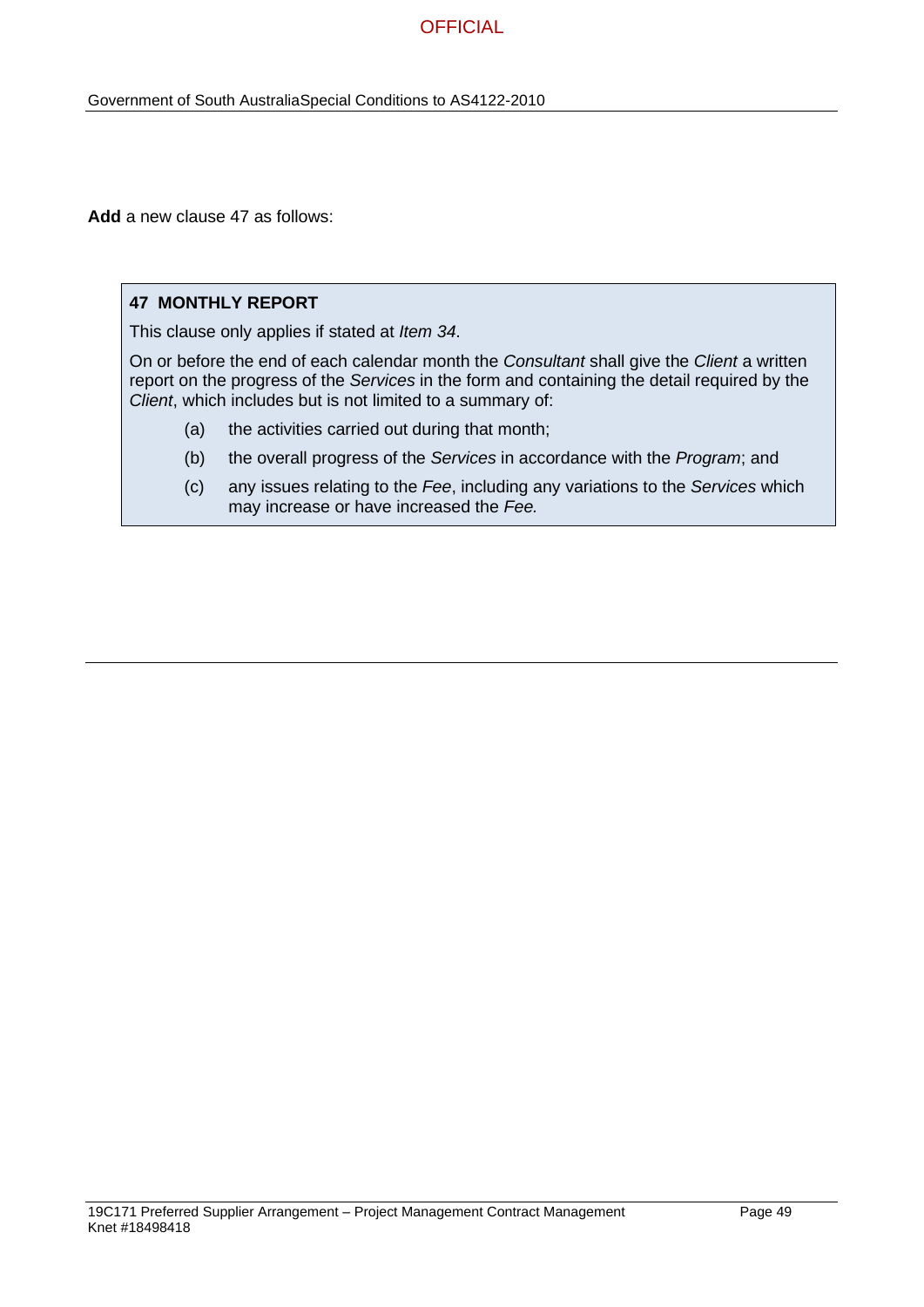#### **ANNEXURE**

This annexure takes the place of Part A of the Annexure to the General Conditions of Contract for Consultants (AS 4122-2010).

| <b>Item</b> |                                                                                   |                                                                                                                     |
|-------------|-----------------------------------------------------------------------------------|---------------------------------------------------------------------------------------------------------------------|
| 1           | Client<br>clause 1.1)                                                             | The Minister for Infrastructure and Transport<br>ABN 92 366 288 135                                                 |
|             |                                                                                   | <b>The Commissioner of Highways</b><br>ABN 45 751 448 902                                                           |
|             |                                                                                   | <b>The Rail Commissioner</b><br>ABN 23 251 040 528                                                                  |
| 2           | Consultant<br>(clause 1.1)                                                        |                                                                                                                     |
| 3           | The Contract Documents are:<br>(Clause 1.1)                                       | 1. These Special Conditions of Contract for Consultants to<br>AS4122-2010, including their annexure and attachments |
|             |                                                                                   | 2. The General Conditions of Contract for Consultants (as<br>amended) AS4122-2010                                   |
|             |                                                                                   | 3. The Scope                                                                                                        |
| 4           | The Scope is described in the following<br>Documents, set out at Attachment 4:    |                                                                                                                     |
|             | (Clause 1.1)                                                                      |                                                                                                                     |
|             |                                                                                   |                                                                                                                     |
| 5           | The purpose(s) for which the Services<br>will be suitable is/are:<br>(Clause 5.1) |                                                                                                                     |
|             |                                                                                   |                                                                                                                     |
|             |                                                                                   |                                                                                                                     |
| 6           | The Client's Representative<br>(Clause 6.1)                                       |                                                                                                                     |
|             |                                                                                   |                                                                                                                     |
|             |                                                                                   |                                                                                                                     |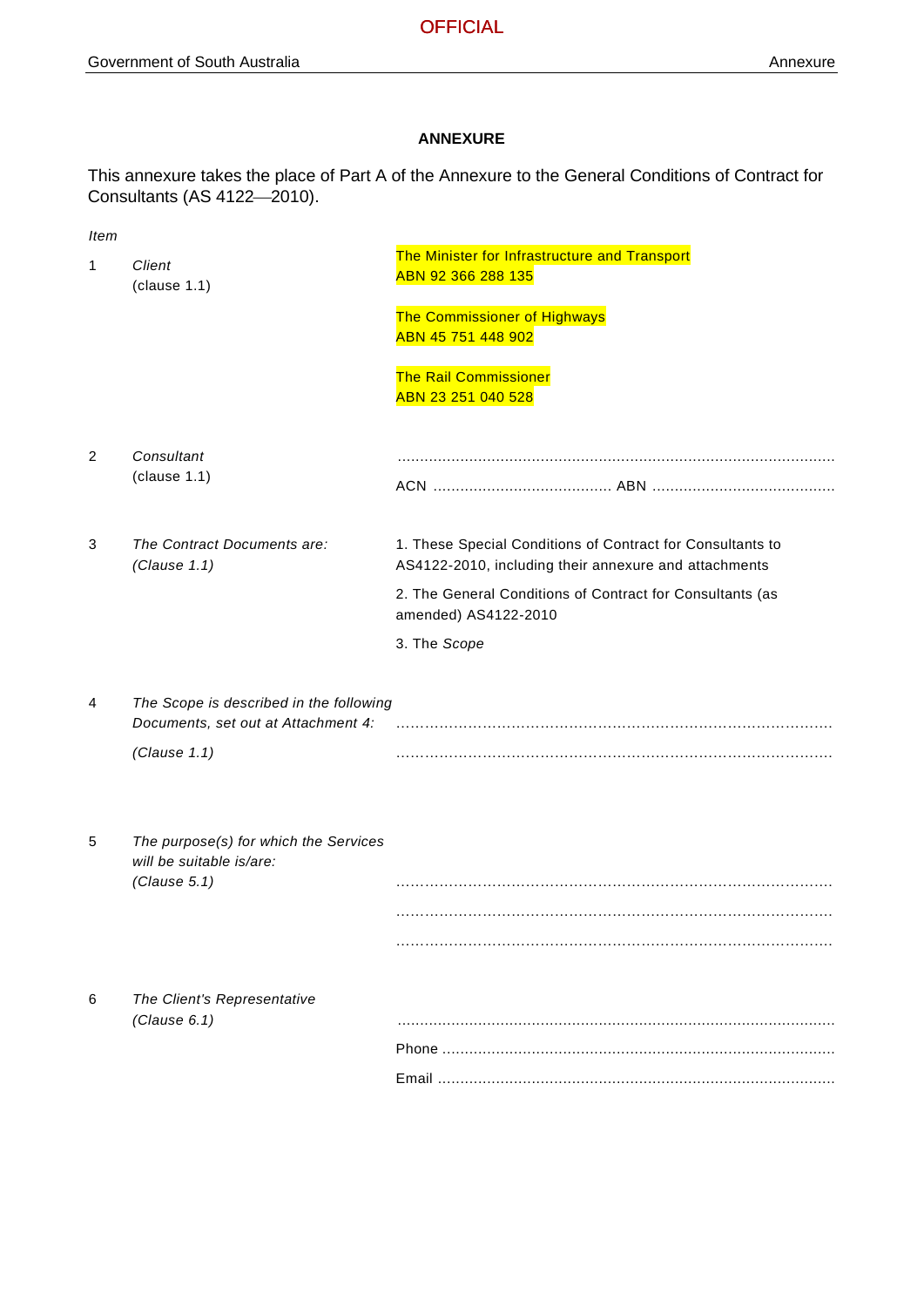| $\overline{7}$ | The Consultant's Representative<br>(Clause 6.2)                                                                       |                                                                                                              |
|----------------|-----------------------------------------------------------------------------------------------------------------------|--------------------------------------------------------------------------------------------------------------|
| 8              | Basis for payment                                                                                                     | Lump Sum OR Schedule of Rates OR Upper Limiting Fee, with<br>the Fee not to exceed [insert] (including GST). |
|                | is:                                                                                                                   | If Lump Sum is applicable, Lump Sum \$ insert (including GST) OR Not applicable                              |
|                | If Schedule of Rates is applicable,<br>specify rates, or location of attached or<br>agreed Schedule of Rates:         | Refer to Schedule of Rates at Attachment 3 OR Not applicable                                                 |
|                | If Upper Limiting Fee is applicable,<br><b>Upper Limiting Fee is:</b>                                                 | \$ insert (including GST) OR Not applicable                                                                  |
|                | Claims for payment will be:                                                                                           | Paid as a single Lump Sum<br>OR.<br>Paid upon completion of stages<br><b>OR</b><br><b>Paid monthly</b>       |
|                | If paid as a single Lump Sum, specify<br>when it will be paid:                                                        |                                                                                                              |
|                | If paid upon completion of stages,<br>specify stages and percentage of Fee<br>to be paid on completion of each stage: | Stage/Task<br>Percentage of Fee                                                                              |
| 9              | Disbursements for which the<br>Consultant may claim payment:<br>(Clause 10.2)                                         | Refer to Schedule of Rates at Attachment 3 OR Not applicable                                                 |

10 Time to claim payment is no later than: Last *Business Day* of each month(Clause 10.3)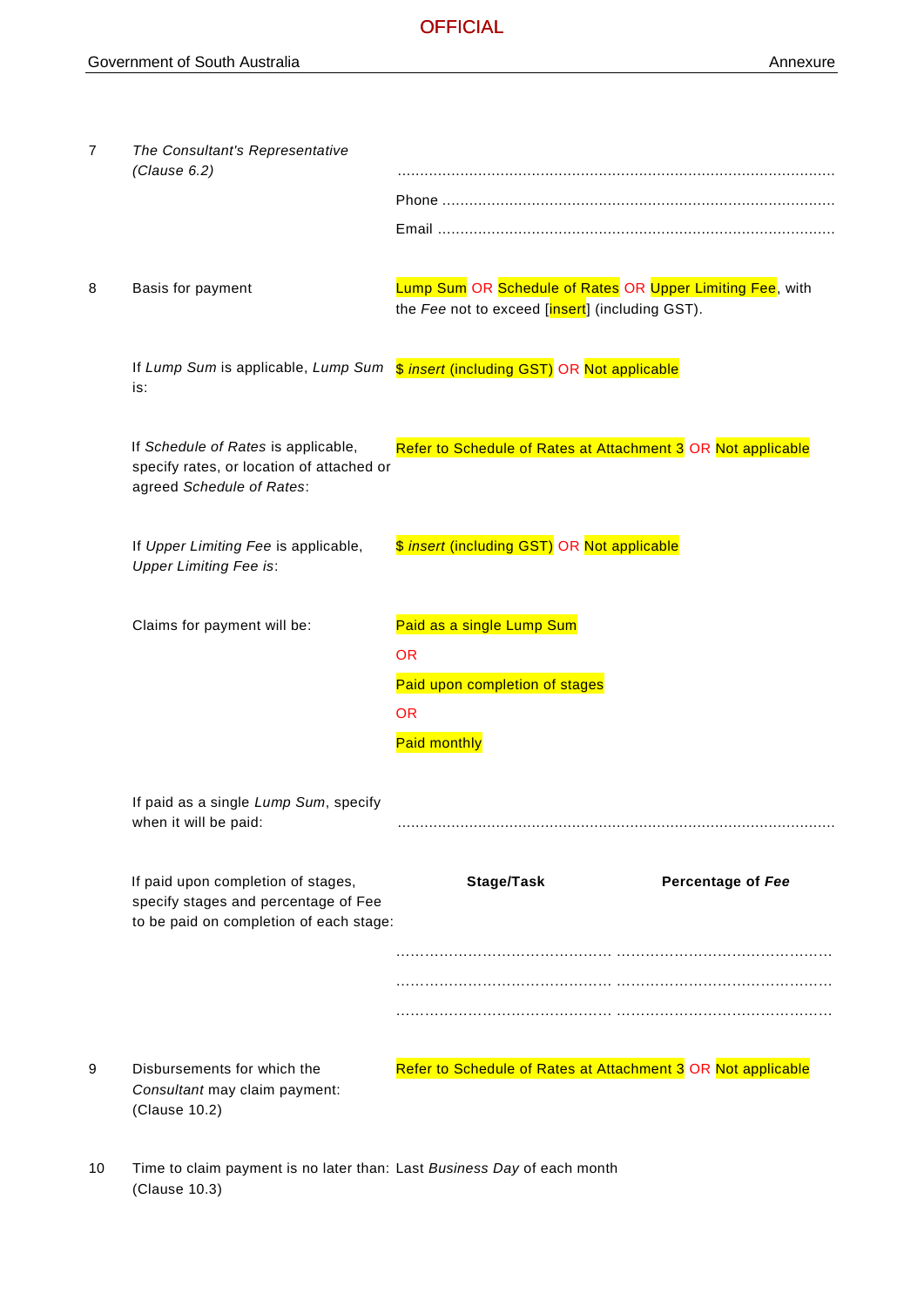11 The time for payment is no later than: 30 calendar days after receipt of a payment claim. (Clause 10.6)

| 12 | The rate of interest for overdue<br>payment is:<br>(Clause 10.9)                                       | 8% per annum                                  |
|----|--------------------------------------------------------------------------------------------------------|-----------------------------------------------|
| 13 | The Date for Completion is:<br>(Clause 12.1)                                                           | insert date<br><b>OR</b>                      |
|    |                                                                                                        | insert time period from the Commencement Date |
| 14 | Other causes of delay for which the<br>Consultant may notify an extension of<br>time:<br>(Clause 12.7) | None.                                         |
| 15 | The Approvals to be obtained by the<br>Consultant are:<br>(Clause 13.2)                                |                                               |
| 16 | The key personnel are:<br>(Clause 18)                                                                  | Name<br>Role                                  |
|    |                                                                                                        |                                               |
|    |                                                                                                        |                                               |
|    |                                                                                                        |                                               |
|    |                                                                                                        |                                               |
|    |                                                                                                        |                                               |
| 17 | <b>Existing Conflicts of Interest</b><br>(Clause 19.2)                                                 |                                               |
|    |                                                                                                        |                                               |
| 18 | The alternative that applies to                                                                        | <b>Alternative Two</b>                        |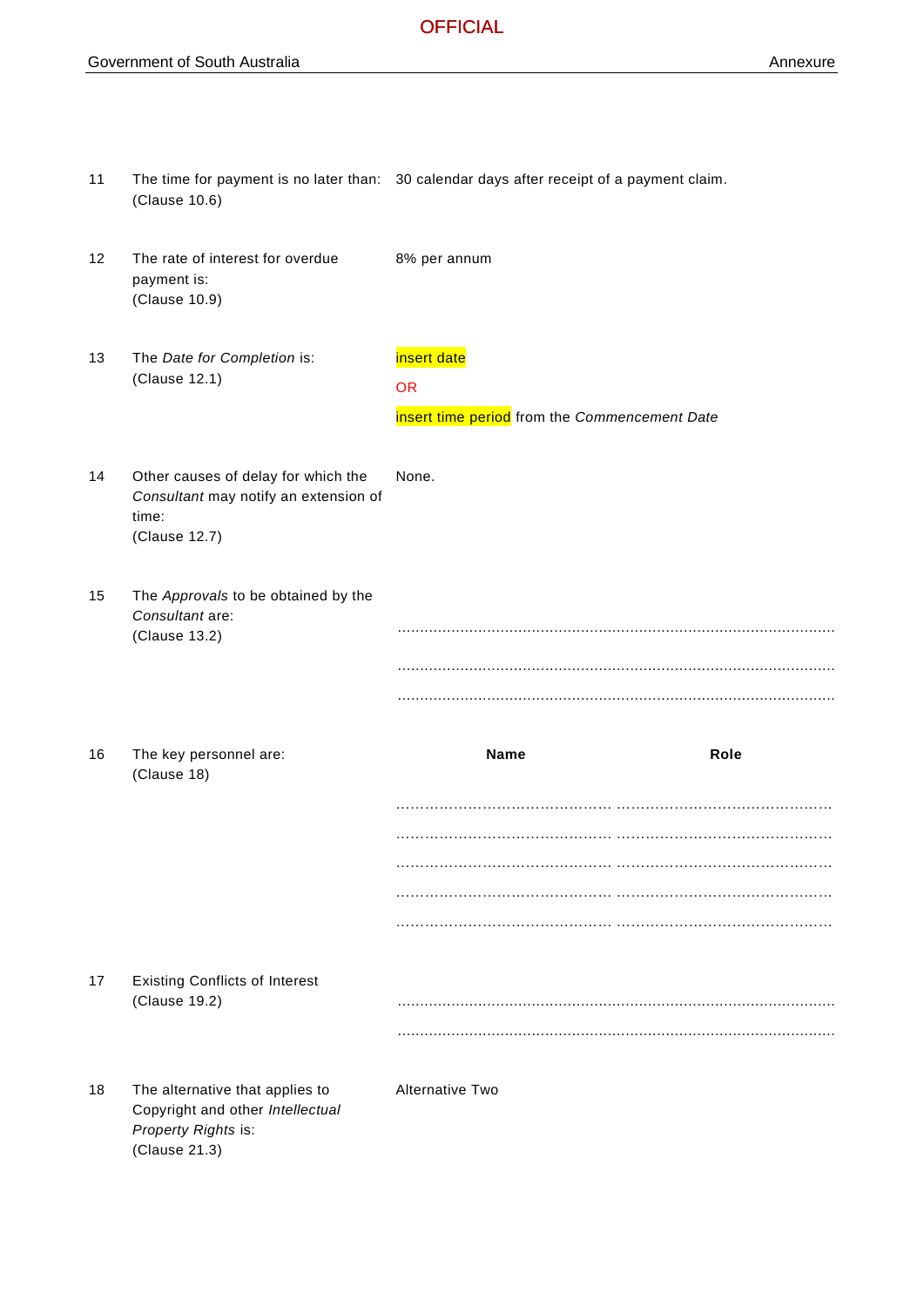- 19 List of excluded *Intellectual Property Rights*: (Clause 21.3, Alternative Two) None.
- 20 The additional amount payable to the *Consultant* for granting of *Intellectual Property Rights* to the *Client* is: (Clause 21.4, Alternative Two) Not applicable
- 21 Does Clause 22 (*Moral Rights)* apply? No (Clause 22.1)
- 22 Not Used.
- 23 Not Used
- 24 The *Consultant's* liability is limited to: The greater of 100% of the *Fee* or the amount of the relevant (Clause 29.1) insurance in *Item* 25 or *Item* 26 as the case may be.
- 25 *The amount of public liability insurance*  \$10,000,000 if the *Fee* is \$10,000,000 or less. *is: (Clause 30.2)* \$20,000,000 if the *Fee* is greater than \$10,000,000.
	- and in any case, the above amount is per occurrence and in aggregate.
- 26 The amount of professional indemnity  $$5,000,000$  if the *Fee* is \$5,000,000 or less. *insurance is:* \$10,000,000 if the *Fee* is greater than \$5,000,000 but equal to or
- *(Clause 30.4)* less than 10,000,000. \$20,000,000 if the *Fee* is greater than \$10,000,000.
	- and in any case, the above amount is per occurrence and in aggregate.
- 27 The professional indemnity insurance 7 years from completion of the *Services*. must be maintained for the following period: (Clause 30.4)
- 28 The *Client* must effect the following insurances and maintain them for the following periods: (Clause 30.7) Not applicable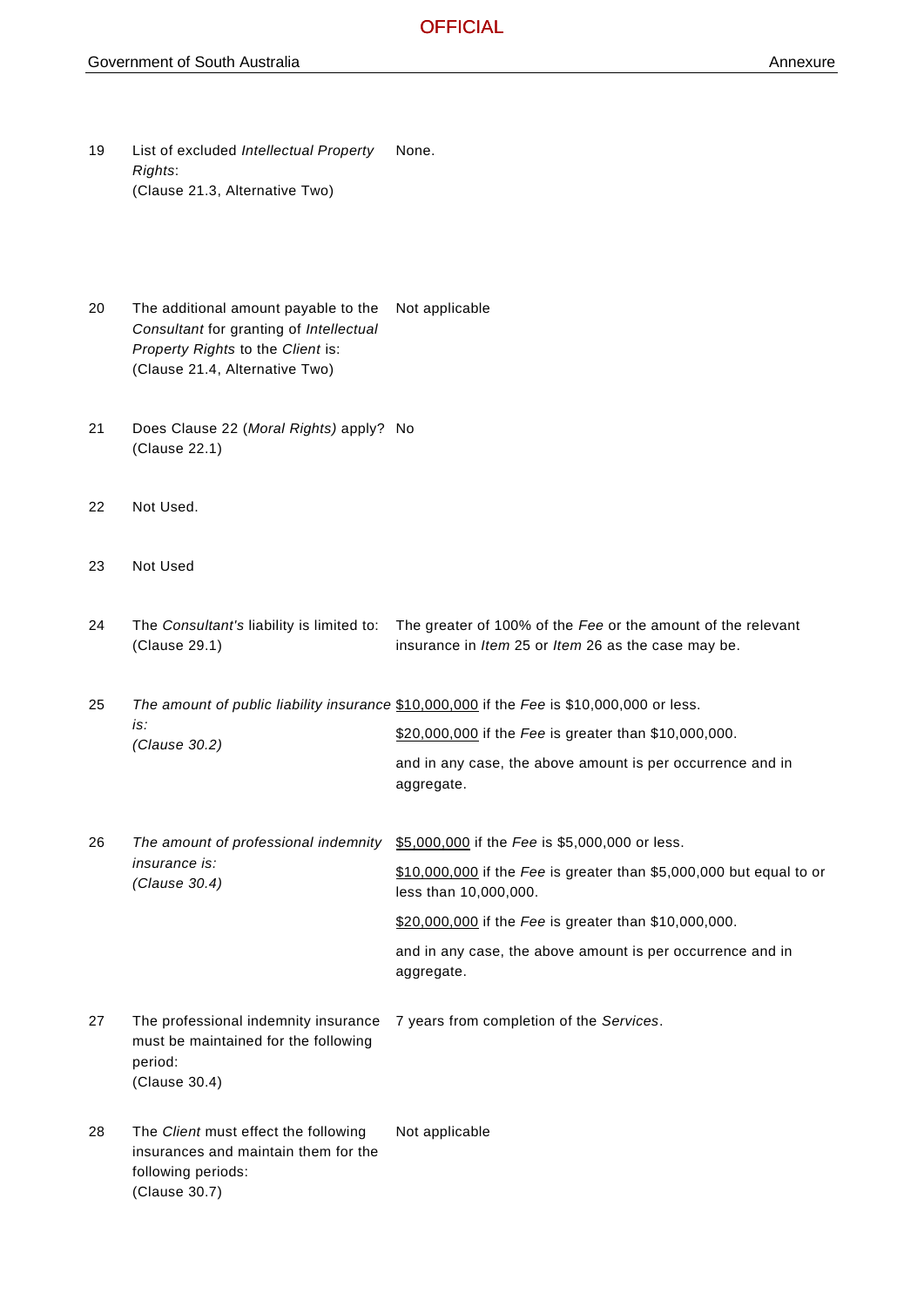| 29 | The address of service of Notices on                                              | Director, Project Procurement and Contracts |
|----|-----------------------------------------------------------------------------------|---------------------------------------------|
|    | the Client is:                                                                    | Department for Infrastructure and Transport |
|    | (clause 33.1)                                                                     | 77 Grenfell St, Adelaide SA 5000            |
|    | The address for service of Notices on<br>the Consultant is:                       |                                             |
|    | (Clause 33.3)                                                                     |                                             |
|    |                                                                                   |                                             |
|    |                                                                                   |                                             |
| 30 | The law governing this Contract is:<br>(Clause 35)                                | South Australia                             |
| 31 | Consultants Design: Does clause 45<br>apply?<br>(Clause 45)                       | Yes OR <mark>No</mark>                      |
| 32 | Consultant's Industry Participation<br>Plan: Does clause 41 apply?<br>(Clause 41) | Yes OR <mark>No</mark>                      |
| 33 | Are the documents referred to in<br>clause 45.12 required?<br>(Clause 45.12)      | Yes OR No                                   |
| 34 | Are monthly reports required?<br>(Clause 47)                                      | Yes OR No                                   |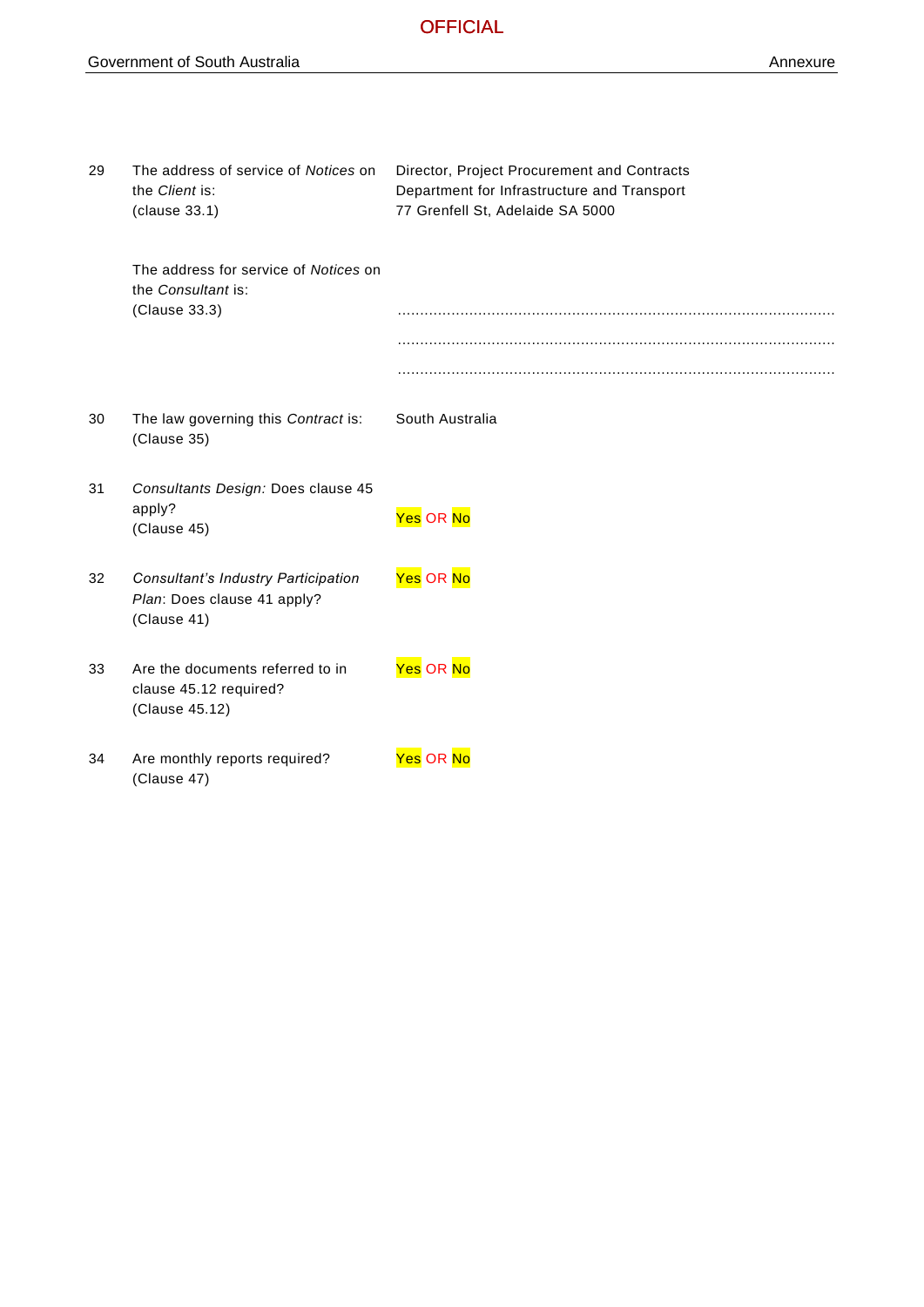**ATTACHMENT 1 - INDUSTRY PARTICIPATION POLICY** OR **ECONOMIC CONTRIBUTION TEST**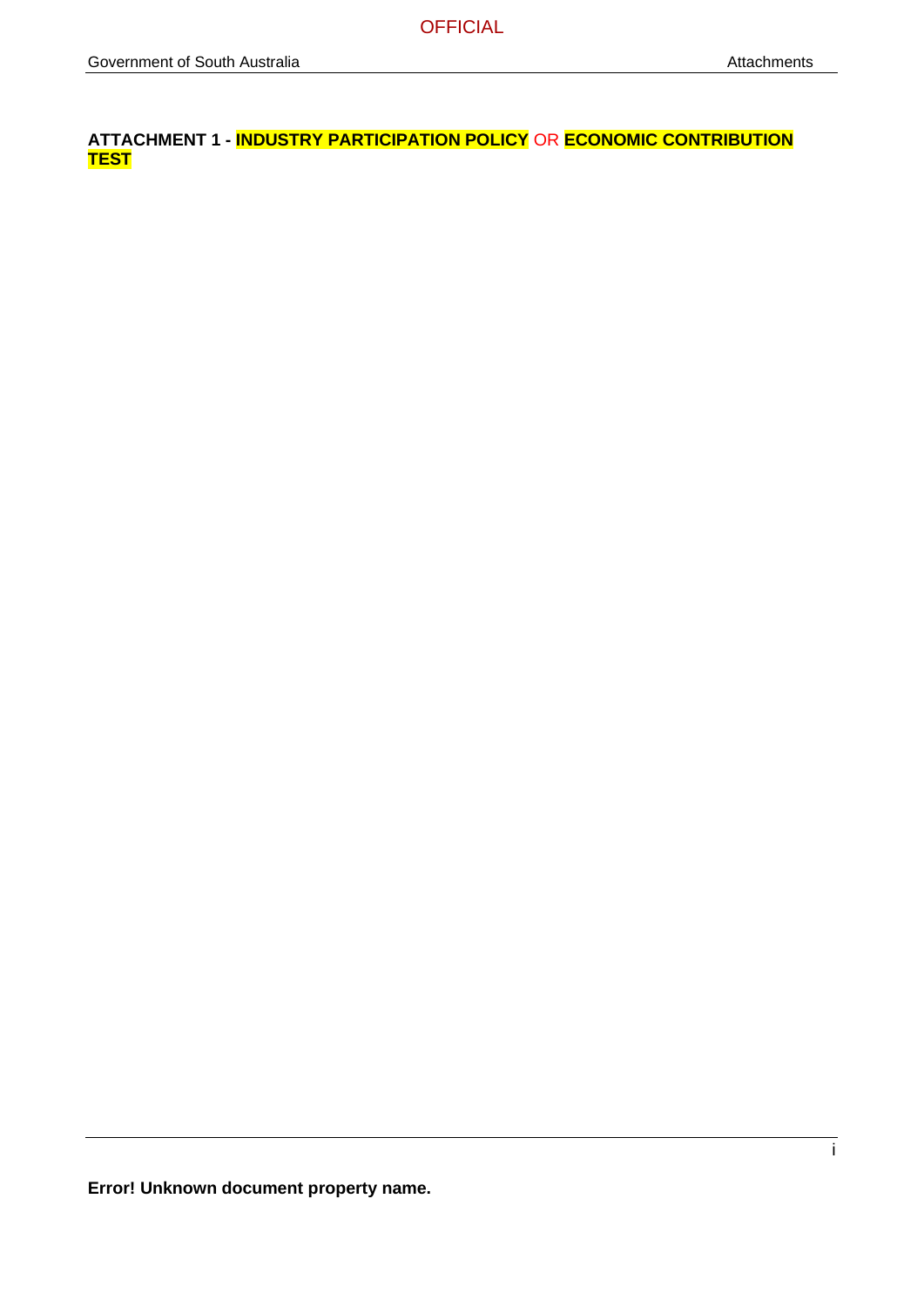### **ATTACHMENT 2 - DESIGNER'S CERTIFICATE** OR **NOT USED**



### **DESIGNER'S CERTIFICATE**

| and the state of the state of the state of the state of the state of the state of the state of the state of th        | <b>CONTRACTOR</b>                                                                                                                                                                                                                                                                                  | and the state of the state of the state of the state of the state of the state of the state of the state of th                                                                                                                                 |
|-----------------------------------------------------------------------------------------------------------------------|----------------------------------------------------------------------------------------------------------------------------------------------------------------------------------------------------------------------------------------------------------------------------------------------------|------------------------------------------------------------------------------------------------------------------------------------------------------------------------------------------------------------------------------------------------|
| <b>Service Service</b>                                                                                                |                                                                                                                                                                                                                                                                                                    | <b>Contract Contract Contract Contract Contract Contract Contract Contract Contract Contract Contract Contract Co</b>                                                                                                                          |
| <b>Contract Contract Contract Contract Contract Contract Contract Contract Contract Contract Contract Contract Co</b> | ٠                                                                                                                                                                                                                                                                                                  | <b>Contract Contract Contract Contract Contract Contract Contract Contract Contract Contract Contract Contract Co</b>                                                                                                                          |
| <b>Contract Contract Contract Contract Contract Contract Contract Contract Contract Contract Contract Contract Co</b> | <b>CONTRACTOR</b><br>-<br>and the state of the state of the state of the state of the state of the state of the state of the state of th<br>$\mathcal{L}(\mathcal{L})$ and $\mathcal{L}(\mathcal{L})$ and $\mathcal{L}(\mathcal{L})$ and $\mathcal{L}(\mathcal{L})$ and $\mathcal{L}(\mathcal{L})$ | <b>Contract Contract Contract Contract Contract Contract Contract Contract Contract Contract Contract Contract Co</b><br><b>Contract Contract Contract Contract Contract Contract Contract Contract Contract Contract Contract Contract Co</b> |

Name and address of *Client*

#### **From:**

Name and address of Consultant

#### **Please tick applicable boxes below**

(Clause references are to the General Conditions of Contract in the *Contract* between the *Client* and the *Consultant*)

| <b>Submission of Drawings</b><br>certify that the Drawings and Specifications detailed from Page 2 of this Designer's<br><b>Certificate:</b> |
|----------------------------------------------------------------------------------------------------------------------------------------------|
| comply in all respects with the requirements of clause 45 of the General Conditions<br><b>of Contract</b>                                    |
| were prepared in accordance with the quality assurance system implemented by the<br><b>Consultant relating to design.</b>                    |
| <b>Completion of Works- clause 45.12 of General Conditions of Contract</b><br>certify that                                                   |
| the design of the Works complies with the Contract                                                                                           |
| the drawings and specifications comply with the Contract                                                                                     |

**Terms used in this certificate bear the meanings given to them in the** *Contract* **between the** *Client* **and the** *Consultant***.**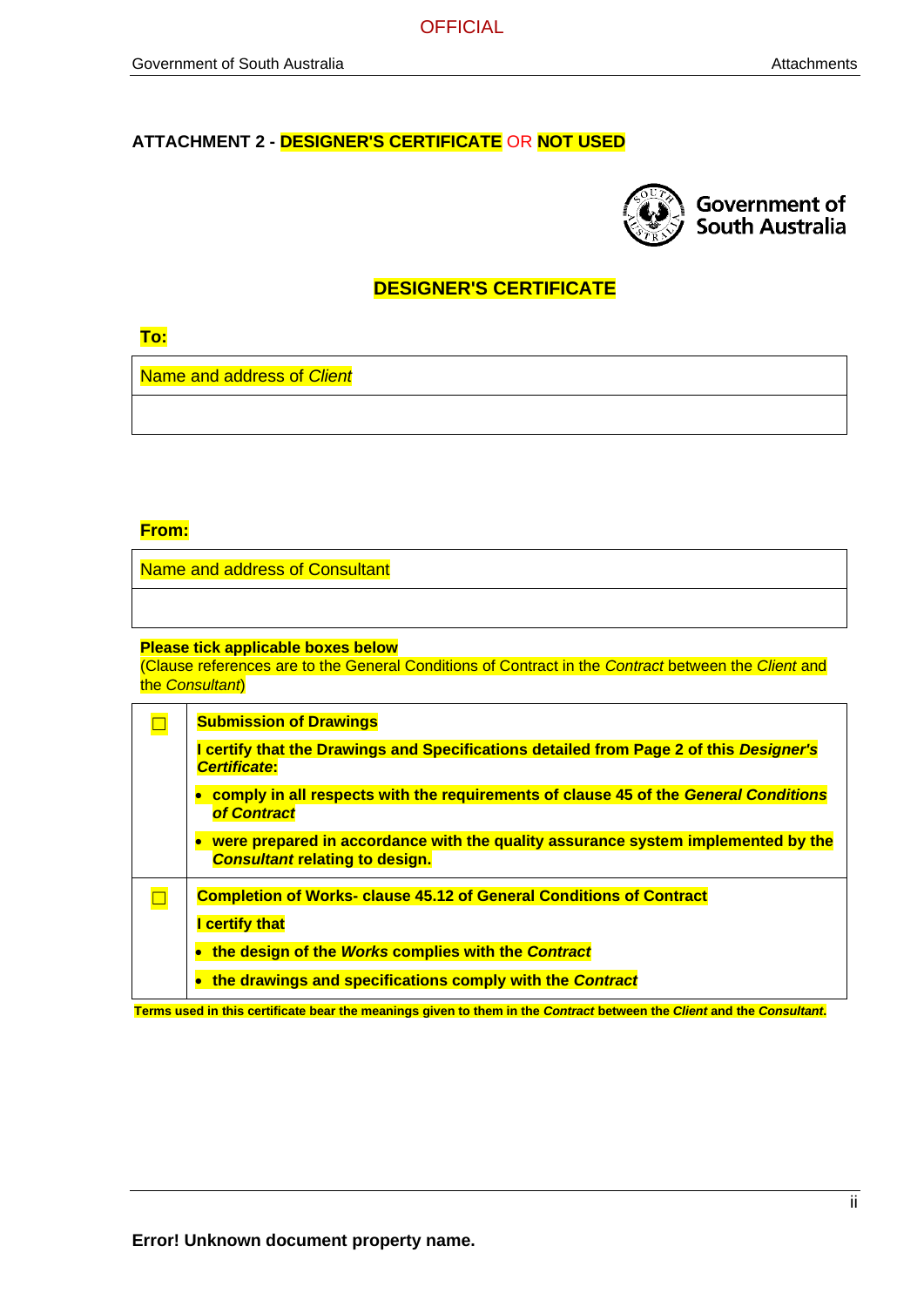| <b>Authorisation</b>                    |           |             |
|-----------------------------------------|-----------|-------------|
| (Must be a principal of the Consultant) |           |             |
| <b>Name/Position</b>                    | Signature | <b>Date</b> |
|                                         |           |             |

| Drawing/Specification<br>reference | <b>Description</b> |
|------------------------------------|--------------------|
|                                    |                    |
|                                    |                    |
|                                    |                    |
|                                    |                    |
|                                    |                    |
|                                    |                    |
|                                    |                    |
|                                    |                    |
|                                    |                    |
|                                    |                    |
|                                    |                    |
|                                    |                    |
|                                    |                    |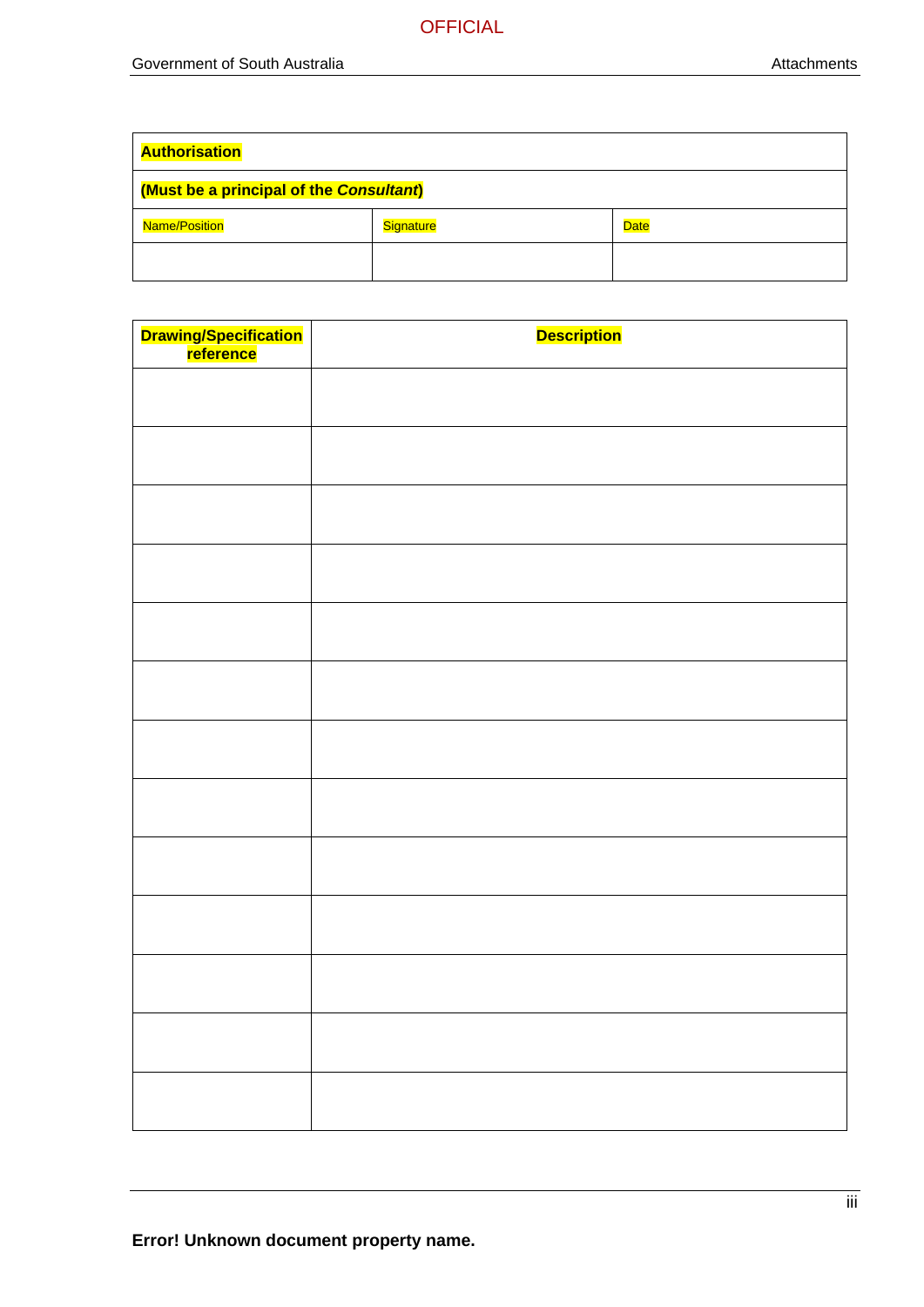**ATTACHMENT 3 – SCHEDULE OF RATES** OR **NOT USED**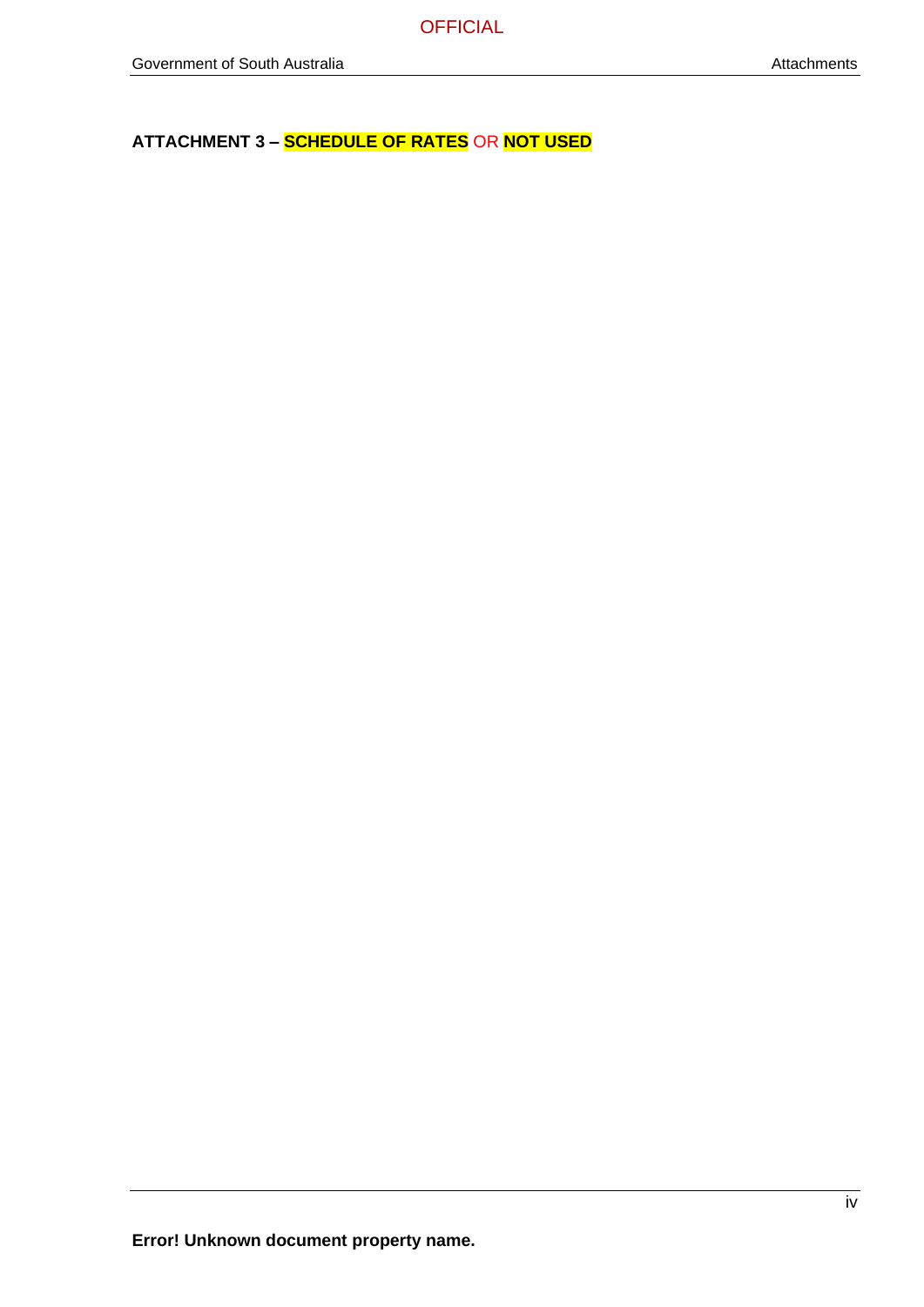**ATTACHMENT 4 - SCOPE**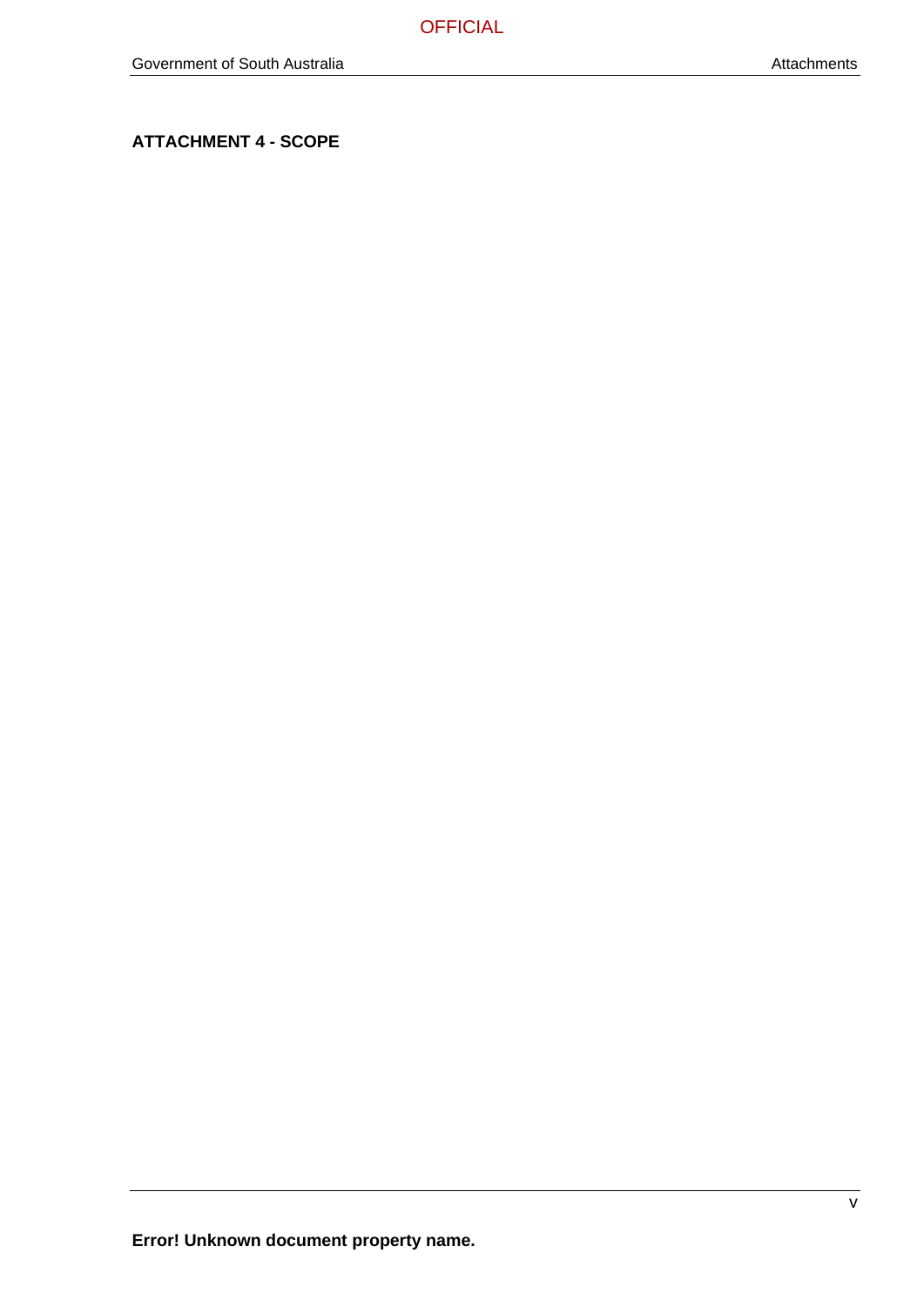### **ATTACHMENT 5 – DEED OF NOVATION**

**DEED OF NOVATION**

**between**

**[INSERT CONSULTANT]**

**(ACN [INSERT])**

**("Continuing Party")**

**and**

**[INSERT]**

**(ACN [INSERT])**

**("New Party")**

**and**

### **MINISTER FOR INFRASTRUCTURE AND TRANSPORT**

**Or**

**COMMISSIONER OF HIGHWAYS**

**Or**

**RAIL COMMISSIONER**

**("Retiring Party")**

**Error! Unknown document property name.**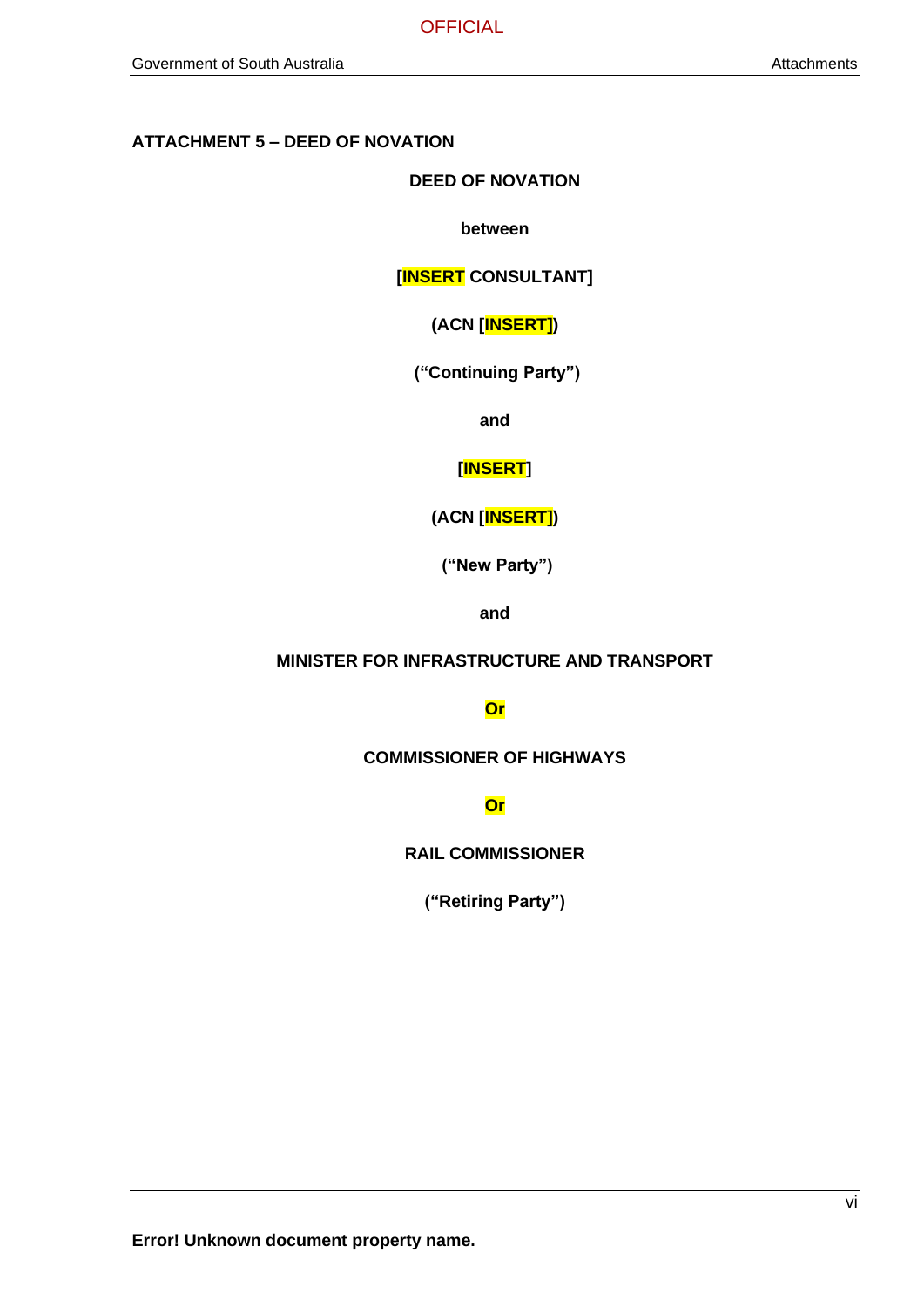**DEED OF NOVATION** made on this ………………..day of ……………………………………… 20...

**BETWEEN:**

**[INSERT CONSULTANT]** ("**Continuing Party**")

**AND**

**[INSERT]** ("**New Party**")

**AND**

**COMMISSIONER OF HIGHWAYS**

**Or**

#### **RAIL COMMISSIONER**

### **Or**

#### **MINISTER FOR INFRASTRUCTURE AND TRANSPORT ("Retiring Party")**

#### **BACKGROUND**

- **A.** The Retiring Party and the Continuing Party entered into contracts specified in the Schedule for the provision of [insert description of services] ("**Contracts**").
- **B.** The Continuing Party and the Retiring Party agree to novate the Contracts.
- **C.** The Continuing Party agrees to release and discharge the Retiring Party from the operation of the Contracts.
- **D.** The New Party undertakes to perform the obligations of the Retiring Party under the Contracts in accordance with the terms and conditions of this Deed.

#### **THE PARTIES AGREE AS FOLLOWS:**

#### 1. **NOVATION**

The parties agree that the Contracts are novated on the basis that the Contracts continue in existence except that as at the date of this Deed:

- 1.1 the Retiring Party ceases to be a party to the Contracts;
- 1.2 the New Party becomes a party to the Contracts; and
- 1.3 the Continuing Party continues to be a party to the Contracts.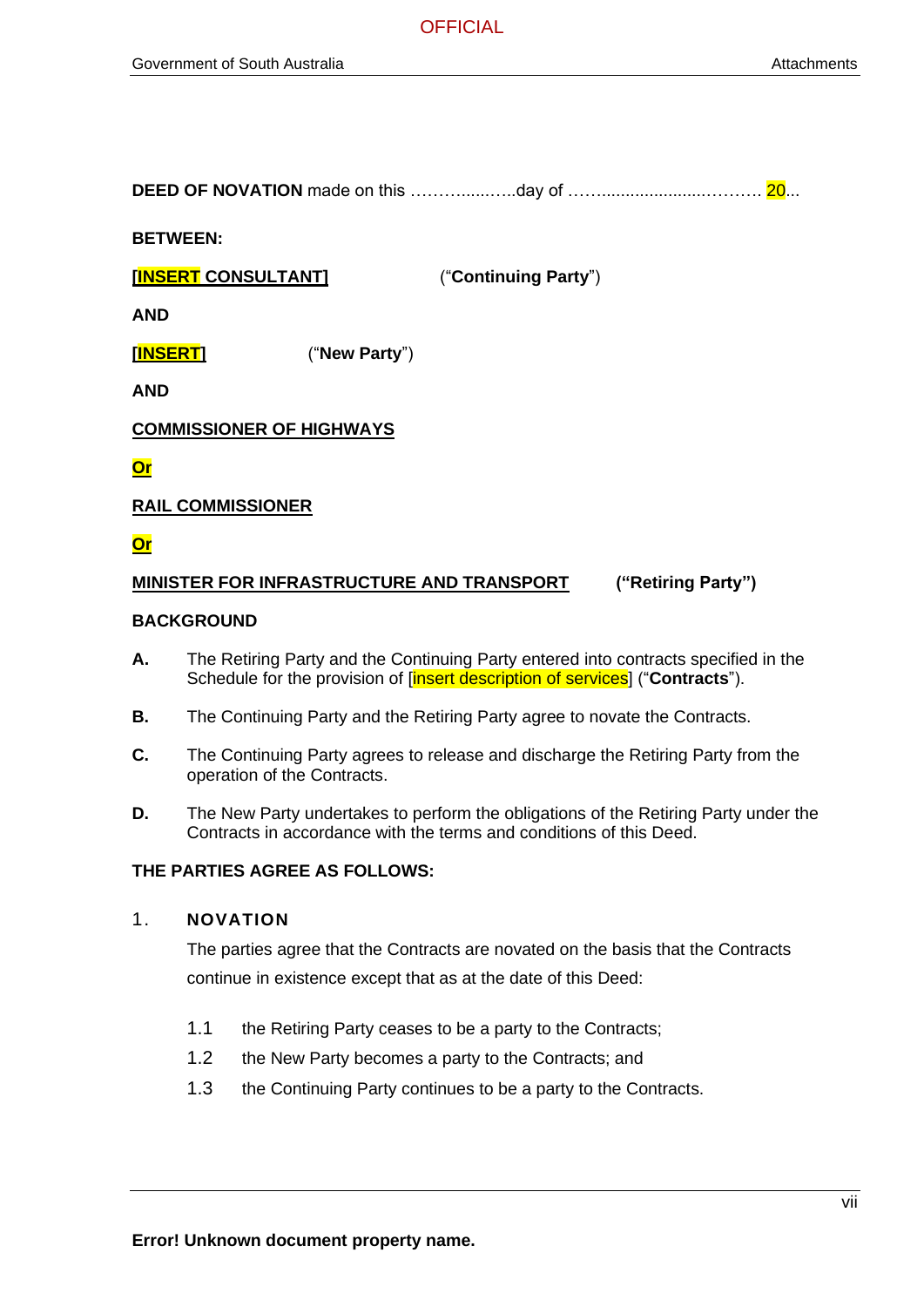### 2. **RELEASE OF RETIRING PARTY**

The Retiring Party is released and discharged from the date of this Deed from:

- 2.1 its obligations under the Contracts; and
- 2.2 any claims accruing under the Contracts before the date of this Deed;
- 2.3 any claims accruing under the Contracts from the date of this Deed for which it would have been liable had it continued to be a party to the Contracts.

### 3. **OBLIGATIONS OF THE NEW PARTY**

- 3.1 From the date of this Deed, the New Party is bound by the terms of the Contracts and must perform the obligations of the Retiring Party as if it were named in the Contracts as a party to those Contracts in place of the Retiring Party.
- 3.2 From the date of this Deed, the New Party assumes liability for claims which accrued beforeon or after the date of this Deed for which the Retiring Party would have been liable had it continued to be a party to the Contracts.

### 4. **INDEMNITY BY RETIRING PARTY**

The Retiring Party must keep the New Party indemnified from all claims against the New Party arising from liabilities which accrued before the date of this Deed for which the Retiring Party is, or would have been, liable had it continued to be a party to the Contracts.

### 5. **COSTS OF THIS DEED**

Each party must pay its own costs arising from the preparation and execution of this Deed. The New Party must pay the stamp duty assessed on this Deed.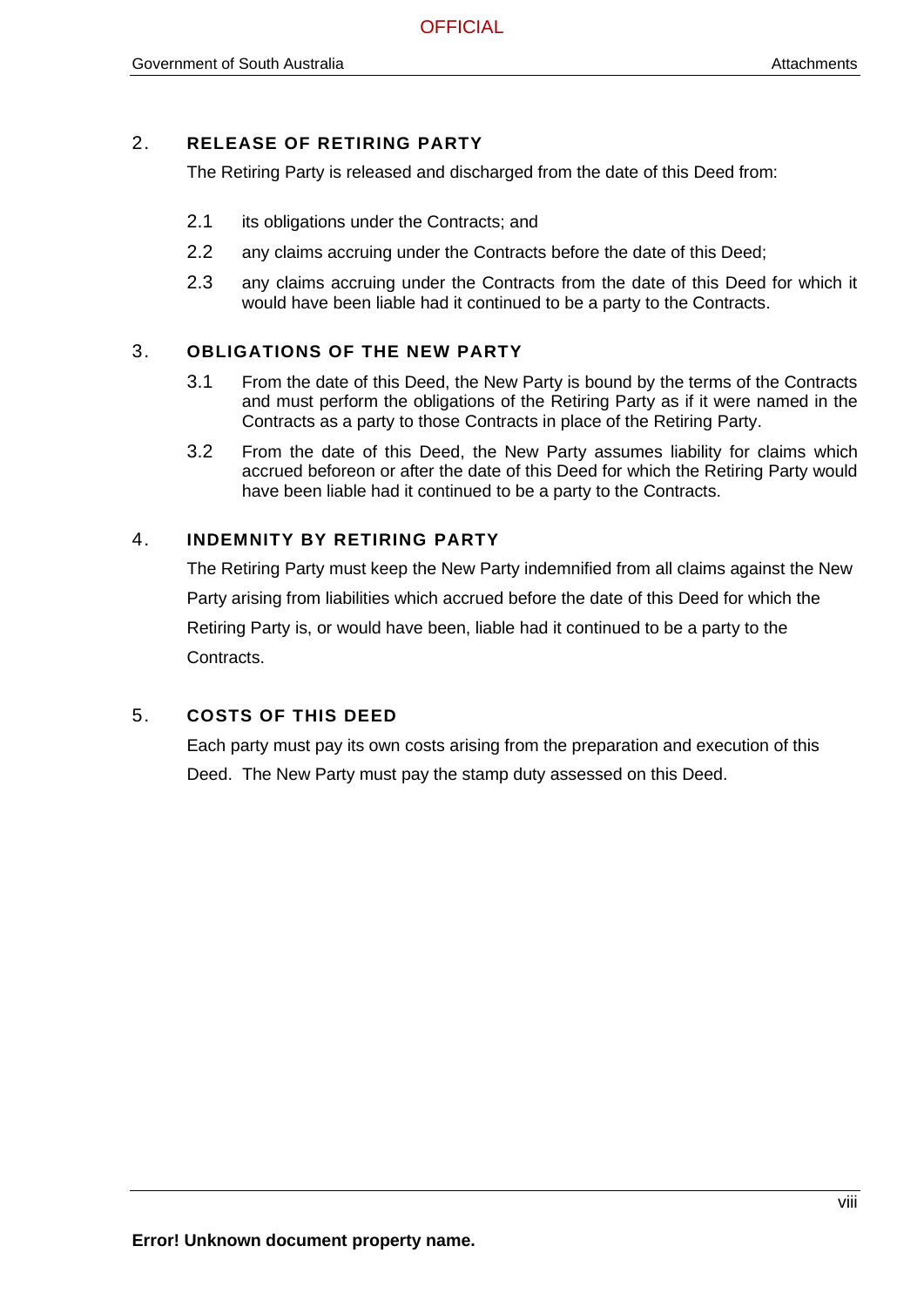### **EXECUTED AS A DEED**

| <b>THE COMMON SEAL of [INSERT]</b>       |               |
|------------------------------------------|---------------|
| (ACN [INSERT])                           |               |
| was affixed hereto                       |               |
| in the presence of:                      |               |
| Witness<br><b>Print Name:</b>            | .<br>[INSERT] |
| <b>THE COMMON SEAL of [INSERT]</b>       |               |
| (ACN [INSERT])                           |               |
| was hereunto affixed                     |               |
| in the presence of:                      |               |
| Director<br><b>Print Name:</b>           |               |
| Director/Secretary<br><b>Print Name:</b> |               |
| <b>THE COMMON SEAL of [INSERT]</b>       |               |
| (ACN [INSERT])                           |               |
| was hereunto affixed                     |               |
| in the presence of:                      |               |
|                                          |               |
| Director<br><b>Print Name:</b>           |               |
| Director/Secretary<br><b>Print Name:</b> |               |